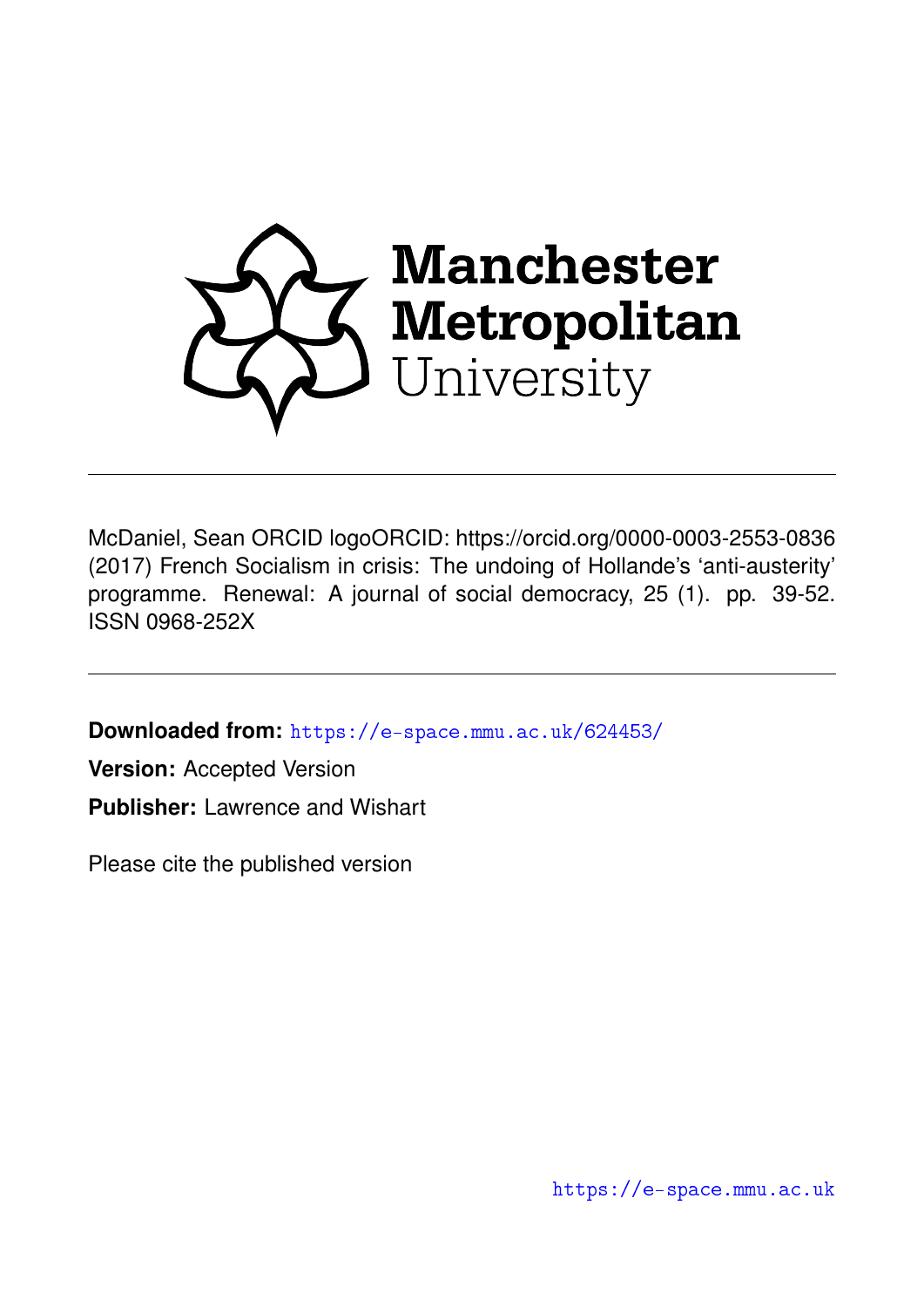# **McDaniel, S. (2014) 'Post-crisis social democratic policy capacity in France and the United Kingdom: A lesson from the globalisation and social democracy debate', French Politics 12 (4): 283–309.**

Sean McDaniel, Doctoral Candidate, Department of Politics and International Studies, University of Warwick, Gibbet Hill Road, Coventry, CV4 7AL, United Kingdom.

E-mail: [s.mcdaniel@warwick.ac.uk](mailto:s.mcdaniel@warwick.ac.uk)

#### **Abstract**

*Two decades ago many commentators suggested that economic globalisation had eroded social democratic economic policy capacity. Although this argument has largely been discredited, the global financial crisis (GFC) has revived the state-market debate. As governments succumb to fiscal consolidation, a similar theory of declining state capacity now challenges social democrats. This article redresses the contemporary situation by using the economic globalisation debate from the mid-1990s to 2005 as a lens through which to comparatively analyse the current fiscal policy positions of the Parti Socialiste and the Labour Party. It draws similarities between the two situations and illustrates how contested notions of the contemporary political economy constrain social democratic fiscal policy capacity, suggesting that greater capacity exists than is currently acknowledged.*

**Keywords**: social democracy, globalisation, global financial crisis, austerity, Labour, Parti Socialiste, fiscal policy

The author would like to thank Ben Clift, Colin Hay, and the referees for their helpful comments on an earlier version of this article.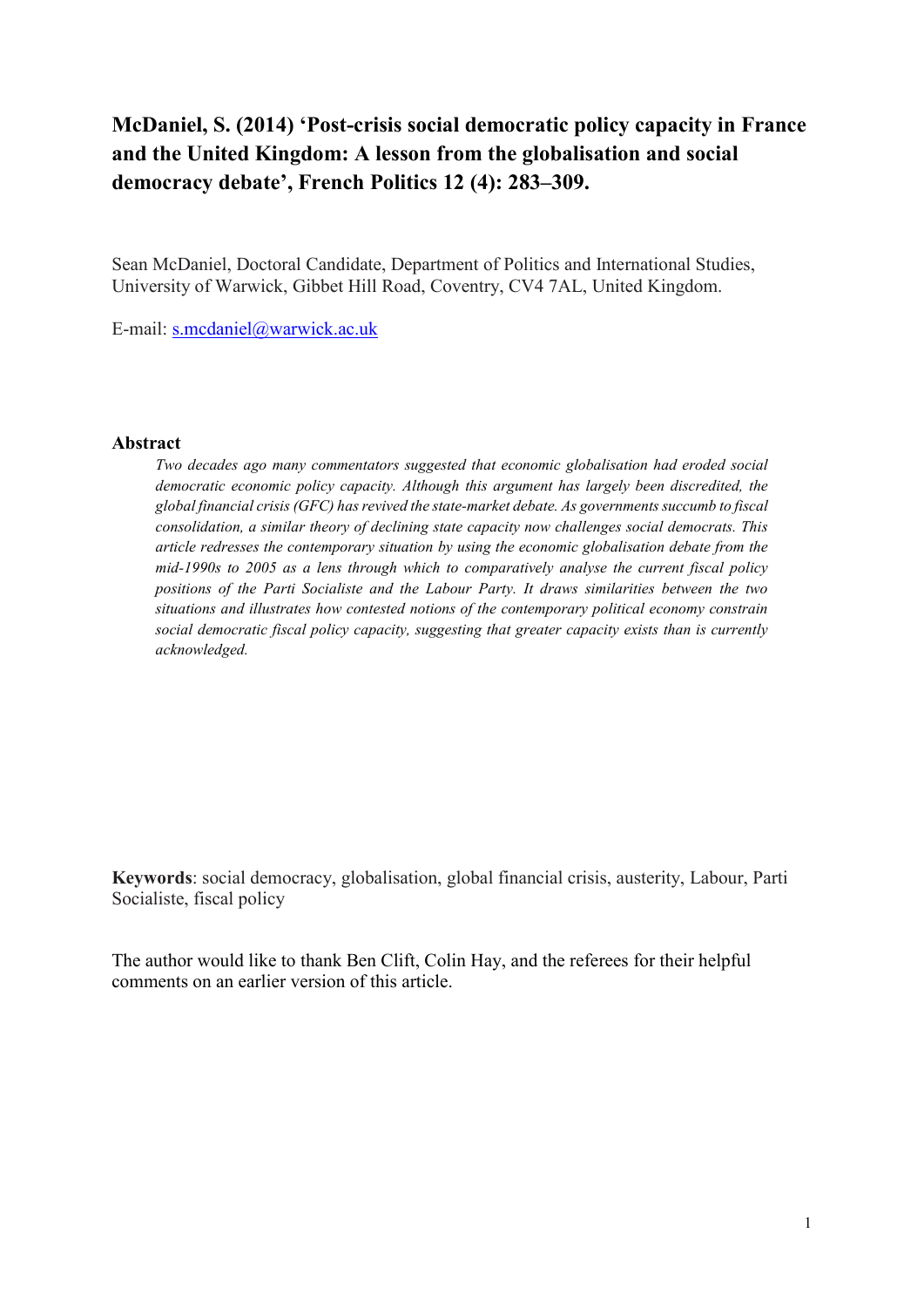# **Introduction**

By the 1990s, after almost two decades of financial deregulation in the developed economies, many commentators from across the political spectrum understood economic globalisation to be a growing and inescapable force of modern capitalism (see Gray 1996; 1997; Giddens 1998; Kurzer 1993; Moses 1994). Globalisation was seen to cut markets free from the traditional regulatory mechanisms of states and, in doing so, heighten the influence of markets, which favour liberal economic policies, at the expense of sovereign policy autonomy. The dilemma therein, as far as this article is concerned, is, as Kurzer neatly surmised, that this 'hurts social democratic governments more than conservative ones' (Kurzer 1993: 252; see Moses 1994). The inherent aim of social democracy, to regulate capitalism for the benefit of working people, was thus being rendered unachievable by the power of these new global markets (see Gray 1996; 1997; Huber and Stephens 1998; Kurzer 1993; Moses 1994).

Although since the mid-1990s a substantive literature has ably dismantled this thesis of neoliberal convergence, it could be argued that today, in post-global financial crisis (GFC) Europe, a similar theory of the state-market dynamic continues to hold sway. A substantial element of the discourse which has emerged since 2008 presents a confused understanding of the nature of the crisis in Europe, often positing government expenditure as a central *cause* of the crisis situation (Blyth 2013a: 6; Hay 2013; Sawyer 2012: 209). European governments are currently attempting to slash their public debt burdens and prove their economic credibility by implementing large-scale fiscal consolidation programmes. This strategy, some have suggested, is characteristic of a state of permanent austerity now imposed by markets (see Streeck 2011; Streeck and Mertens 2011). This reading of the crises reinforces the idea, once again, that the role of the state is necessarily diminished in the face of exogenous market forces. The adage that 'there is no alternative', therefore, continues to hold great relevance in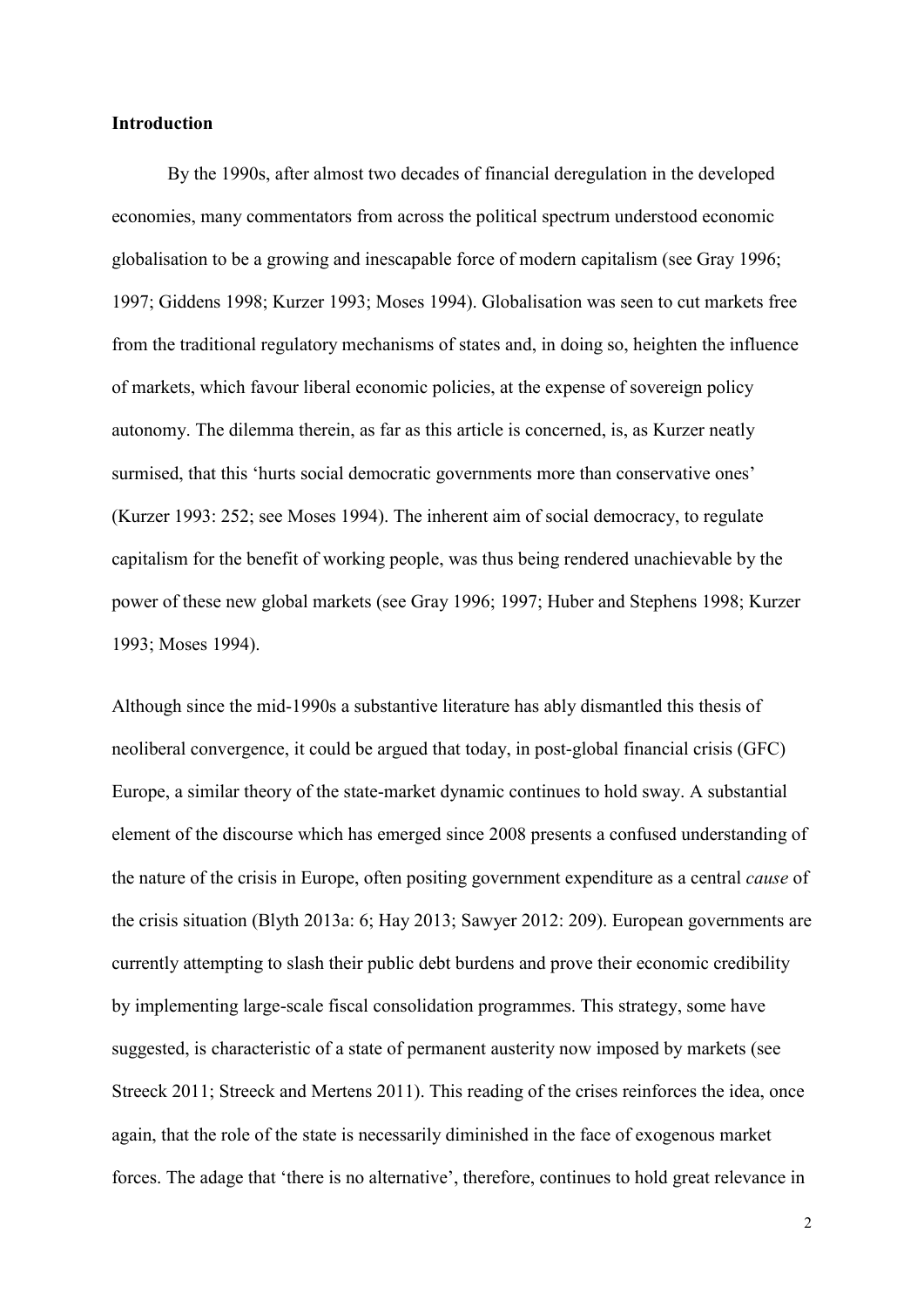post-crisis Europe. Revisiting these themes in the post-crisis environment, as this article does, is therefore critical to understanding the governing capacities of not only European social democrats, but the very states in which they operate.

In rejecting dominant accounts of the crisis, this article draws upon analyses that have helped to demonstrate that, despite the 'crisis of debt discourse' which abounds, the Eurozone crisis is best understood as the fallout from the crisis of particular liberal growth models (see Callinicos 2012; Hay 2013; Hay and Wincott 2012; Sawyer 2012). This article hopes to add to this post-crisis literature by using the economic globalisation debate, from the early 1990s up until the mid-2000s, as a lens through which to appreciate how social democrats today engage with economic arguments presented as *de facto* structural dilemmas, but which, in reality, are contested notions of political economic space. In doing so it supports the argument that greater economic policy capacity remains in post-GFC Europe, but suggests that first social democrats must set out a clear and assertive direction for change.

In order to test the study's central hypothesis, that social democratic economic policy capacity has been constrained by the accommodation of contestable economic ideas as *de facto* structural conditions, the study utilises a comparative analysis of France's Parti Socialiste (PS) and the British Labour Party. The analysis is divided into two separate periods; the first begins in 1997 as both parties form governments and ends in the mid-2000s, as the PS lose power and Labour begin their third term in office. The latter analysis looks at the PS and Labour in the post-GFC environment, as constituted under François Hollande and Ed Miliband respectively, and considers how the PS have engaged with the debate over economic policy autonomy in government and how Labour have adapted in opposition. By comparing the French *dirigiste* model to the British liberal-market variant, a significant variation in social democratic models will be considered (Gerring 2006: 89, 97-100),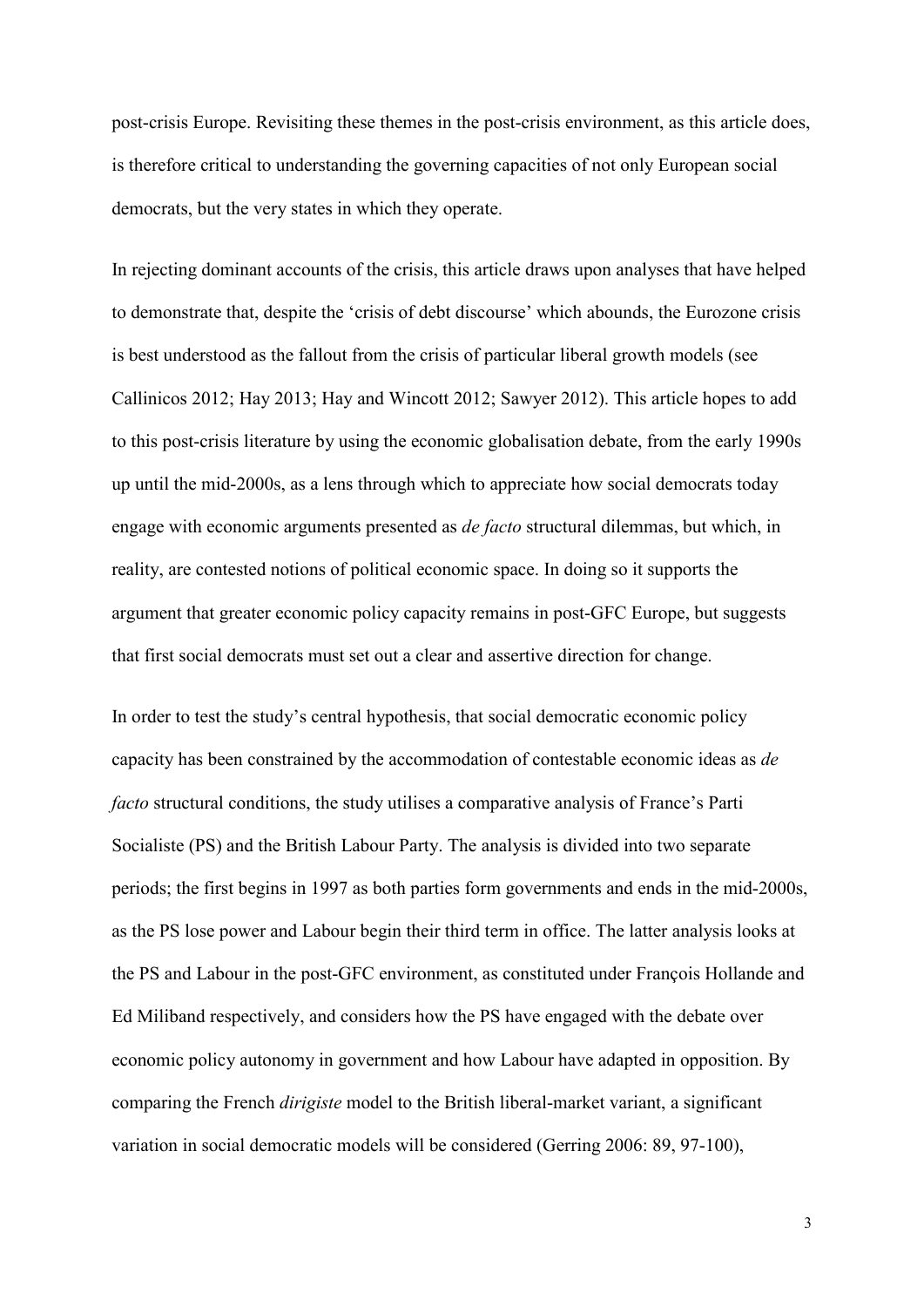allowing at least a degree of wider significance for European social democracy to be gleaned from its conclusions. Both cases are profiled using party output, including speeches made to both domestic and international audiences, party documents and other relevant publications, as a means of establishing the two parties' economic strategies.

In defining social democracy, the article utilises a 'value-led' approach, rather than focusing on specific institutions or policies. It draws on Hirst's (1999: 87) concept of the three 'essential and enduring' elements of social democracy, which posits that social democracy attempts to minimise of the 'cost of capitalism' through employment and welfare policies, reduce inequalities of power and wealth, and that it does so within a parliamentary democracy and market economy. The study adds to this definition, moreover, by drawing upon Hay's concept of 'democratic economic governance', described as 'the principle that the market, left to its own devices, can only generate outcomes which are inefficient, inequitable and unacceptable' (Hay 1999: 57). Thus, an inherent degree of scepticism towards the market is embedded in the definition of social democracy set out here. Furthermore, the analysis of 'fiscal policy' within this article considers, more narrowly, aspects of fiscal policy, including welfare, job creation, healthcare spending and house building, that may be broadly understood as representative of these 'social democratic' values. Due to space limitations the study is, moreover, restricted to a focus on the impact financial markets, in particular bond and equity markets, have had (at least theoretically) on the fiscal policies of the two parties. Finance has been selected because of its relevance both within the post-crisis discourse, as well as the economic globalisation debate in the decade prior to the crisis.

It is pertinent here to also establish what this article is *not* attempting to do. The study is not seeking, nor would it be possible, to refute per se arguments that support austerity as an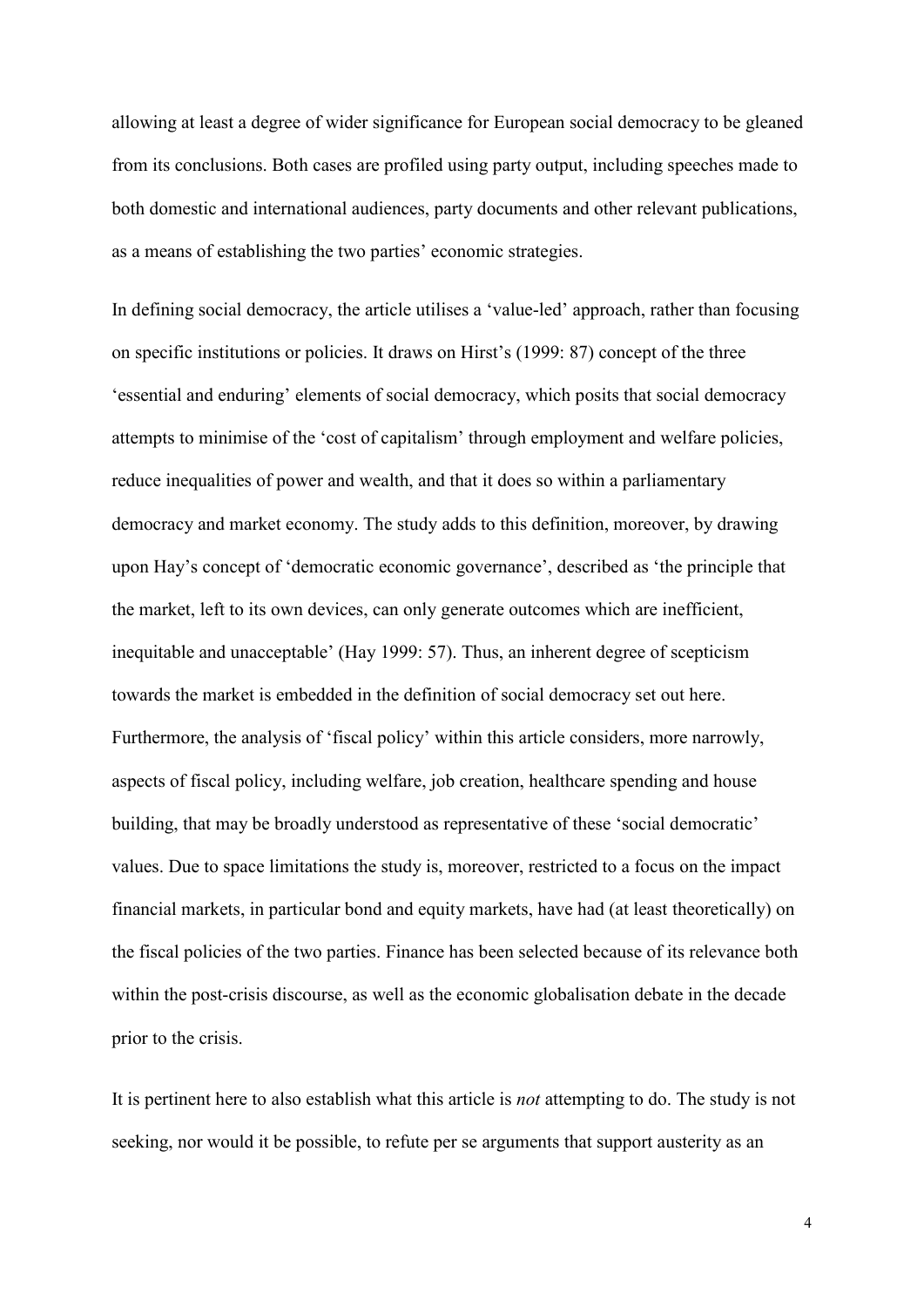economic recovery strategy, or indeed the thesis of economic globalisation and capital mobility. Rather, this article merely intends to highlight that both theses remain, in fact, highly contested. In doing so, the article attempts to illustrate the contingent nature of the perceived fiscal capacities of the PS and Labour, and thus demonstrate that a greater policy capacity exists beyond that which is currently acknowledged. The article is structured into three main sections; in the first the debate is set up through a review of the relevant existing literature. The second section presents an analysis of the two cases pre-crisis, focusing on the economic globalisation debate, whilst the third section considers the contemporary impact of post-crisis discourse on social democratic fiscal activism, before setting out a short discussion of the ongoing potential for social democratic economic policy autonomy.

# **European Social Democracy: Pessimism, Pragmatism and Scepticism**

The relationship between markets, states and European social democracy has already been widely discussed. The debate remains absolutely critical, however, because, as will be shown, if some theories were taken at face value, social democracy would have been considered obsolete three decades ago, with neoliberal reform the only path open to policymakers. As this review of the literature also shows, the GFC represented a critical juncture in the debate over the role of the state. Yet, despite initial optimism, the outlook for social democrats in post-crisis Europe is bleak. Below, three discernible 'waves' of scholarship of particular relevance to this study are outlined.

# *First wave: globalists*

The first distinct wave of literature, which was particularly influential in the 1990s, can be characterised by its focus on economic globalisation as the cause of social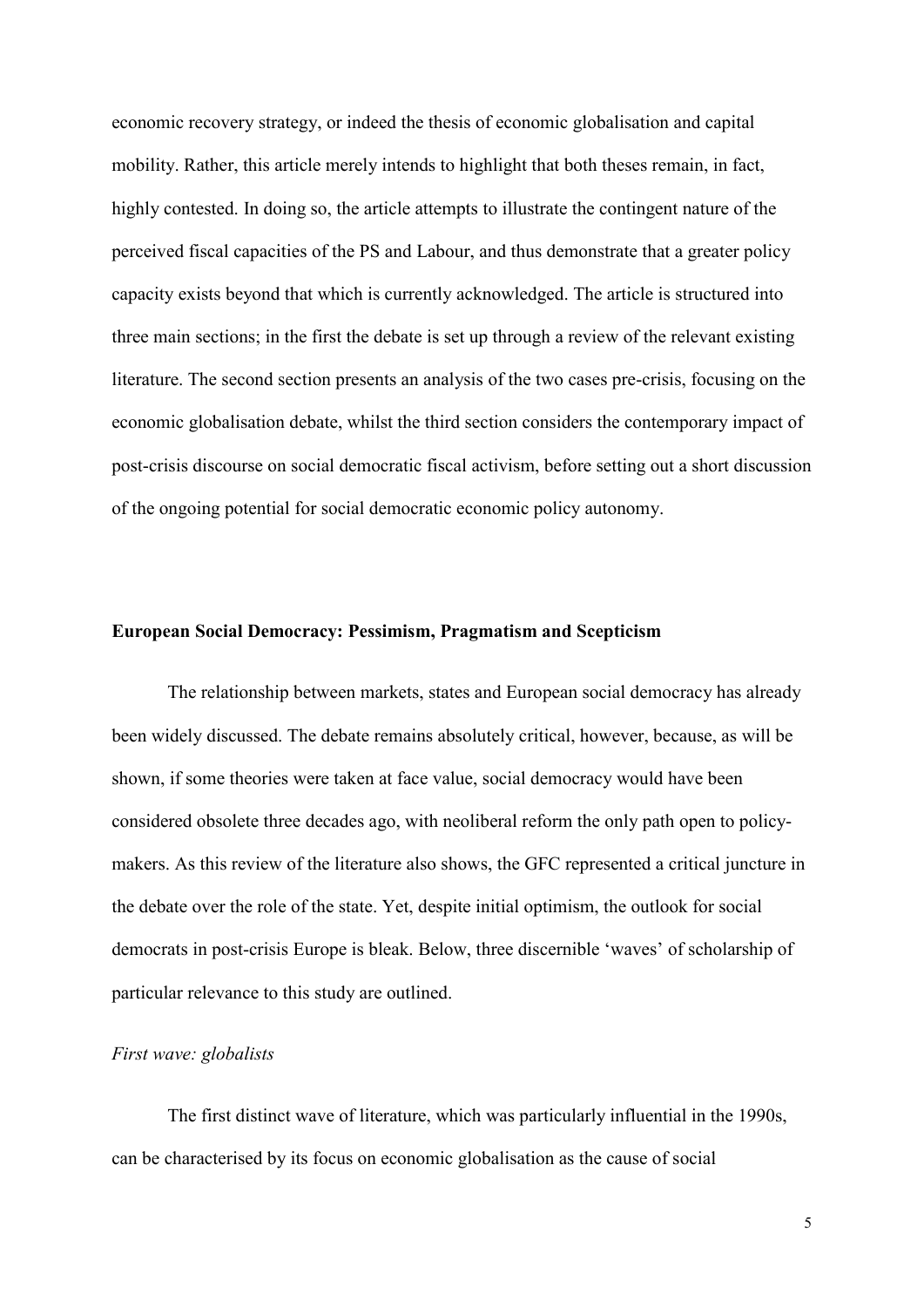democracy's apparent demise. Economic globalisation, it was argued, had become an inexorable force of the modern age, a force to which all economies must ultimately either choose to adapt to, or lose out (see Kurzer 1993: 252; Giddens 1998). This process, as understood by such authors, allowed capital to become increasingly internationally mobile, and thus 'outgrow' sovereign economic regulation and policy instruments (Kurzer 1993: 251 Gray 1996: 32; Gray 1997; Ohmae 1990; 1996). John Gray's claim that it is 'no exaggeration to say that the global freedom of capital…effectively demolishes the economic foundations of social democracy' (Gray 1996: 17), captures the essence of the globalist argument.

Enormous figures of international financial capital movement are often invoked in these works which, it is suggested, has 'made every high-spending government vulnerable to financial asset holders' (Perraton *et al.* 1997: 265; Giddens 1998: 30; Kurzer 1993: 252). This vulnerability is theorised in terms of the 'structural dependency' of the state on capital (see Przeworski and Wallerstein 1988; see Kurzer 1993: 252; Moses 1994). If markets do not agree with a particular economic policy, the argument goes, they can punish a state by quickly moving capital out of an economy. Traditional social democratic policy tools designed to regulate capitalism, therefore, may have worked in conditions where 'control of capital was both possible and desirable', but have since been rendered impotent by economic globalisation (Moses 1994: 133; see Giddens 1998: 16). Kurzer (1993: 252), for instance, argues that government proposals to increase public investment, which heighten expectations of a rise in inflation, 'motivate financial asset holders to invest in other, more stable currencies'. Progressive employment and welfare policies, therefore, whilst desirable, can be quickly 'interdicted by global bond markets', making them no longer politically sustainable (Gray 1997: 23-28), and thus disproportionately hurt social democrats. This, Moses suggested in 1994, was the new '*iron law* of policy' in the international economy (Moses 1994: 142).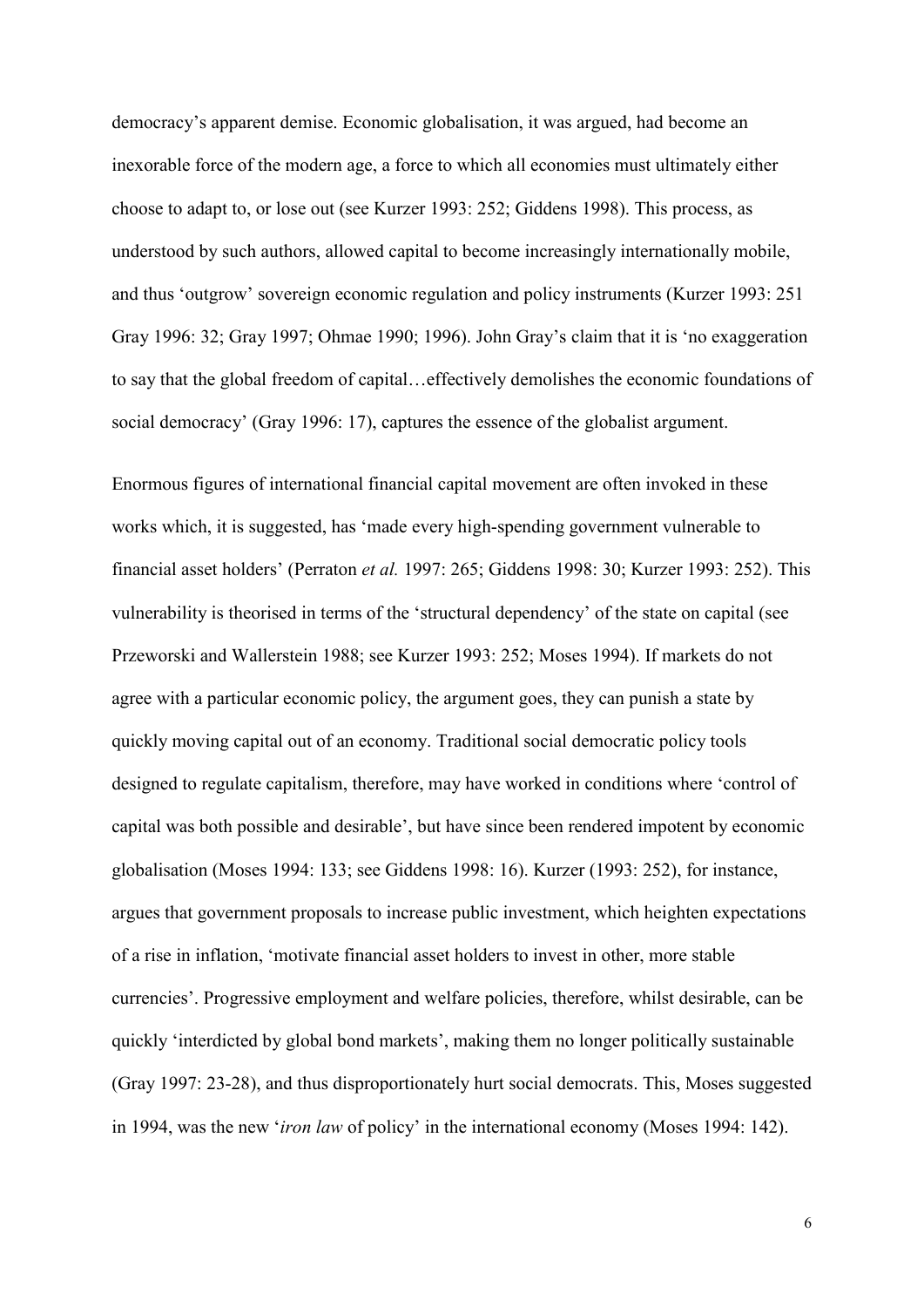# *Second wave: optimists and sceptics*

In response to this globalist literature a second wave of literature, which developed from the mid-1990s, sought to challenge the claim economic globalisation had caused the death of social democracy. Within this second wave, two separate schools of thoughts can be distinguished. The first group of theorists are characterised by the claim that economic globalisation, although a powerful constraining influence on states, has not necessarily enforced conditions of neoliberal homogeneity, and thus social democrats retain 'room to manoeuvre' in a globalised economy (see Clift 2002a; 2002b; Clift and Tomlinson 2004; 2007; Garrett 1998a; 1998b; Merkel and Petring 2007; Pontusson 2011; Swank 2002). Garrett finds, for example, that the policy strictures imposed by global capital are 'not nearly so tight as is often presumed'. He points to the high levels of public debt in both Belgium and Italy, and shows how interest rates on their respective government bonds remained stable and relatively low over the previous decade (1998a: 801-3). Garrett (1998a: 804) suggests that, 'if this is the most brutal fiscal repression wrought by global finance among the industrial countries, the proclamations of many commentators would seem somewhat hyperbolic'.

Yet, whilst Garrett made clear that his intention was 'not to debate the merits of calling markets "global"' (Garrett 1998b: 791, emphasis added), a second cluster of authors sought to move away from the established structural focus within the literature on economic 'globalisation' altogether. This more sceptical group of theorists have presented strong empirical research to show that economic globalisation is not occurring, or at least is not occurring in the way many expect (see Hirst and Thompson 1999; Hay 2000; 2004a; Hay and Wincott 2012; Kleinknecht and ter Wengel 1998; Vandenbroucke 1998). These authors have highlighted, for example, the fact that the European Union could more accurately be described as a 'closed economy' (Kleinknecht and ter Wengel 1998: 638) than one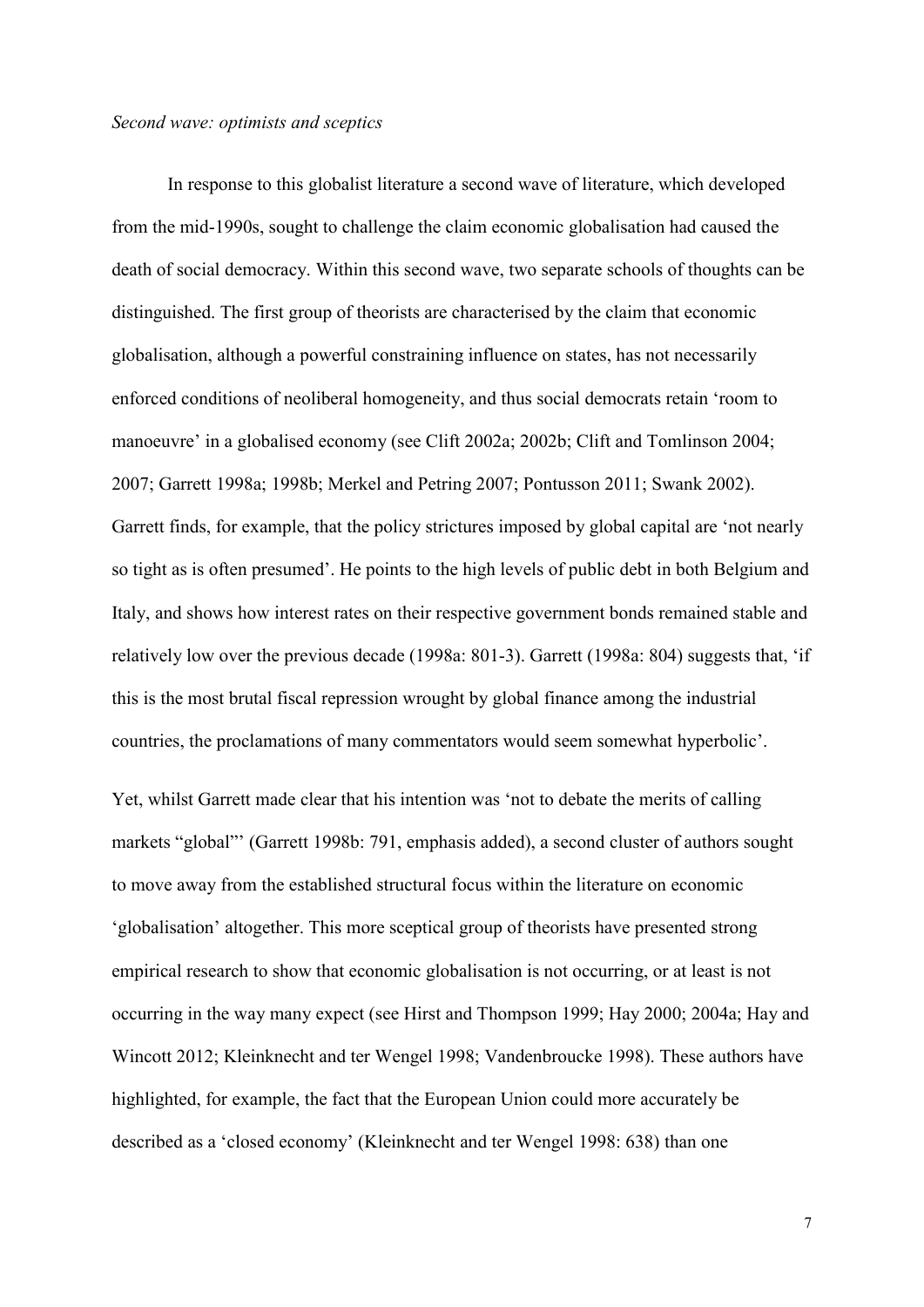experiencing 'globalisation'. This, in turn, has significant implications for the capacities of governments because, in contrast to the 'race to the bottom' predicted by globalists, in a regional economy such as the EU, competition may not solely be based on cost (Hay and Wincott 2012: 92). Thus social democratic economic policies, such as a strong welfare state, are not crippled by economic integration, and can even act to enhance an economy's attractiveness to trade and investment (Kleinknecht and ter Wengel 1998: 645-6; Pontusson 2011).

What emerges very clearly from this second wave literature (leaving aside the disagreements therein) is that economic globalisation is by no means an incontrovertible phenomenon. However its presence in both historic and contemporary economic policy debates is manifest. Of great importance to this study, therefore, is the incorporation of analyses of how political actors continue to engage with the *idea* of economic globalisation within this second wave literature (Hay and Rosamond 2002; see Hay 2000; Rosamond 2003; Watson 2001). As Hay and Rosamond noted (2002: 148), 'whether the globalization thesis is "true" or not may matter far less than whether it is *deemed* to be true (or, quite possibly, just useful) by those employing it'. This point captures the salience of employing an ideational analysis (see Campbell 1998; Clift 2012; Hay 2004a; 2004b; Hay and Rosamond 2002; Schmidt 2008) to elucidate the significant implications that engaging with the economic globalisation theory has had for social democrats. In turn, this article then attempts to show how this framework of analysis offers a valuable new insight into the study of post-crisis European social democracy.

# *Third wave: post-crisis literature*

The GFC and the subsequent crisis in Europe have, of course, served to reignite and reshape the debate over the relationship between states, markets and social democratic policy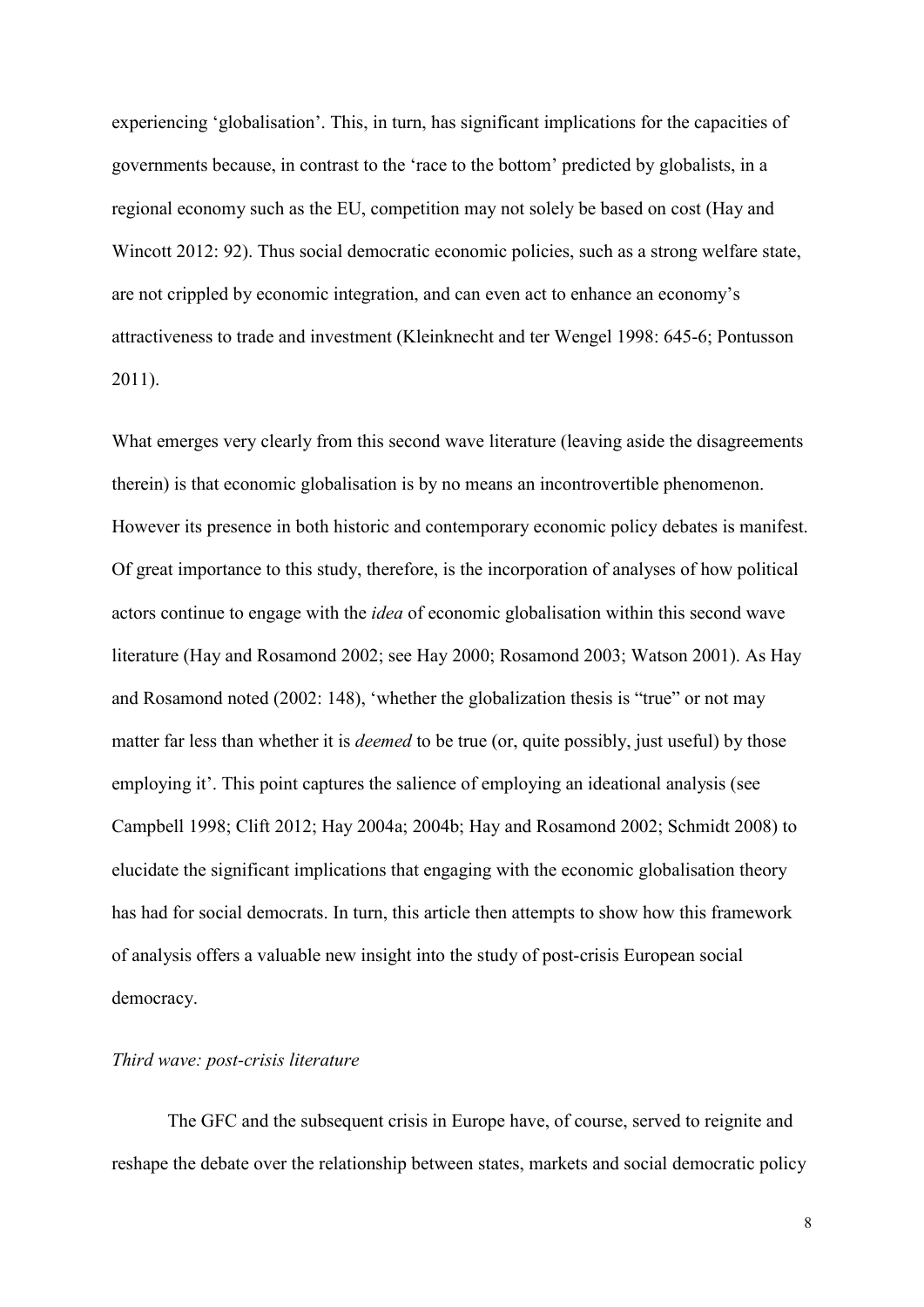potentialities. A survey of the post-crisis literature reveals a great deal of valuable research on both the causes of the crisis and its consequences for social democracy, which will be briefly covered here. As many authors have shown, it is clear that there were significant failings in the neoliberal financial regulatory system in the years leading up to 2008 (Hay 2013; Laski and Podkaminer 2012; Mügge 2011). A greater reliance on the financial sector for economic growth, particularly in the US and UK, via debt-fuelled private consumption and new financial products had a significant impact on the culture and politics of economic growth. The 'financialization' (see Epstein 2005: 3) of developed economies ultimately placed 'more aspects of economic and social life at the risk of volatility from financial instability' (FESSUD 2011: 11; see also Dore 2008; Foster 2007; Magdoff and Sweezy 1972: 13-16). The bursting of the US subprime mortgage bubble, the epitome of this volatile growth model, had a devastating effect on financial systems around the world. Yet, despite these liberal regulatory failings, the GFC was not a springboard for a renewal of social democratic policy activism (Crouch 2013), as may have reasonably been predicted.

The initial policy response to the GFC has been described as boldly Keynesian, as states bailed out their domestic banks and key sectors of industry (Callinicos 2012: 66). Yet, within twelve months the policy paradigm had altered fundamentally, with 'expansionary fiscal consolidation' established as the primary recovery strategy in Europe (see Blyth 2013a; Callinicos 2012; Grimshaw and Rubery 2012; King *et al.* 2012). This strategy of large reductions in government expenditure, it is suggested, may result in growth through increased private consumption, as a result of altered market perceptions of the state's economic competency (see Giavazzi and Pagano 1990). This argument was given significant empirical support in the post-crisis environment as a result of the findings of Reinhart and Rogoff's influential paper (2010), which found that countries with over 90 percent debt-to-GDP experience significantly reduced rates of growth (2010: 277).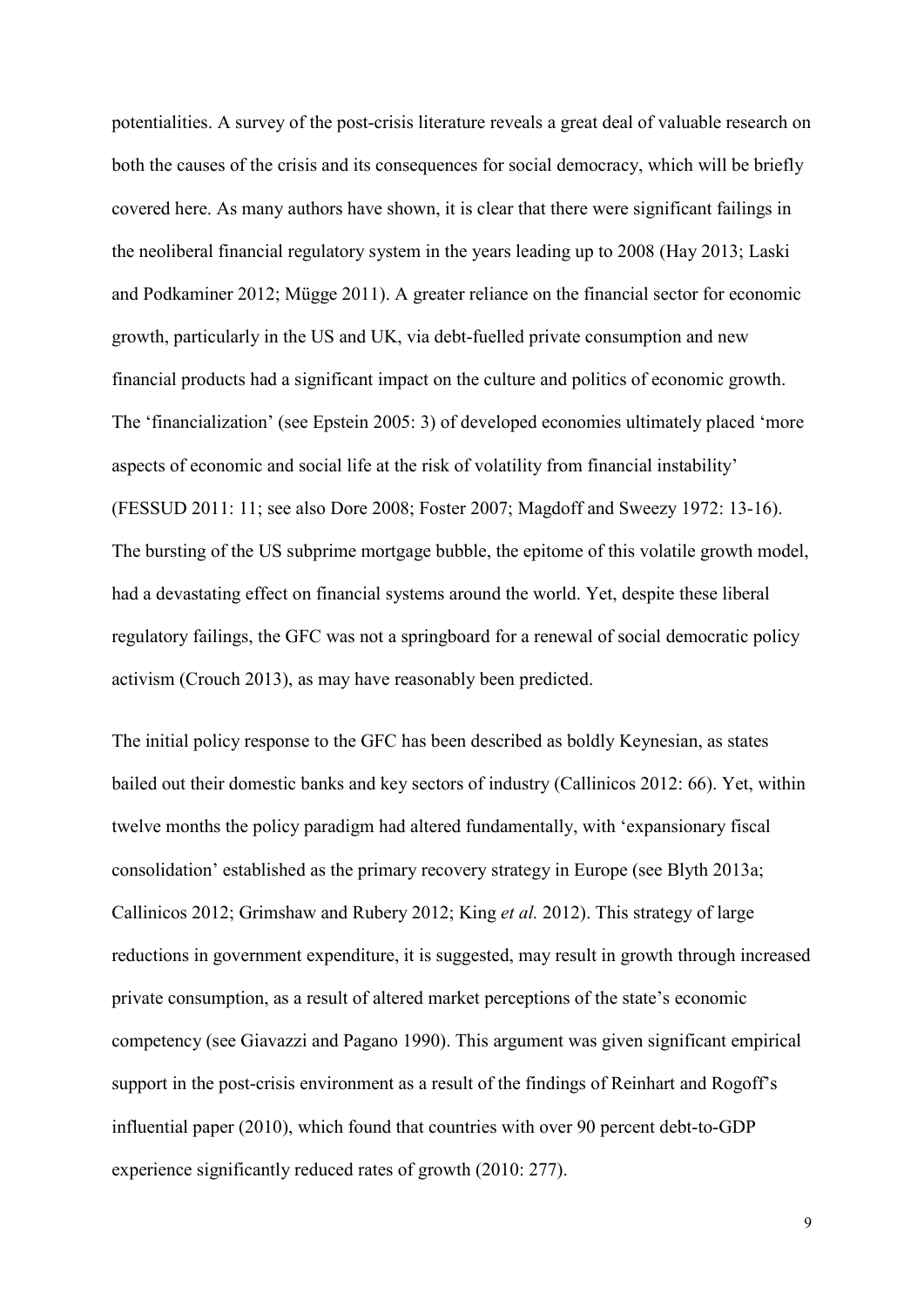It is this new economic environment that, according to some, has restricted the ability of states to exert significant influence over economic policy. Streeck, for example, suggests that the GFC and subsequent crisis in Europe have led to a 'profound restructuring of the democratic-capitalist political economy' (2014: 144). All governments are now, he argues, in the stranglehold of international markets, as now all political parties 'must be publicly pledged to "sound finance", or else the cost of debt service will rise' (2011: 25-27; Streeck and Mertens 2011). Ultimately, Streeck suggests, governments must conform to marketappeasing economic policies, such as austerity, or else they will be punished. This argument provides an important juncture, for it captures a shared common theoretical lineage between contemporary political debates over the capacity of the state in economic recovery strategies and globalist arguments found within the first wave literature of the 1990s. It asserts, once again, that the exogenous influence of the market has wrestled economic policy autonomy away from state actors.

In challenging this claim, this article draws upon further analyses within this third wave which have sought to reassess the causes of, and responses to, the GFC and Eurozone crisis (see Blyth 2013a; Boyer 2012; Callinicos 2012; Hay 2013; Hay and Wincott 2012; Sawyer 2012). Indeed, as Boyer (2012: 284) has illustrated, a shift in the debate moved focus away from the regulatory weaknesses in the financial sector and towards the perception that lax public spending policies brought about the European crisis *per se*. As authors within this third wave of literature have shown, austerity measures have been constructed in an environment in which the perceived fiscal recklessness of governments in the years preceding the crisis is at the heart of the dominant discourse (see Blyth 2013a; Hay 2013: 24; King *et al.* 2012: 2).

The chronology of this narrative of public debt, which has given rise to austerity policies, is, however, deeply problematic. As has been clearly illustrated elsewhere in the literature,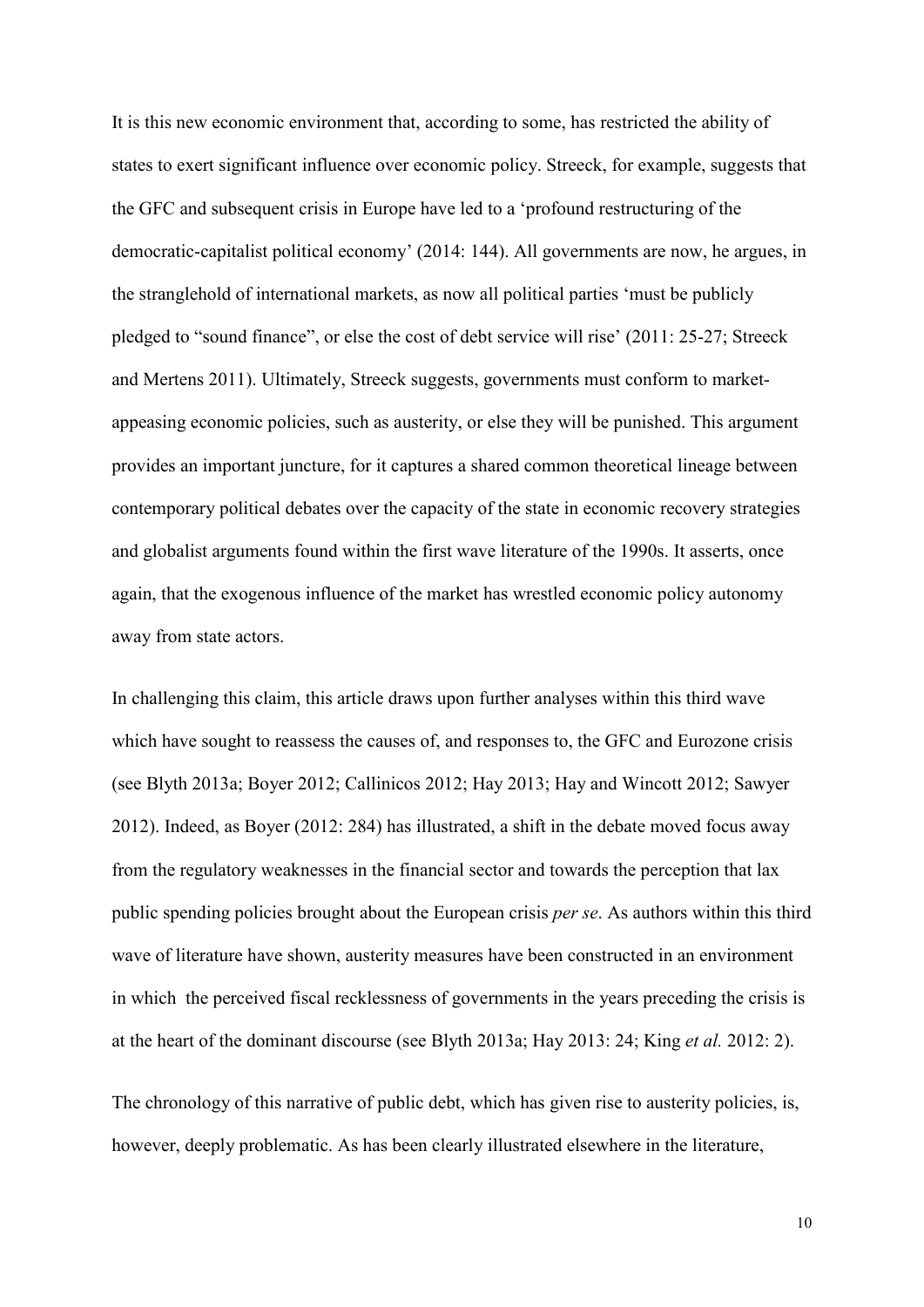sovereign debt only became a significant problem for European states *after* the impact of the private-sector financial crisis, as governments bailed out their domestic banks and other important faltering sectors (see Blyth 2013a; Hay 2013). The narrative that has emerged since 2010, therefore, which focuses on debt as the cause of the crisis rather than a consequence of an originating financial crisis, 'confuses correlation and causation' (Blyth 2013a: 70-73; see Hay 2013: 24). As Hay shows (2013), this is a greatly important distinction because a more appropriate discourse, which considers the crisis of the liberal finance-led growth model, would generate a vastly divergent policy paradigm. Significantly also the evidence supporting austerity as an effective tool for crisis recovery is negligible. Despite its enormous political influence, Reinhart and Rogoff's study (2010) was found to contain significant data errors and sample omissions which warped its findings, with a review paper proving that countries with over 90 percent debt-to-GDP actually experience average growth rates of around 2.2 percent (Herndon *et al.* 2014). Furthermore, recent studies, including the IMF's World Economic Outlook report (Leigh *et al.* 2010), have highlighted the scarcity of evidence to support the expansionary fiscal consolidation thesis (see also Blyth 2013b).

This article hopes to build upon this work and add to the post-crisis literature by developing our understanding of how such debates shape the economic policy strategies of social democrats in France and the UK. To do so it develops an analysis of the association between the globalisation debate and contemporary post-crisis discourse, something that has not yet been so clearly delineated in the post-crisis literature, as a means of reframing the contemporary debate over social democratic fiscal capacity. The following section, therefore, begins this analytical process by setting out the cases of Labour and the PS during the period 1997-2005 in the context of the economic globalisation debate.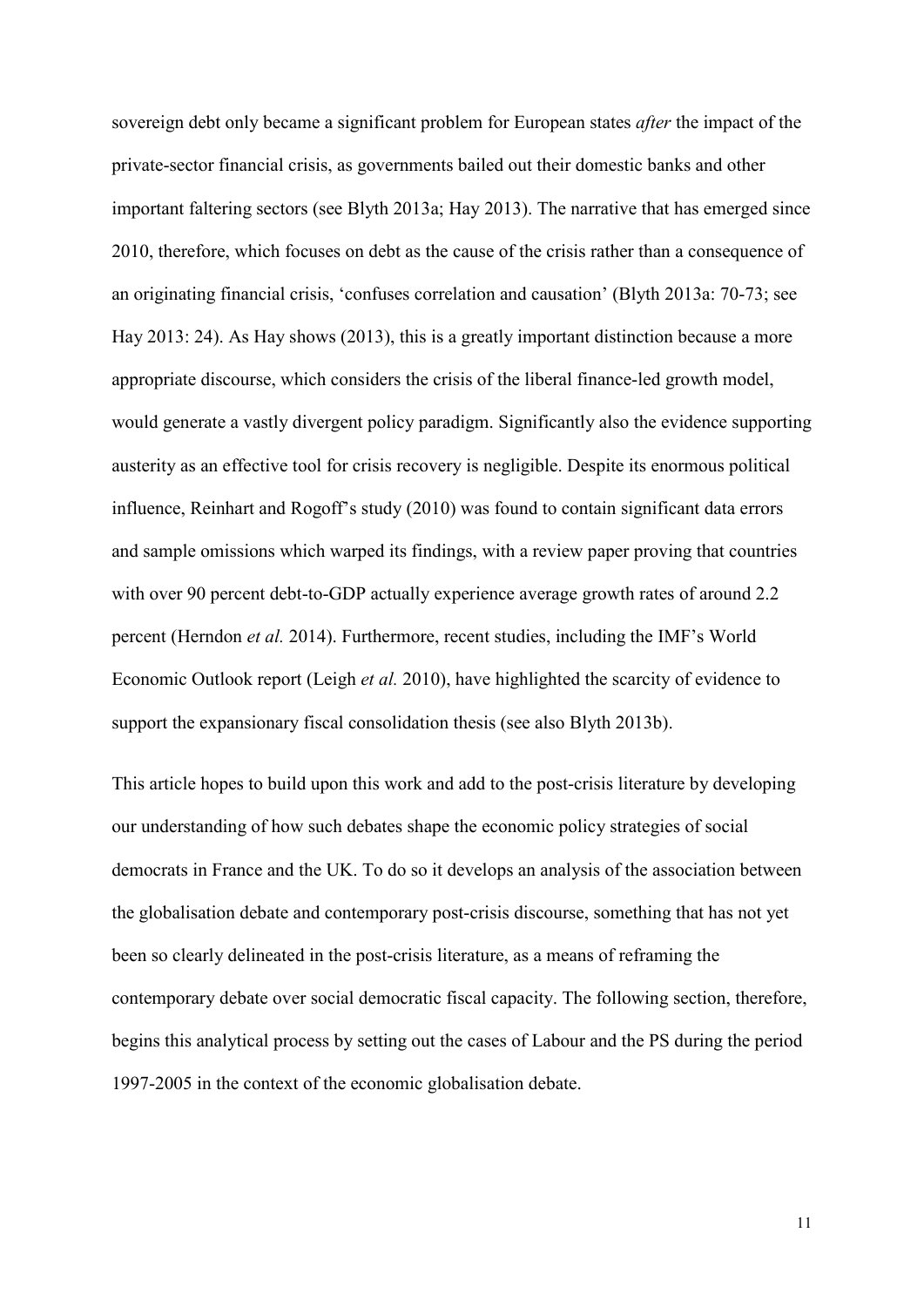#### **Social Democrats and Economic Globalisation**

As outlined above, this section will set out an analysis of the Labour Party and the PS in relation to their engagement with the theory of economic globalisation. In particular, it will portray how both parties' interacted with ideas surrounding the global financial markets and what effect these understandings had on their fiscal policies whilst in government.

# *New Labour*

New Labour under Tony Blair and Gordon Brown understood globalisation to be an inexorable force of the modern age that must be adapted to. Drawing on the Third Way ideology (see Giddens 1994; 1998), Blair suggested in 1998 that there were three responses to the inevitable challenge of economic globalisation, 'resist change - futile; let it happen laissez-faire - each person for themselves, each country for itself; or, the third way, we manage change, together' (Blair 1998a). Even in the latter stages of Blair's tenure Labour's stance on economic globalisation was fixed, with Blair declaring that there was 'no mystery about what works: an open, liberal economy, prepared constantly to change to remain competitive' (Blair 2005).

New Labour's rhetoric on the financial markets consistently highlighted the unavoidable power of exogenous market forces over the capacities of sovereign policy makers. 'We live in a completely new world. Every day about one trillion dollars moves across the foreign exchanges… If the markets don't like your policies they will punish you', Blair repeated (Blair 1999a; 1999b), echoing the warnings of 'structural dependency' theorists found in the first wave literature (see Przeworski and Wallerstein 1988). This forced New Labour to accommodate the preferences of the market, therefore, as its *primary* concern. Echoing globalist policy prescriptions, Labour asserted their economic discipline by 'depoliticising' monetary policy through making independent the Bank of England, and publically declaring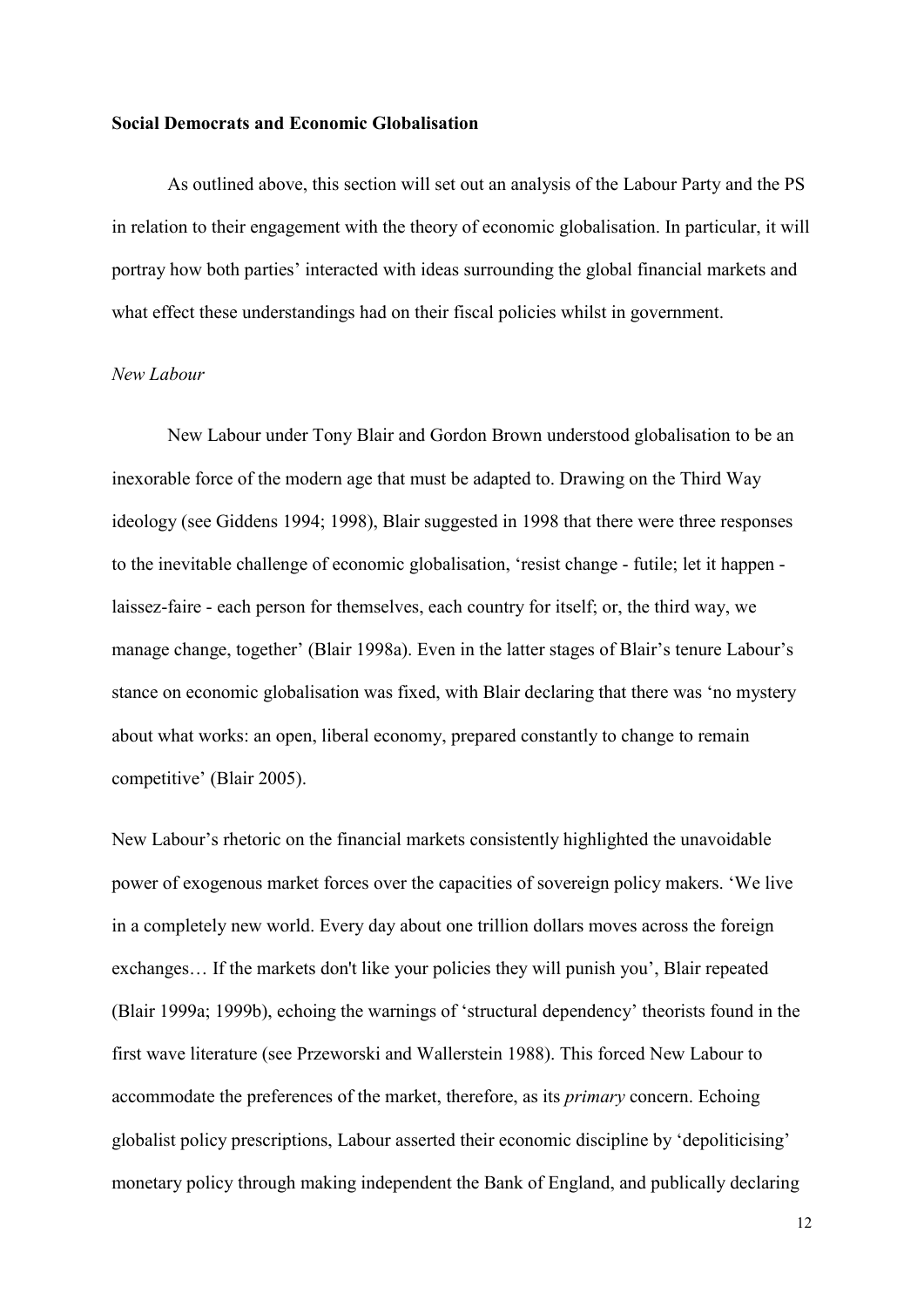that they were ready 'to achieve our priorities in a new and changing global market place' (Brown 1997; 1999).

Credibility and stability were outlined as the pillars of Labour's macroeconomic policy, with Balls suggesting that these principles 'flow logically from changes in the world economy ... over the past twenty or thirty years' (Balls 1998: 117). The Labour Party understood, Balls (1998: 124) made clear, 'in a world of rapidly mobile capital, governments can have policy credibility and maintain constrained policy discretion if they pursue, and are seen to be pursuing, monetary and fiscal policies which are well understood and sustainable over the long term'. Labour sought, therefore, to repeatedly reaffirm its credibility to the financial markets, portraying the party as both *responsive* and *responsible*, as seen in Brown's constant reminders that New Labour were the '*credible radicals* for the 21st century' (Brown 1999, emphasis added; see Brown 1997; Brown 1998).

The implications that this reading of the global financial order had for Labour's fiscal policies are clear. Labour's welfare policy, for instance, is indicative of the party's desire to prove its fiscal responsibility to the markets, driven by an internalisation of the theory of 'structural dependency'. One key aspect of New Labour's welfare approach was centred on 'making work pay more than benefit' as a means of reducing welfare expenditure. The party suggested that underlying this 'welfare-to-work' regime was the 'challenge of modern employment' in the global economy (Blair 1998a; 1998b: 9; 2005; 2006; Brown 2004; 2006). This strategy included introducing a national minimum wage in 1998 and Working Families Tax Credit, later replaced and extended with Child and Working Tax Credits, to 'top up' the take-home pay of low-wage families. Such policies allowed the Labour government to exert greater control over the transfer benefits to selected groups such as low-income families, thereby ensuring 'sound public finances' (Merkel and Petring 2007: 132-4). Closely related to this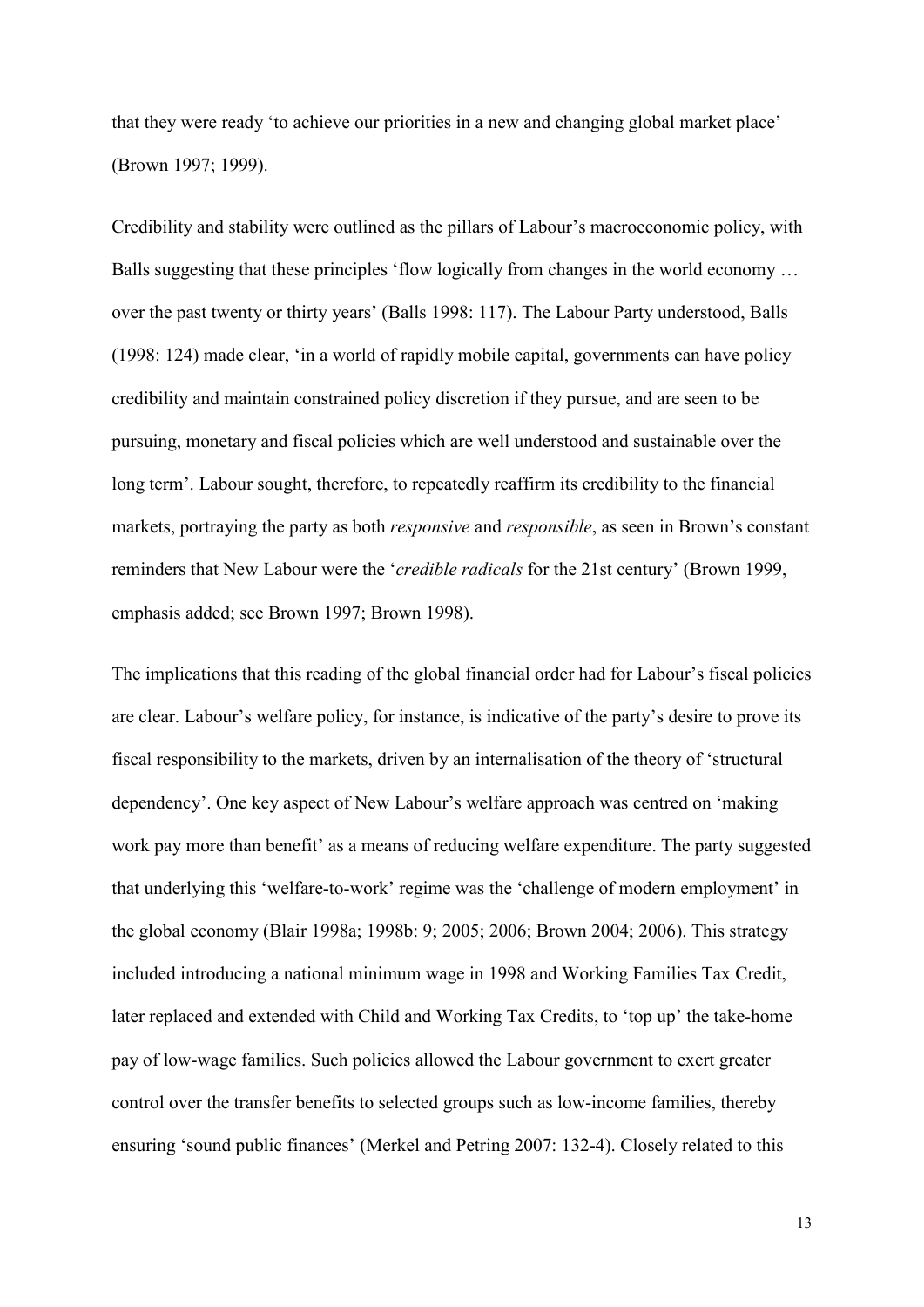policy was the 'New Deal', offered at first to young unemployed people, and later other groups with high rates of unemployment. The 'New Deal' workfare programme offered those eligible several choices for skills training or work placements, yet no option to remain on unemployment benefit (Glyn and Wood 2001: 53; Schröter 2004: 20). Moreover, its later movement towards 'asset-based welfare', encouraged individuals to 'think of themselves first and foremost as active saver-investors', rather than as passive recipients of state welfare (Watson 2009: 3).

Labour hoped, therefore, to project an image to global financial markets of both an efficient state and citizenry. Whilst the party may have claimed that it was pursuing a longer-term strategy enabled by fiscal discipline early on (Clift and Tomlinson 2007), it is clear that Labour ultimately remained keen to prune back, in particular, welfare expenditure. For example, spending on housing and healthcare remained relatively consistent with 1996-97 levels during 1997-2001, and rose in line with overall spending on services in Labour's second term. However, expenditure on social protection was cut immediately from 13.4% of GDP in 1997-8 to 12.8% by the following year, and did not rise above 13.4% of GDP again until 2008-09, when the consequences of the GFC were being felt (adapted from H.M. Treasury 2014: table 8b). Although not a drastic cutback, when it is considered that social protection expenditure under the Conservative government in the five years before 1997 averaged 14.2% of GDP (authors calculations from H.M. Treasury 2014: table 8b), Labour's strategy of targeting welfare spending becomes clear. As Wickham-Jones has noted, it seems New Labour was 'determined to secure business confidence, *regardless* of the costs for their social democratic beliefs' (1997: 264, emphasis added; see Leggett 2005: 555).

# *The Parti Socialiste*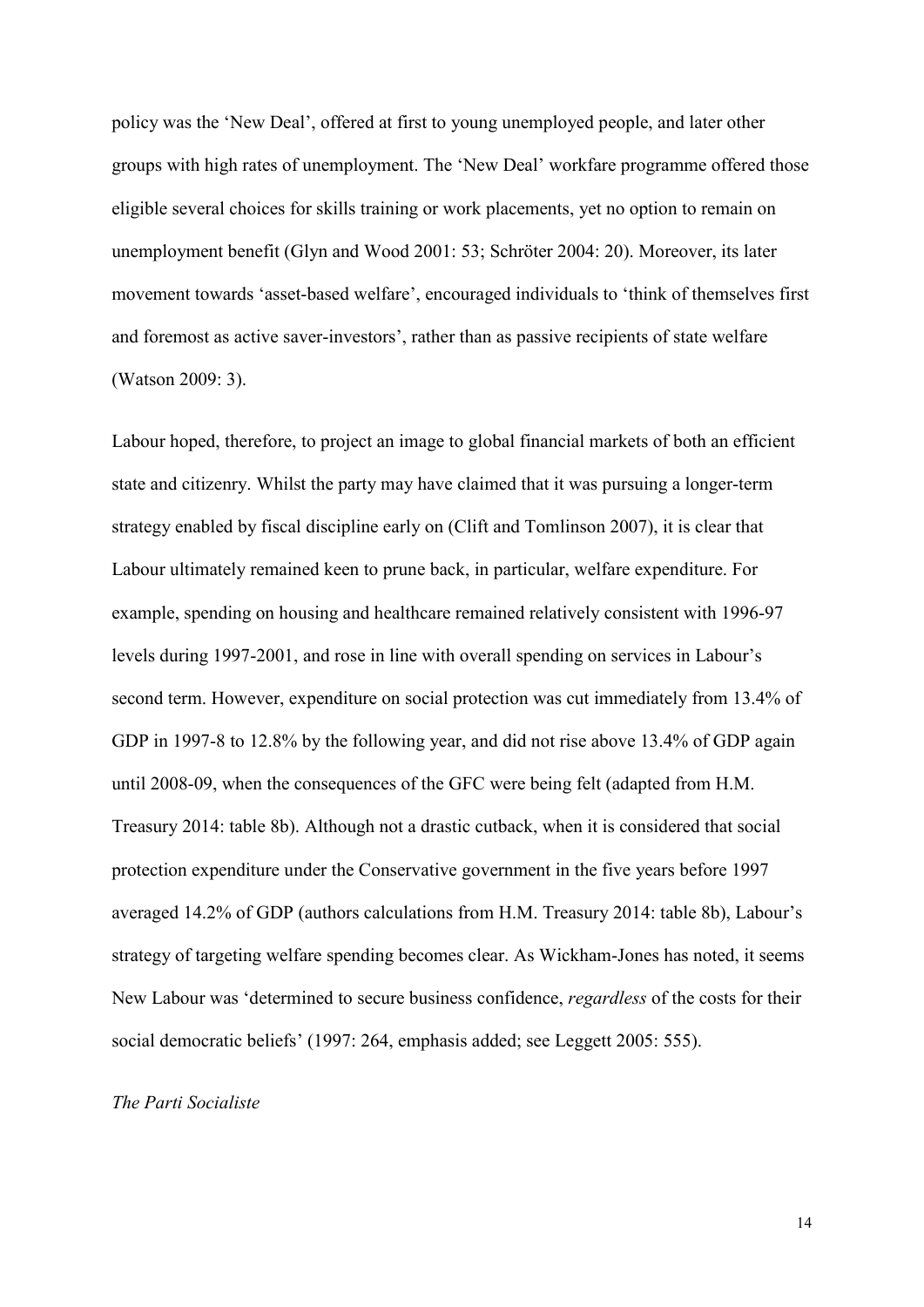Unlike the rigidly market-orientated New Labour, the PS during Lionel Jospin's tenure as Prime Minister retained a strong statist ideology (Merkel 2000), rejecting the *pens*é*e unique* and 'competitive disinflation' policies which characterised Mitterrand's presidency after his 1983 'U-turn' (see Jospin 1995; Clift 1998; 2002a; 2002b; 2005). The party was able to retain a more critical perception of globalisation, aided by a more widespread antiglobalisation narrative within French politics (Hay and Rosamond 2002: 153) than that found in Britain after 18 years of Conservative governments 'ideologically committed to neo-liberal reform' (Callaghan and Tunney 2000: 71; Schmidt 2001: 247). Jospin's *Réalisme de Gauche*  fits more closely in line with the second wave theorists, for whilst acknowledging economic globalisation as a new 'international reality' (Jospin 2002), the party underlined the enduring '*marges de manœuvre'* available to social democratic policy-makers (Moscovici 1997 cited in Clift 1999: 5; see Clift 2002a; 2005). For Jospin's PS, globalisation was a 'political question, which requires a political response' (Jospin 2001a).

One aspect of the PS's 'political response' came in the form of European Union level activism, building on Jacques Delors' idea of '*l'Europe Sociale*' (see Delors 1993; Josselin 2002; Jospin 2001b; 2002; Jean Le Garrec interview in Clift 1999: 16). Yet, despite the tangible fiscal constraints brought about by deeper EU integration (see Cole 1999: 79; Clift and Tomlinson 2004: 521; Hay 2004a: 232), including the Stability and Growth Pact (SGP), the PS remained keen to stress that, even without such a treaty, the heightened global mobility of capital now requires every government to 'convince the markets or investors' of their credibility (Moscovici cited in Clift 1999: 17). The party's understanding of heightened capital mobility compelled it, therefore, to operate within the perceived margins of economic manoeuvrability 'gained by perceived overall rectitude' (Moscovici cited in Clift 1999: 5), and thus not act to undermine credibility in the eyes of financial markets.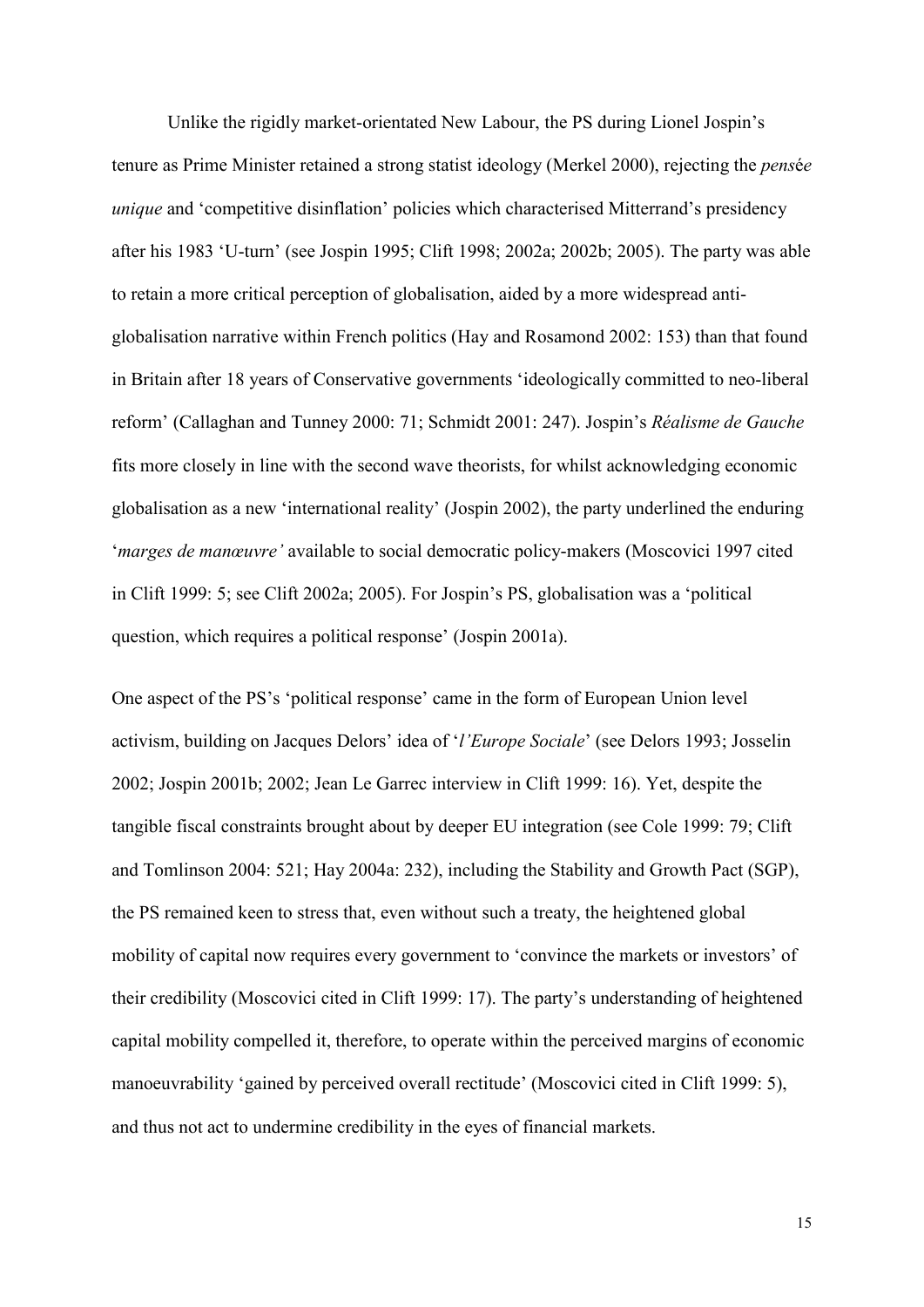This adherence to a norm of 'overall rectitude' is clearly reflected within the party's fiscal policies. For example, a significant reform of the healthcare system, the *Couverture Maladie Universelle* (CMU) policy, provided supplementary healthcare insurance to an estimated 6 million disadvantaged French citizens free of charge on a means-tested basis (Clift 2002b: 332; Levy 2001: 275-6). Moreover, like New Labour, a key aspect of the PS's welfare strategy was reducing youth unemployment. Yet, unlike Labour's 'workfare' New Deal programme, The *Programme Emploi Jeunes* (PEJ), or the Aubry Plan*,* funded (up to around 80%) 700,000 new jobs, half of which were to be within the public sector, to tackle unemployment (Merkel 2000: 29). The PEJ provided state subsidies for employment for up to five years for young unemployed people with little work experience (Levy 2001: 276). Though undoubtedly bold, and unlike anything New Labour may have pursued during this period, it should be recognised that these policies were seen as achievable only within a credible fiscal framework.

Though both the CMU and the PEJ came at significant cost, the policies were largely funded through 'cost shuffling', rather than large increases in expenditure that might concern the markets (Levy 2001: 275). The reforms cleverly channelled resources 'to a select few, highly visible, progressive projects' (Levy 2001: 275), but ultimately Jospin remained cautious to respect Maastricht convergence criteria. The government, for example, cut the budget deficit to meet the SGP's 3 percent target and reversed the trend of rising public debt by 1998, ensuring that it did not exceed the 60 percent of GDP threshold (OECD 1999: 11; OECD 2001: 48, Figure 12). Whilst the PS rejected the exacting neoliberal policy framework prescribed by globalists, their understanding of the need to make explicit their fiscal discipline to global financial markets forced them into accepting a fiscal 'limit' of sorts.

*Analysis*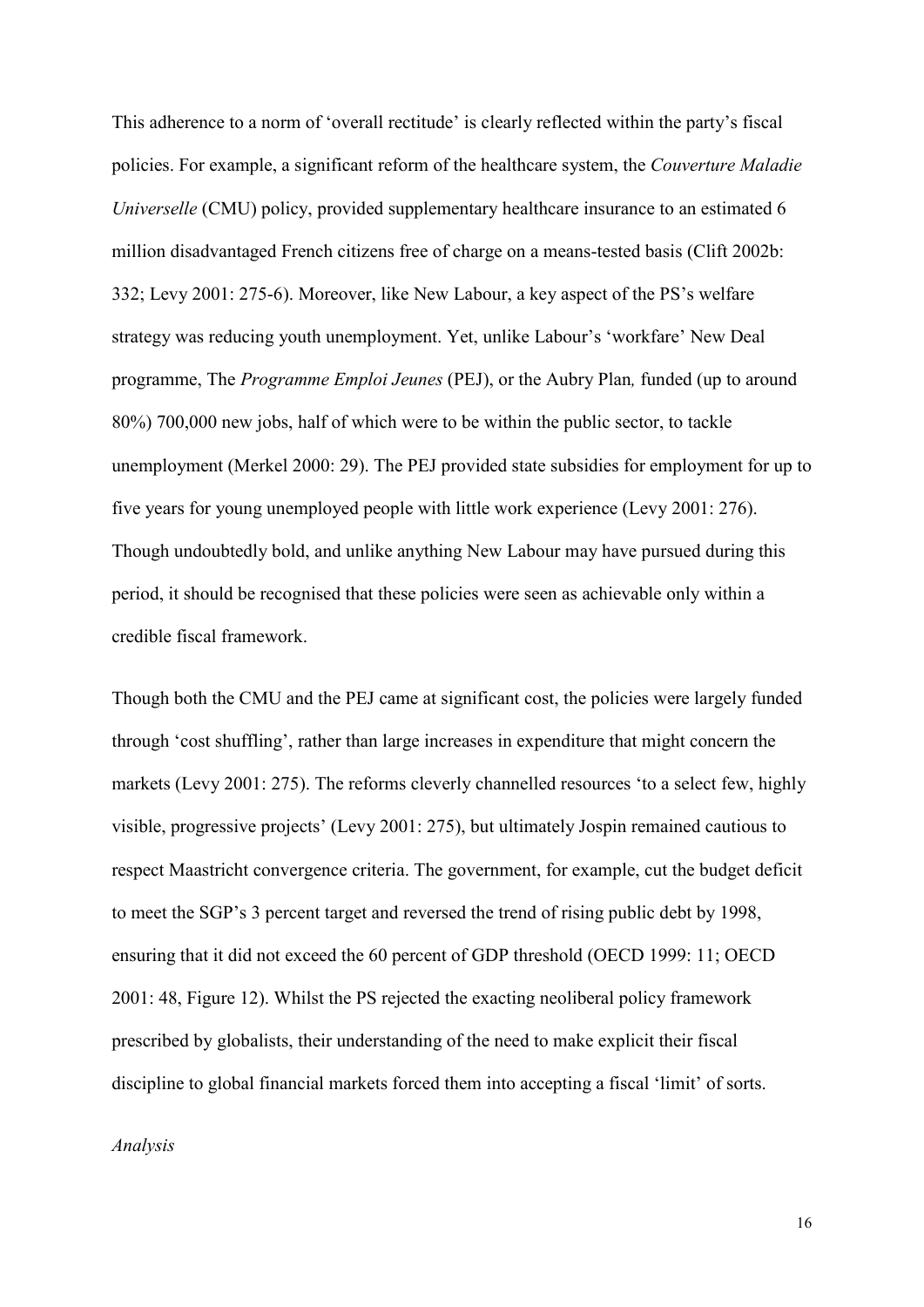The above section has attempted to illustrate how the fiscal policies of Labour and the PS were shaped by their respective interpretations of the global financial order. Labour, operating within a more highly liberalised political economy post-Thatcher, followed a globalist reading and were quick to establish a clear message and strategy of fiscal discipline. The PS, however, were able to draw upon a wide dissatisfaction with neoliberalism and expressed a more politicised understanding of the impact of globalising markets. This allowed them to implement more ambitious fiscal policy, albeit within a broader framework of perceived economic rectitude. This very difference is, in itself, telling; it clearly shows how two social democratic parties in otherwise ostensibly similar circumstances constructed different readings of how financial globalisation compelled them to act fiscally. Building upon this, it is clear from the review of the existing literature that the impact of financial globalisation on state capacity remains a hotly contested area of discussion.

The first wave literature referenced the enormous quantities of 'disconnected capital' which exerts downward pressure on fiscal policies, resulting in a 'race to the bottom'. However, later works within the second wave helped to show the weaknesses in the argument that financial globalisation has necessitated neoliberal convergence, and even illustrated that financial integration may not be developing in the way expected under the globalisation thesis. By looking a little more closely at the bond and equity markets in these two cases, it is possible to explore the relationship between the economic arguments put forward by Labour and the PS and the reality of British and French financial integration in global markets.

It is manifest that financial markets have grown exponentially in the last few decades, and the data on bond and equity markets confirms this. Engelen and Konings (2010), in a comparative study of financialization that includes both the UK and France, find significant evidence of the growth of financial markets. They show that the size of the global bond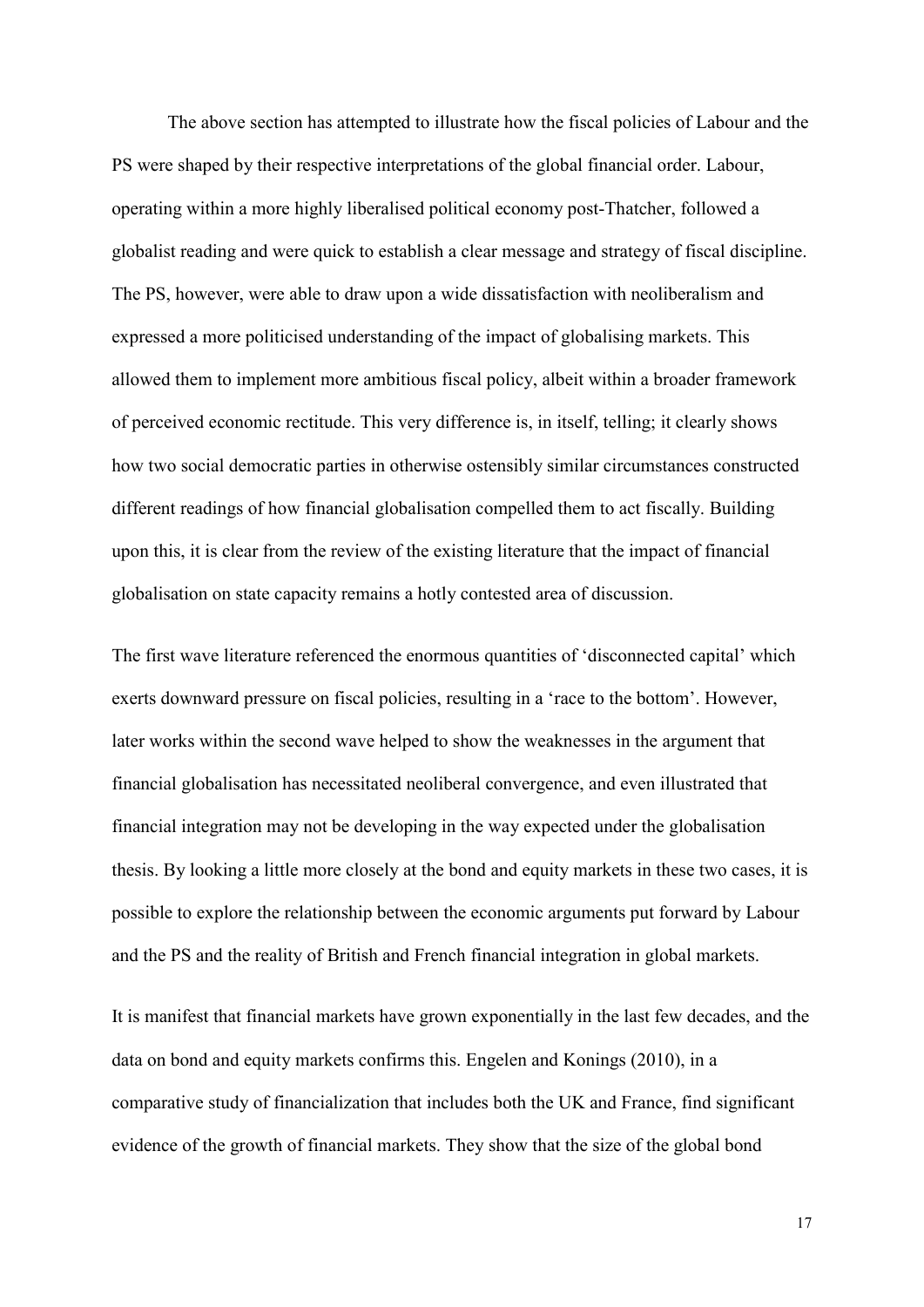market increased almost fourfold between 1990 and 2006, whilst equity markets increased tenfold in this time (Engelen and Konings 2010: 2). Moreover, they note that in 2008 these markets accounted for over 250 percent of GDP in both the UK and France (Figure 21.1 in Engelen and Konings 2010: 7). Such figures, which point to the growing financialization of European economies, appear to confirm the theories of globalists that highlight the impact of capital mobility. Yet, a consideration of the character of these markets presents a more confusing picture than would be expected under conditions of globalisation.

Evidence from the 1980s and 1990s suggested that markets for bond and equity portfolio investments expressed a clear 'home bias' (see French and Poterba 1991; see Feldstein and Horioka 1980; Tesar and Werner 1995). Yet, despite French and Poterba suggesting in 1991 that the 'puzzle' of home bias within financial investment may recede and the levels of crossborder equity investments grow (in line with globalisation theory) (French and Poterba 1991: 225), a decade later, in 2003, it was still not possible to claim this. The data shows clearly that institutional investors in both the UK and France were still investing heavily in their domestic and the Eurozone economies. In the UK, for example, 77.8% of investors' equity portfolios were held in the UK and Eurozone, whilst for France this figure stood at 87.2%. Moreover, UK and French investors' bond portfolio allocations show even stronger regional investment tendencies, with investment rates into the UK and Eurozone at 78.5% and 90.8% of total investments respectively (adapted from Tables 3.1a and 3.1b in Hay and Wincott 2012: 87). Rather than a global enmeshment of bond and equity markets, the data shows a much greater level of regional financial integration, or indeed, 'Europeanisation' (Kleinknecht and ter Wengel 1998; Vandenbroucke 1998), if perhaps also some level of 'Triadisation' (Hay and Wincott 2012: 86; see Hirst and Thompson 1996; 1999) evident in the British economy. It is possible, therefore, to account for a significant proportion of this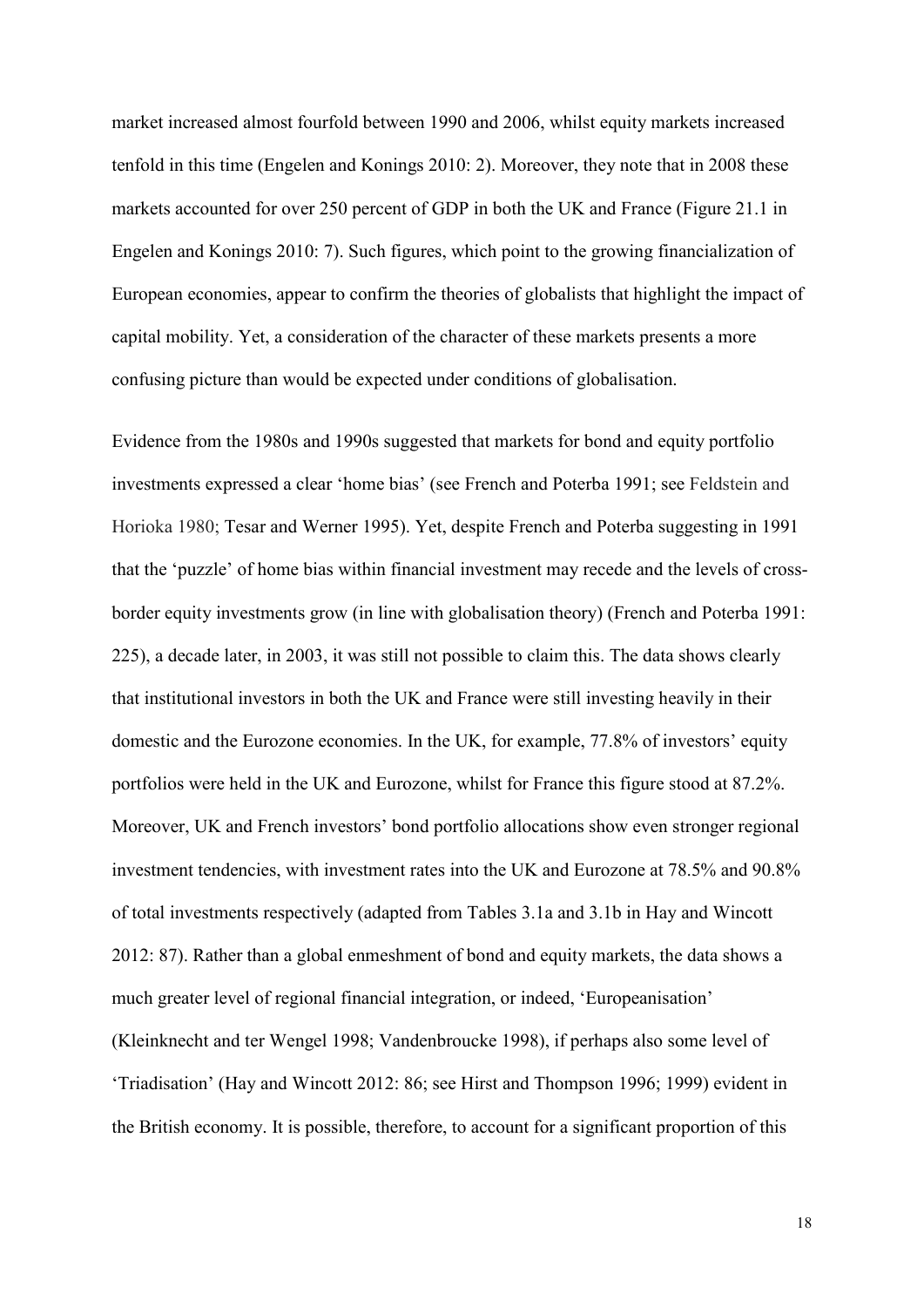capital movement in terms of financial 'churn' within the European regional economy (Hirst 1999: 86).

It is salient to note immediately, therefore, the disparity that has emerged in this analysis between the presentation of financial integration by Labour and the PS and the actual character of bond and equity investments. This disparity is particularly clear in the case of Labour, who, as detailed above, presented an extremely assured picture of financial globalisation. Although the PS did not follow this thesis precisely, their acceptance of the fiscal limitations placed upon them by EU-level directives was a product of their understanding of globally integrated financial markets. When the willingness of investors to hold their capital within their domestic and regional economies is considered, it becomes clear that the calibration of social democratic fiscal policies in line with the theory of near perfect capital mobility under conditions of globalisation was somewhat zealous. Indeed, making the distinction between a truly global economy and simply a more regionally, or indeed internationally, integrated economy is so important because, as has already been explored by others within the literature, there can be differential expectations for governmental capacity under these two conditions.

As Hirst and Thompson (1999: 10) suggested, in a truly global economy, domestic economies would be expected to become 'subsumed', but within an international economy states could be expected to retain a much greater degree of autonomy. Moreover, rather than the 'race to the bottom' which may be expected within the globalisation thesis, a regional European economy may be more accurately characterised by diverse and significant state involvement in the economy. It is clear, for example, that there are factors beyond 'cost competitiveness', such as the specialisation of skills and suppliers, that provide incentives for business to invest in 'high-cost' markets, such as those in Britain and France and Europe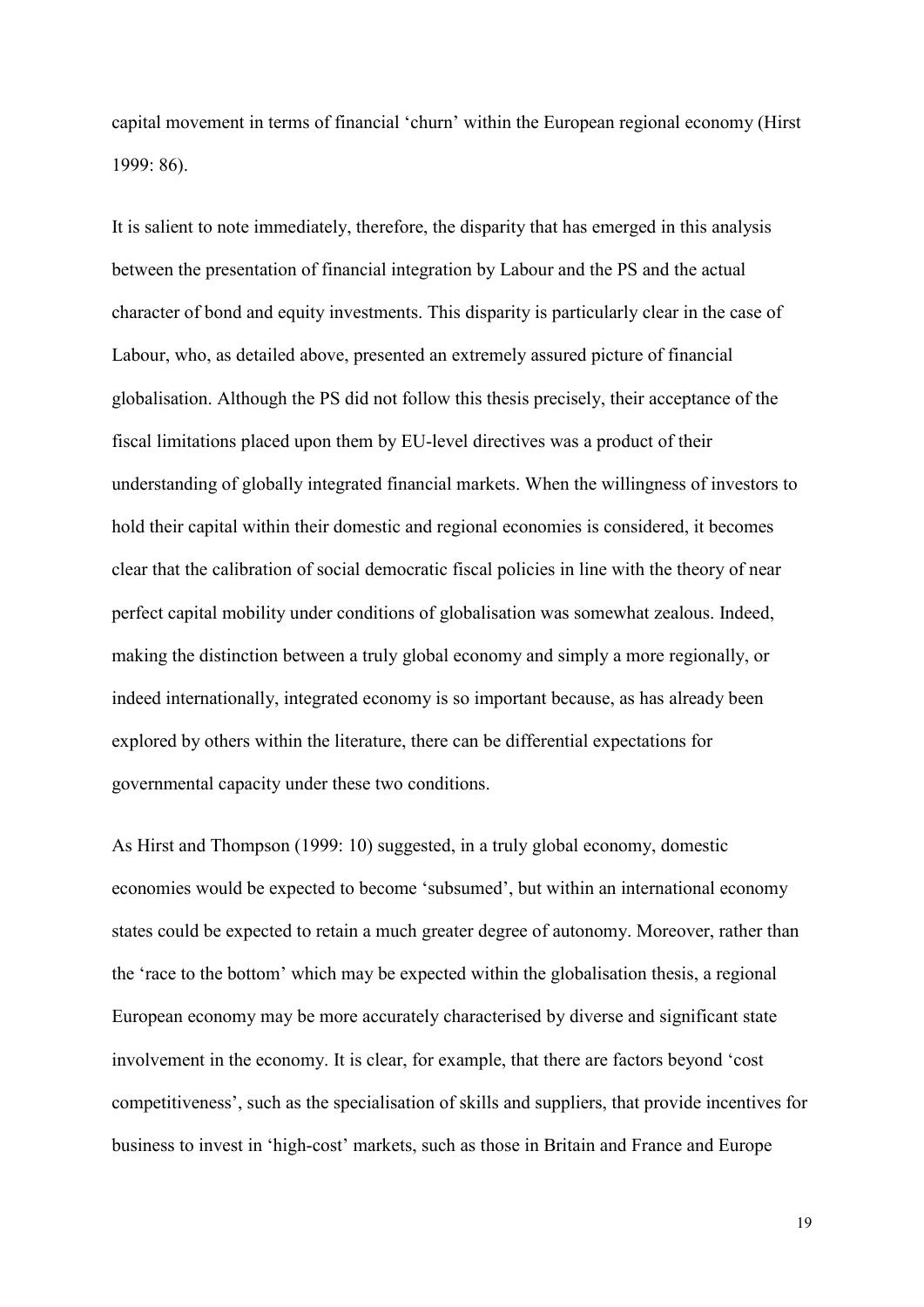more generally (see Kleinknecht and ter Wengel 1998: 645-6; Callaghan and Tunney 2000: 70; see Hay 2012 criticism of 'cost competitiveness'). This argument is also particularly well reflected in the high geographical concentration of research and development by major corporations who rely on markets providing consistently high levels of workforce education and discipline, as well as a strong legal infrastructure (see Patel 1995; Patel and Pavitt 1996; Hirst 1997: 419). The Nordic economies, for instance, which historically have had extremely high levels of public investment in education and training, were seen to reap the benefits of this government expenditure in the 1990s and 2000s (Pontusson 2011: 100-107).

The domestic and regional bias found within the financial markets belies the warnings of rapid footloose capital, which may be expected in truly globally integrated markets. Moreover, public investment levels in Europe can clearly form part of an economy's investment attractiveness. This is not to say that there are no structural pressures emanating from financial integration that apply downward pressure on states, and by extension, social democrats, or that these pressures cannot develop. However, this section has attempted, more narrowly, to demonstrate that both Labour and the PS assembled particular approaches to fiscal policy which reflected their perception of global financial markets, which ultimately served to delimit their fiscal activism. What the analysis of bond and equity markets shows, when coupled with the differences in the two parties' interpretations of economic globalisation, is the contingency of the policy paradigms formed within each political economy.

This section has not sought to explain *why* social democrats may come to engage with economic arguments in this way (although see Hirst and Thompson 1996: 6; Hay and Rosamond 2002 for debate on this), it has merely hoped to show that both social democratic parties framed their fiscal strategies in line with their perceptions of global financial market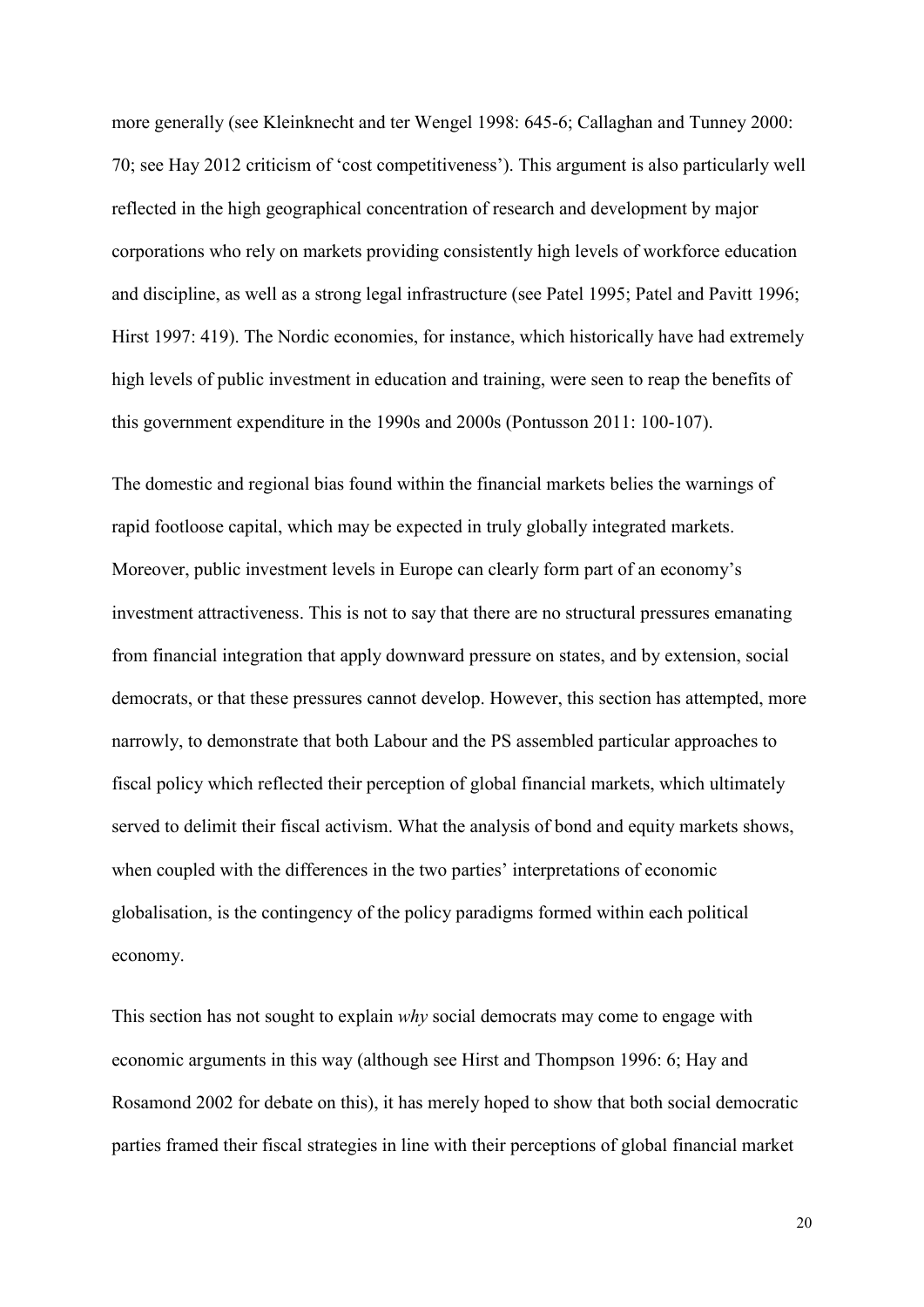integration (see Hay and Rosamond 2002; Dearlove 2000: 114). Put more simply, it shows that 'concepts have consequences' (Hirst 1997: 424; see Gill 1994). The following section, therefore, seeks to apply this framework of analysis to the contemporary post-GFC situation. It does so in order to discover the dynamics of each party's contemporary relationships with conceptualisations of the financial markets and the impact that these have on their fiscal activism.

# **A 'Crisis', but Not for Social Democracy**

The findings already detailed in this article confirm Hay and Rosamond's (2002) sentiment that globalisation was an important ideational constraint; yet, as the following section shows, it appears that a similar statement could be made today about the dominant discourse which surrounds the GFC and subsequent Eurozone crisis. As the review of the literature has shown, the financial crisis of 2008 did initially spark a neo-Keynesian revival of sorts, as the US and governments across Europe engaged in co-ordinated fiscal stimulus and injected liquidity into markets by bailing out struggling banks and industries. Yet, some six years on, as austerity policies dominate crisis recovery management strategies in Europe, it is clear that, in the longer term, social democrats were not able to successfully 'seize the coattails' of the crisis. As the preceding section did with the global financial markets and capital flight, this section will explore how each party has engaged with key economic arguments surrounding recovery management in the post-crisis context, and what effect this has had upon their fiscal policies. It does so by firstly taking a succinct look at the nature and causes of the Eurozone crisis and the stark disagreements therein. It then presents each case in terms of the post-crisis situation before setting out its analysis, including a brief consideration of social democratic fiscal potential in the contemporary context.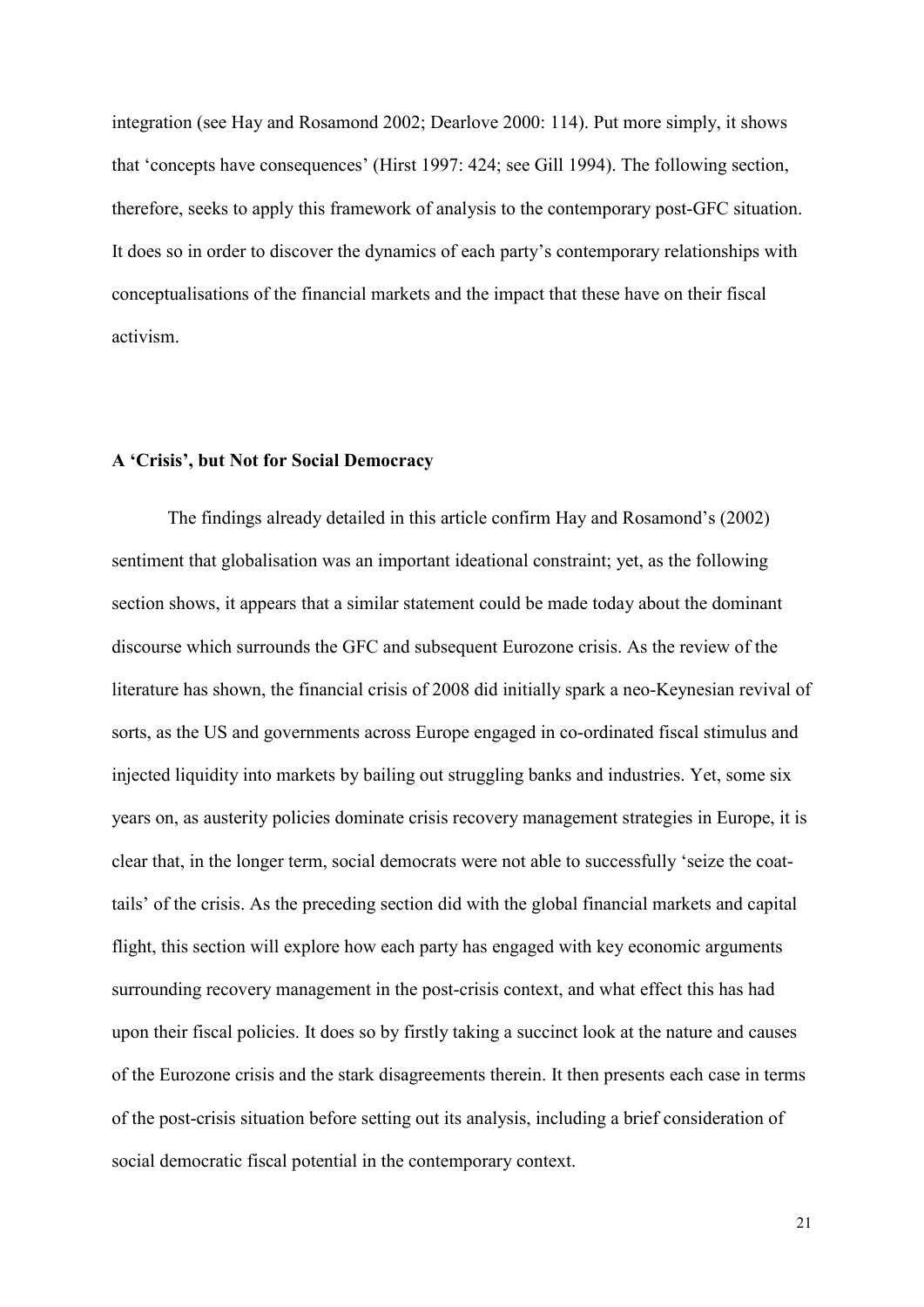#### *The crisis context*

In order to comprehend the policy regimes of the PS and Labour it is first important to consider the context in which they have been constructed. Despite the GFC originating from a speculative bubble of private credit on the balance sheets of the banking sector, the source of the crisis soon became obscured. Within months of Greece's recognition in 2010 that its public deficit was far larger than it had previously suggested, the perception that lax public spending policies brought about the European crisis *per se* came to dominate the debate and began to be used to justify programmes of fiscal consolidation (Boyer 2012: 284; Blyth 2013a; King *et al.* 2012: 2). This interpretation misconstrues the nature of the crisis in Europe. Indeed, the majority of European governments in the years previous to the crisis (with the exception of Greece) were 'consistently reducing public debt/GDP ratios, lowering the deficit/GDP ratios or generating handsome surpluses' (Laski and Podkaminer 2012: 254). The large public debt burdens faced by many European states today are the products of the crisis, not its cause. The current situation is, more accurately, attributable to two related underlying growth problems in Europe.

Firstly, it should be recognised that the crisis impacted first and most severely upon those economies, such as the UK, Spain and Ireland, whose private debt-led growth tied their fortunes too intimately to interest rates. These economies not only felt the contagion effects associated with their exposure to the US sub-prime mortgage crisis, but experienced their own crises as their domestic housing and consumer bubbles burst as a result of rising interest rates (see Hay and Wincott 2012: 200-4). Additionally, in the years previous to the crisis, the Economic and Monetary Union's 'one-size-fits-all' accession criteria, which enforces conditions of low inflation, exchange rate stability and low public deficit and debt, led to the deterioration of competitiveness in many Southern economies including Italy, Portugal and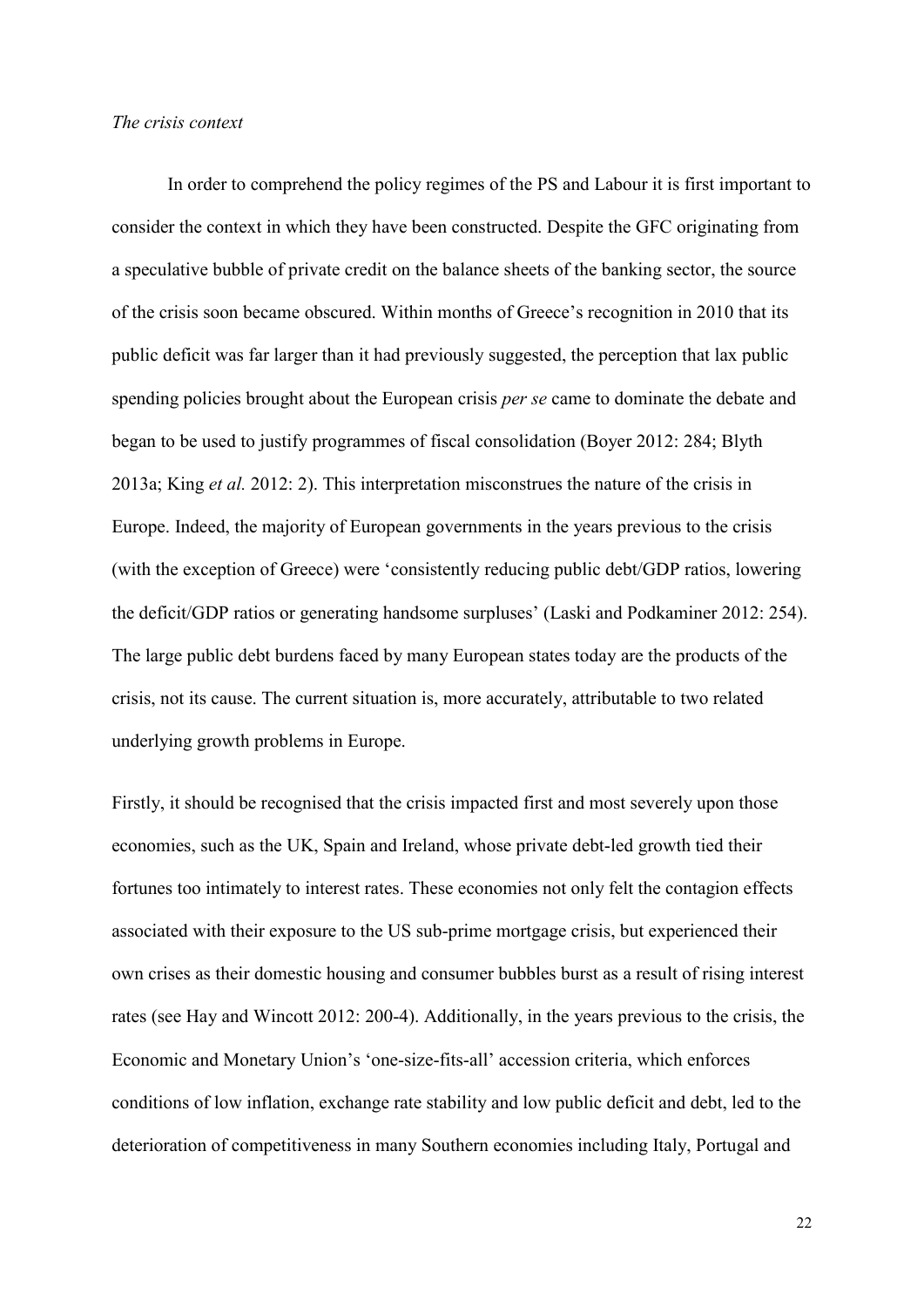Greece (Boyer 2012: 290; Laski and Podkaminer 2012; Petit 2012). Both of these situations are resultant not from governmental profligacy, but from the failings of regulatory liberalism (Mügge 2011)*,* both within EU architecture and national growth models, which permitted systemic fragility and volatility. Mainstream liberal economic thinking was not able, therefore, to anticipate the present crisis and even served to induce it (Boyer 2013; Hay 2013; Mügge 2011; Ryner 2012). The following sections seek to set out how both parties have constructed their fiscal policies within this post-crisis political economic environment.

# *The Parti Socialiste*

In May 2012 the French electorate voted for its second Socialist President of the Fifth Republic, carrying François Hollande into the Élysée Palace. Hollande was elected on a platform that rejected the incumbent Sarkozy's programme, as well as his manner of governing (see Hewlett 2012), with Hollande's call for '*le changement*' seeking to halt austerity and instead concentrate upon a growth-orientated strategy for crisis management through reviving employment and industrial production (Hollande 2012). The party has, however, been relatively limited in its pledges of fiscal activism. Hollande has pledged to build 2.5 million houses over the five years, an increase of 300,000 on Sarkozy's tenure, and committed to large-scale public investment for public-sector employment, including 150,000 new 'jobs for the future' for the young and 60,000 new jobs in the education sector alone (Hollande 2012: 18, 24-25). Moreover, a significant aspect of Hollande's ambitious campaign platform was, in terms reminiscent of Jospin's plans for European level activism, based upon a renegotiation of the terms of the new European Fiscal Compact in order to instil 'measures of growth' into a treaty perceived as holding a German-led deflationary bias (see also Clift 2013a: 119). These commitments represent the PS's method of constructing a recovery programme without sacrificing the French social model (see also Grossman and Sauger 2014: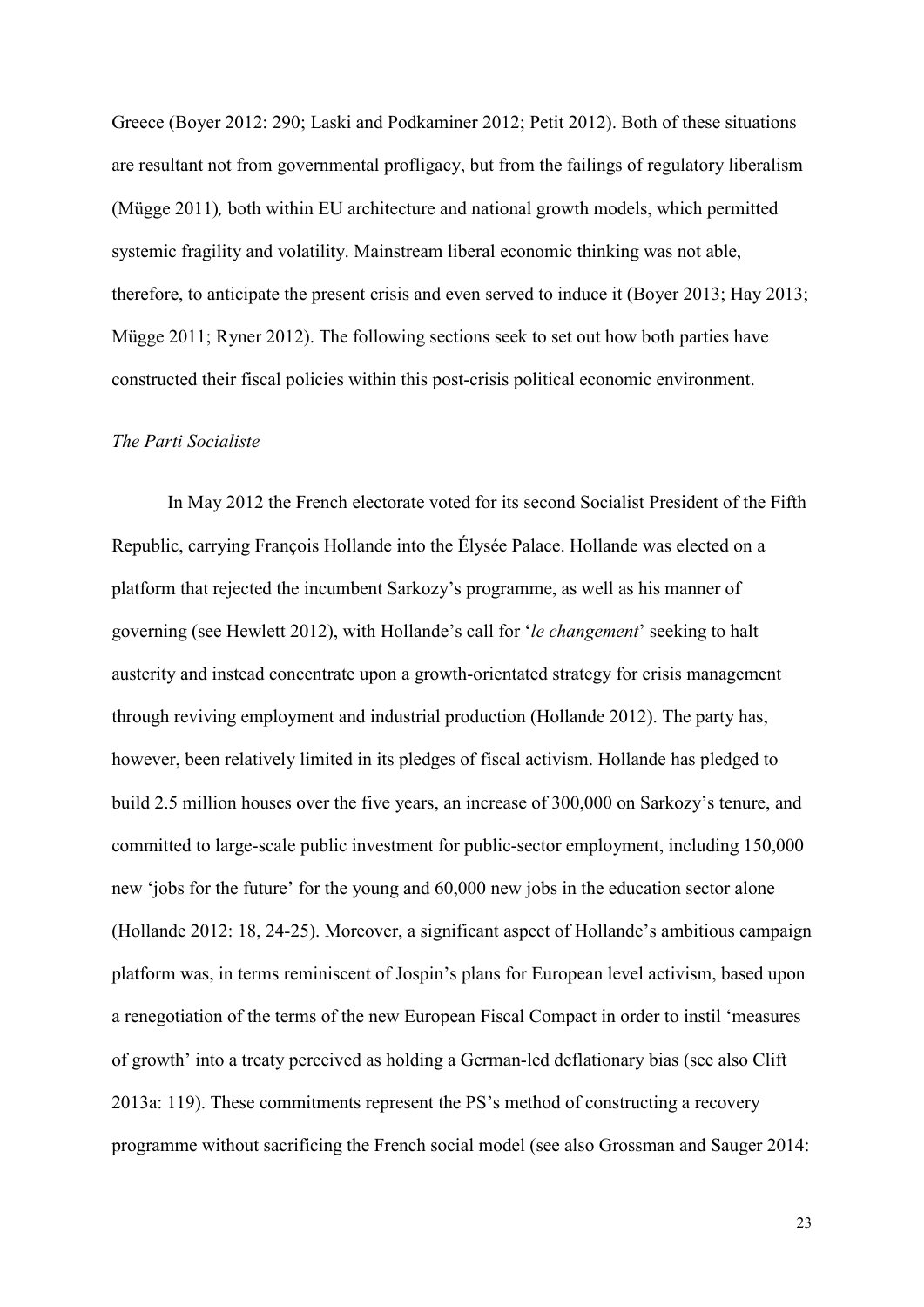87). Nevertheless, Hollande's ambitions for French economic recovery should not be characterised by these policies alone.

The PS's programme to date has, rather, also included ambitious targets for fiscal consolidation. In a clear attempt to assuage market trepidation, alongside the measures for growth outlined above, the Hollande's programme has contained what Clift has described as a 'herculean effort' of fiscal consolidation (Clift 2013a: 117; Clift 2014: 2-6; Clift and Ryner 2014: 147). For instance, although it was unable to meet its target, Ayrault's government originally pledged to reduce the deficit to 3 percent of GDP by 2013 (Hollande 2012: 11). Moreover, Hollande promised to work with, if in slightly adjusted terms, Sarkozy's fiscal consolidation plans, suggesting a balanced budget would be achieved by the end of his term in 2017 (Hollande 2012: 40). In order to achieve this the government would need to enact an 'historic' 7 percent turnaround in the structural balance between 2012 and 2017 (Clift 2014: 2). On debt, similarly, Hollande has publically pledged to ensure 'that there is not one euro [of public debt] more at the end of my term' (Hollande cited in Le Monde 2012).

As set out in Hollande's '*60 engagements*' (Hollande 2012), the drive for fiscal consolidation is focused heavily on a robust and progressive taxation system at the expense of deep expenditure cuts. The construction of a more equitable fiscal regime, as put forward by the PS, is based upon higher rates for high-earners, including a 45% rate for income over  $\epsilon$ 150,000 and a 75% rate for those earning  $\epsilon$ 1m and above, merging income tax and CSG payments and taxing capital at the same rate as income. Again, this can be seen as an attempt by the PS to operate a more equitable social democratic programme for recovery.

Nevertheless, Hollande has not sought to move away more broadly from the perceived boundaries of financial rectitude required to balance public finances. This is evident in his limited programme for fiscal expenditure, and the government's ambitious signalling to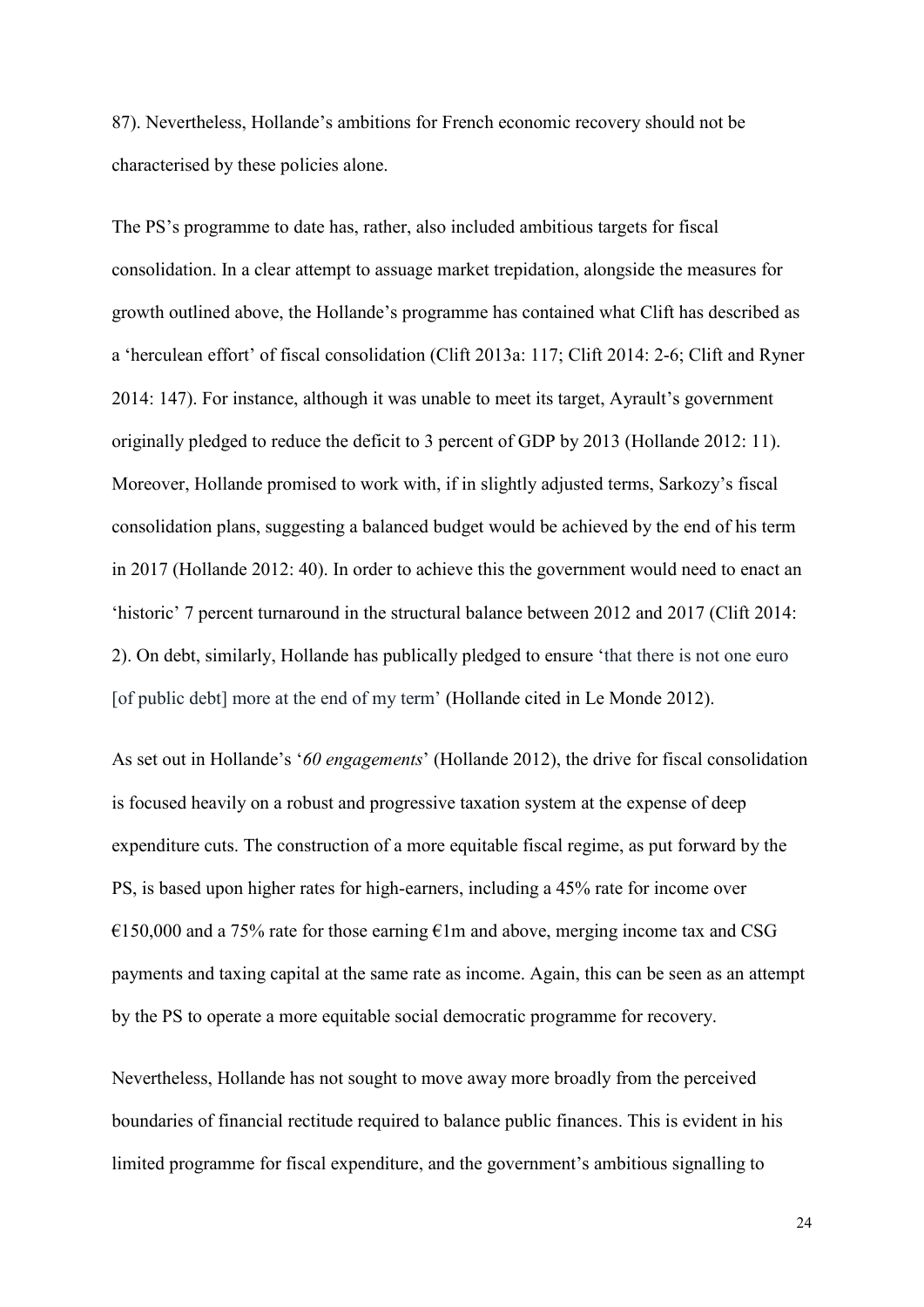financial markets of its attitude towards France's debt and deficit. Furthermore, Hollande's call for a greater focus on growth at EU level has not materialised. Although unable to successfully renegotiate the terms of the new Fiscal Compact, Hollande has gone one step further and enshrined its rules in French law (see Clift and Ryner 2014: 149). This declaration of rectitude has, therefore, come at the expense of strengthening tangible constraints on French economic policy makers.

#### *The Labour Party*

Despite what has been set out in the preceding section, the experience of the Socialists in power has been interpreted unambiguously by the right in Britain as proof of the failure of a Keynesian response to the crisis. David Cameron, in a thinly-veiled criticism of the French government, told British voters to look to other countries to consider, 'how disastrous a return to Labour-style economics would be' for recovery (Cameron 2014; see also Haldenby 2014). Indeed, this quote captures a wider discourse which permeates the contemporary British political economy. It caricatures the New Labour government as profligate in the years preceding the crisis, and reinforces the image of austerity measures as the necessary 'penance after the immoral party' (Blyth 2013a: 6) of the Labour administration. This message subverts the actual nature of the financial crisis and subsequent Eurozone crisis, as it focuses primarily upon excessive public spending as a contributing factor in the crisis. Nevertheless, this has manifestly impacted upon Labour, with the party being compelled into asserting its understanding of the need for fiscal consolidation as a means of refuting claims of 'deficit denial' (see Balls 2012; see Balls 2013; Wintour 2011). It is within this context that the party, in opposition under Ed Miliband, is having to shape its policies.

Miliband's proposed programme for a Labour government in 2015 sets out some ambitious reforms to the nature of British capitalism. Since 2012 Labour has adopted the concept of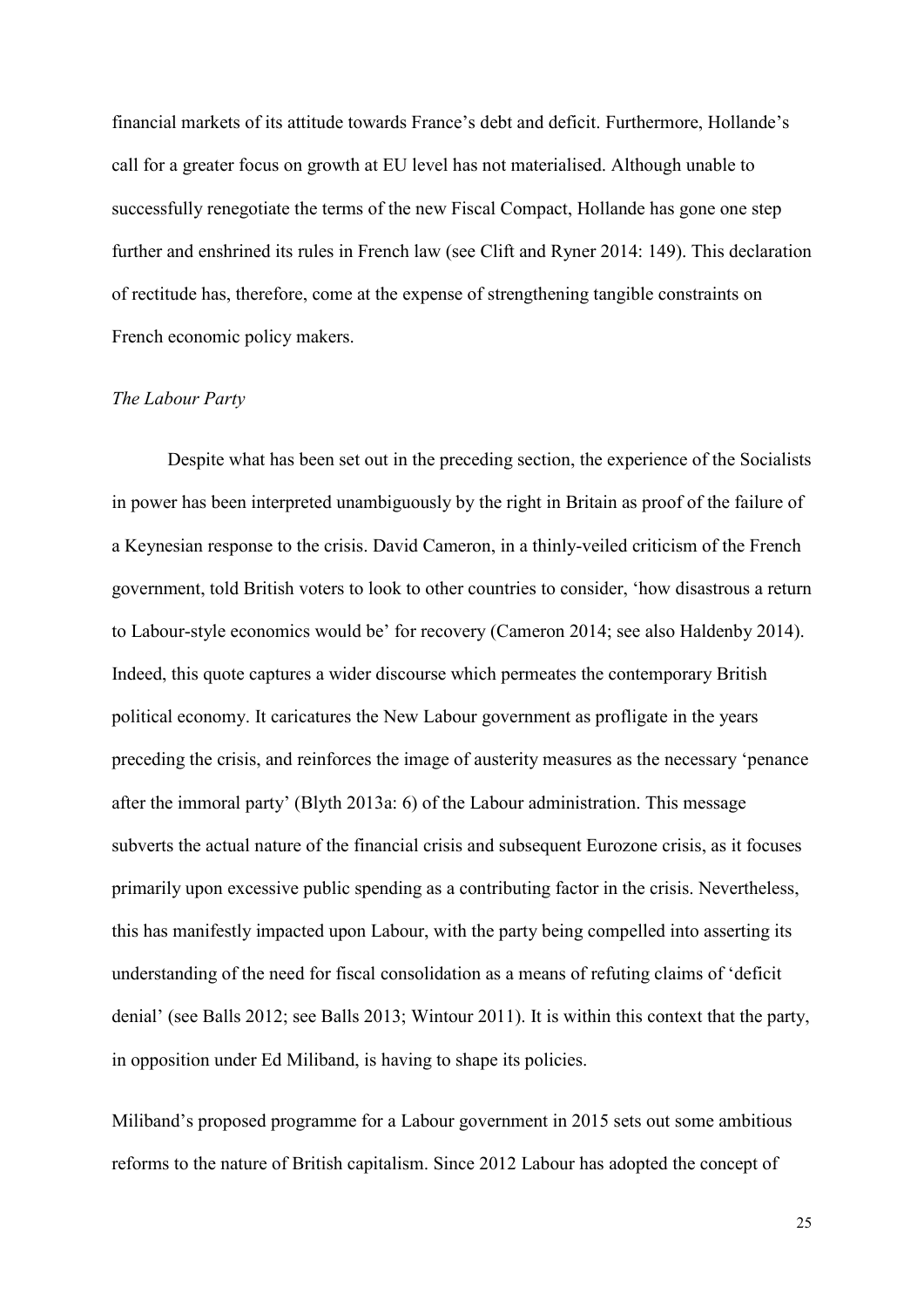'One Nation Labour' (see Wood 2013) as a vehicle for its policies, and within this it has a two-pronged approach to developing a new fiscal stance. The first of these is an emphasis on 'responsibility', which posits an enhanced role for the contributory principle at the heart of the welfare system (Wood 2013: 319). This concept of 'responsibility' has allowed Labour to appear tougher on welfare, and establish policy initiatives such as a 'Compulsory Jobs Guarantee', which will offer a paid job to the young and long-term unemployed which they must take or lose their welfare payments (Balls 2014). Perhaps a more significant development, however, has been the adoption of the idea of 'predistribution' (see Hacker 2008; Miliband cited in Cowley 2011). Principally this concept seeks to 'encourage a more equal distribution of economic power and rewards even before government collects taxes or pays out benefits' (Hacker 2008: 35). The Party's plan, therefore, involves tax incentives for employers offering the living wage and a pledge to increase the minimum wage to £8 per hour by 2020 (The Labour Party 2014). Furthermore, the party has suggested it will provide an extra £2.5bn each year for the National Health Service and build 200,000 homes per year (Balls 2014), almost doubling the house building effort since 2008 (DCLG 2014: 4).

Much of these proposals are undeniably more 'social democratic' than the New Labour policy regime under Blair. Particularly with regard to the idea of predistribution, the party is seeking to reimagine the state-market relationship through employing a greater level of state involvement in the labour market in order to negate the requirement for welfare payments to top-up wages and boost consumption. However, it should be noted that these policies seek to emphasise *reorganisation* over *redistribution*. Labour has made clear that it seeks to match a 'fairer approach to deficit reduction with an iron discipline on spending control' (Balls 2013). In order to do so, Shadow Chancellor Balls has repeatedly asserted the need for 'tough fiscal rules' (Balls 2013; 2014), pledging, for example, that Labour will not fund any spending through additional borrowing, including for capital investment, and will match the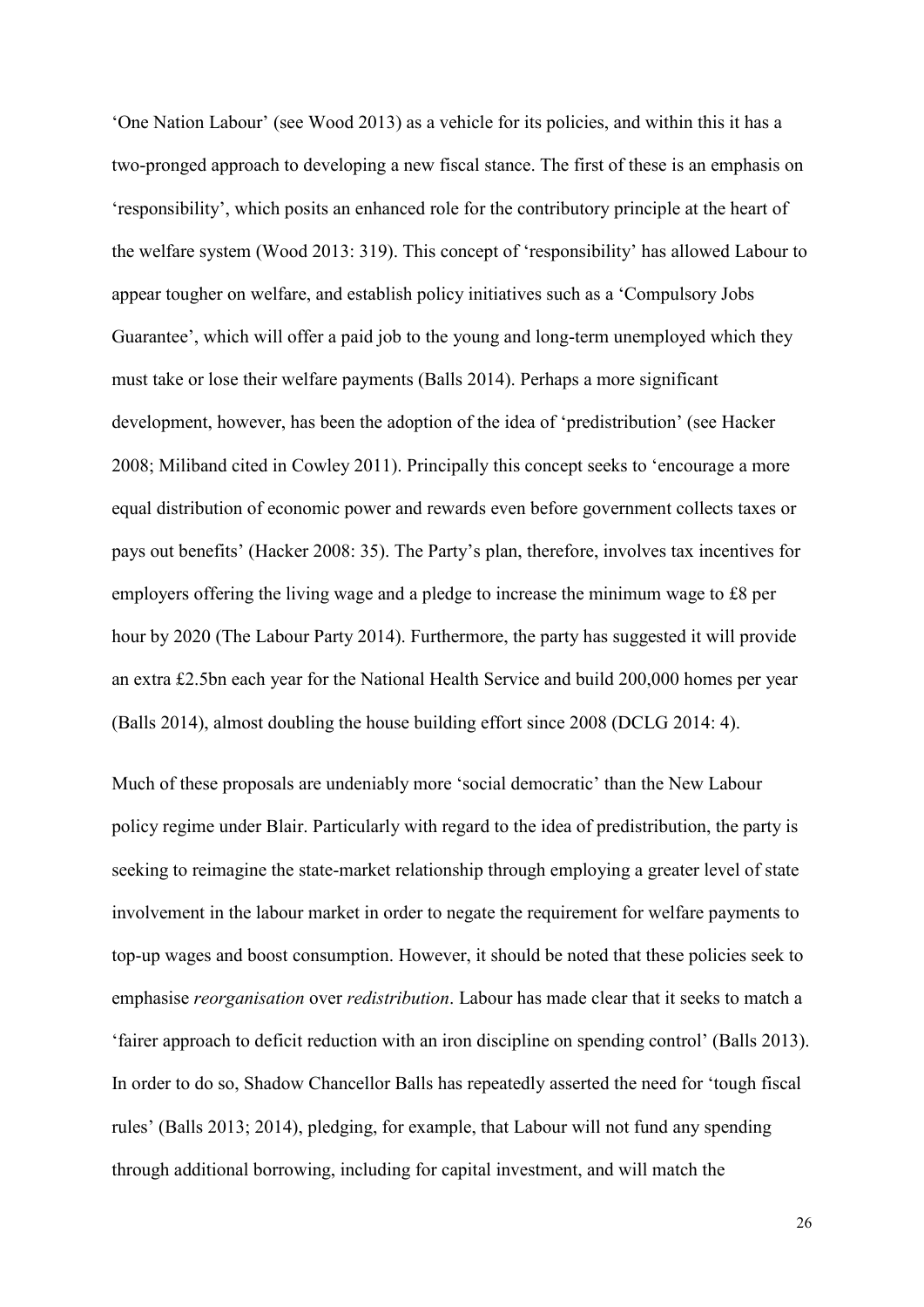government's day to day spending totals for 2015/16 (Balls 2013; 2014; Eaton 2014). Pledges such as additional house building and funding for the NHS are accounted for within the existing capital settlement for the next parliament (Eaton 2014) and tax adjustments, including a new 'mansion tax' on houses valued over £2m, respectively. The Party has, therefore, sought to reconcile progressive economic policy with a commitment to 'sound public finances' by matching Conservative spending patterns, and highlighting its costneutral fiscal stance.

This section has set out how both parties have sought to construct their economic policies in the post-GFC context. It has shown that both parties have attempted to reconcile their aim of achieving a more progressive recovery management strategy with appeals to sound financial management. How each party has done so varies based upon factors, including the climate of the domestic political economy, which serve to filter perceptions of adequate recovery management strategies. It is the intention of the following section, therefore, to look more closely at the construction of these responses to the financial crisis. It does so, once again, through an analysis of financial market volatility and a consideration of the ongoing viability of a progressive fiscal programme.

#### *Analysis*

It is clear that both the PS and Labour, albeit to varying degrees and through different strategies, have tempered their fiscal activism as a result of the perceived requirement to establish financial rectitude in the face of markets. As with the globalisation debate a decade ago, the parties have accommodated a dominant narrative of the crisis which has narrowed their fiscal capacity. It is interesting to note that after the financial crisis, at least initially, the veracity of the globalist logic was questioned by Tony Blair, when he admitted that the GFC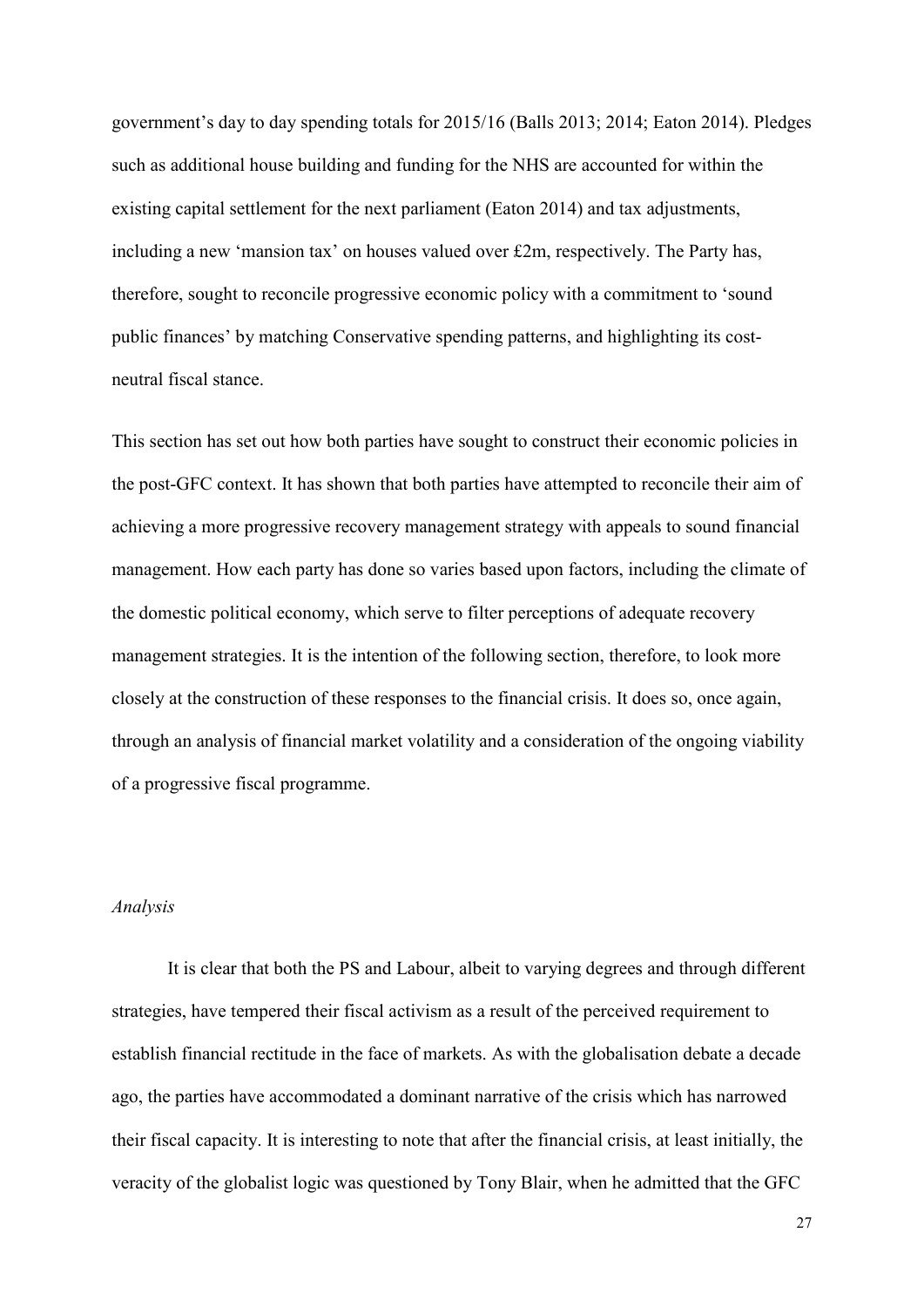was, 'putting into contention what seemed previously unshakeable orthodoxy' (Blair 2009). This statement in itself serves to support the argument put forward already in this study, proving the contingent nature of New Labour's construction of its economic policies. However, the present circumstances in both France and the UK attest to the continuing challenges faced by European social democrats; although the weaknesses of regulatory liberalism have been exposed by the crisis, and the strength of neoliberal ideas dented, it is clear that a similar line of thinking continues to inform the post-crisis recovery management programmes in Europe (see Boyer 2012; Callinicos 2012). Reassessing the situation, therefore, as this section sets out to do, is an important first step in helping to understand the nature of contemporary social democratic economic policy capacity in France and the UK.

The first half of Hollande's term as President has, by most accounts, been extremely unpopular, whilst the economy has been characterised by weak growth (European Commission 2014: 66-67). The contemporary situation in France, however, has been mischaracterised in some quarters as the inevitable result of a Keynesian recovery management programme, or indeed, a 'failed socialist experiment' (see Heath 2014; Haldenby 2014). Upon Hollande's accession some commentators were, in line with the structural dependency theory, quick to declare that Hollande's policies would quickly be punished by the markets. *The Daily Telegraph*, for instance, suggested that, 'traders, rating agencies and the European Union at large could soon be "manning the barricades"', with the end of the "Merkozy" era of neoliberal solidarity 'high on the markets' worry list' (Waterfield 2012; Gribben 2012). Yet, such fears were not allied with reality.

Within days of Hollande's inauguration *Wall Street Journal* commentators admitted that warnings of 'the bond vigilantes riding in to punish France for electing an austerity-bashing Socialist' were wrong, as the yield on the 10-year government bonds fell (Watts 2012). A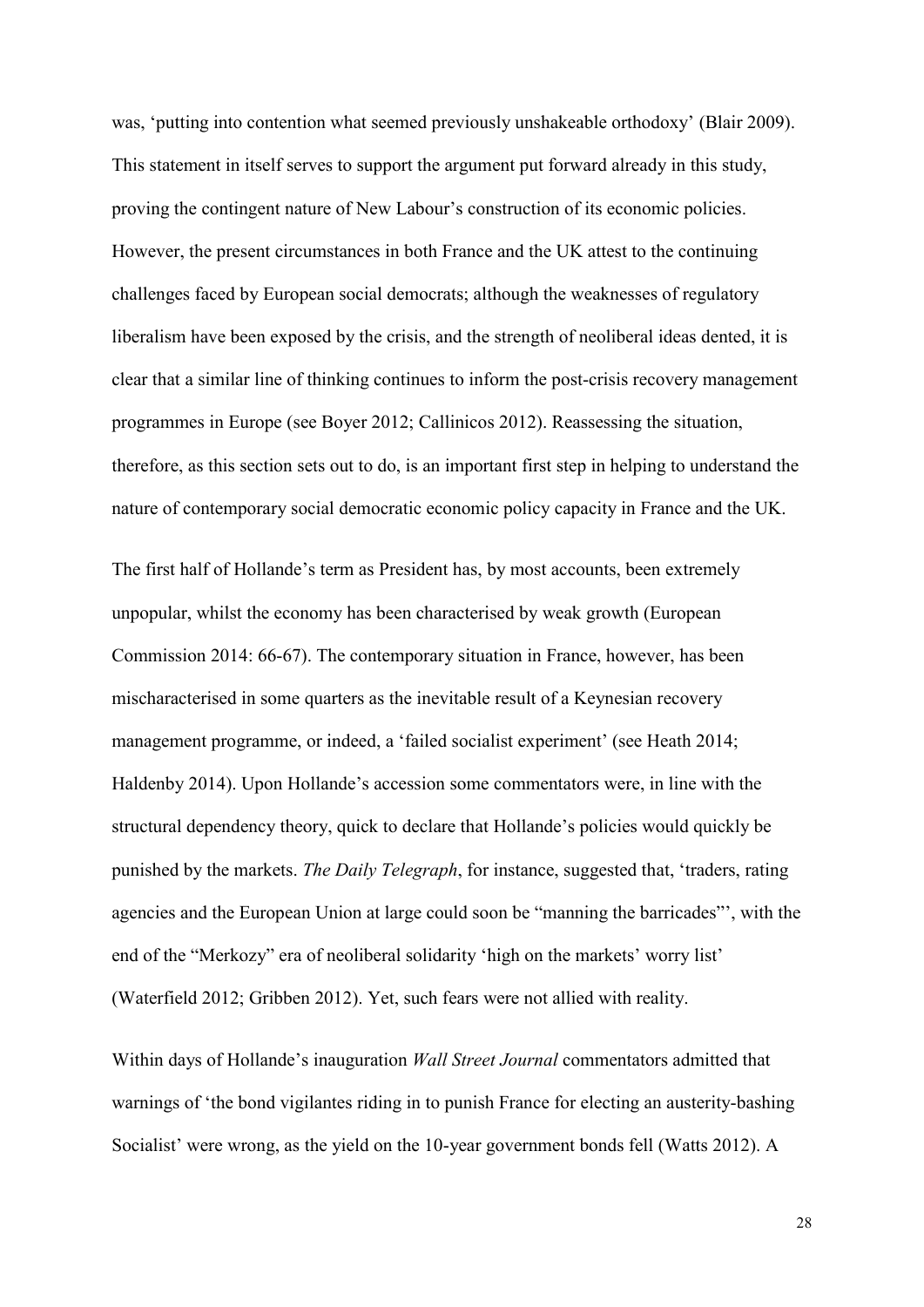positive bond auction in early June also suggested that investors were 'cautiously accepting the new government's economic policy' (Bartha 2012), whilst by mid-July 2012, after the PS had swept to a majority in the legislative elections, the yield on 10-year government bonds fell to a low of 2.07 percent, far lower than it had been in the previous five years under Sarkozy (Bloomberg a.). Whilst growth has been weak, capacity did exist, at least early on, for a greater degree of fiscal activism, and, indeed, has even been called for by the IMF (see Clift 2013b). Had Hollande been able to build upon this momentum and deliver a clear and consistent programme of fiscal activism to support growth, the PS may have been in a strong position to shape the terms of the French recovery.

A direct comparison here with Labour in opposition is, of course, not possible. However, Labour's strategy shows an even greater degree of willingness to signal their financial rectitude to markets. Yet, analysis of the bond markets does not suggest that the imposition of a state of 'perma-austerity' is inevitable. France saw the yield on its 10 year bonds reduce from an average of close to 3.5% in 2010-12 under Sarkozy, to below 2% in 2014 under Hollande. The yield on 10 year UK government bonds during this period has similarly dropped from around 4% to nearer 2.5% (Bloomberg a.; Bloomberg b.). In both cases, therefore, borrowing remains relatively cheap. Given the fiscal constraints Labour has placed upon itself, there appears to be a largely untapped resource of policy space.

Not only do the bond markets suggest that permanent austerity is not inevitable, the premise that austerity is the necessary solution to the rising cost of debt (see Streeck 2011; Streeck and Mertens 2011) also does not hold up. For example, in the UK under the Coalition government, which has pursued aggressive fiscal consolidation through austerity measures, gross government debt increased from 78.4% to 90.6% of GDP between 2010 and 2013 (Eurostat). Thus, whilst the commitment of both parties to reducing their respective debt and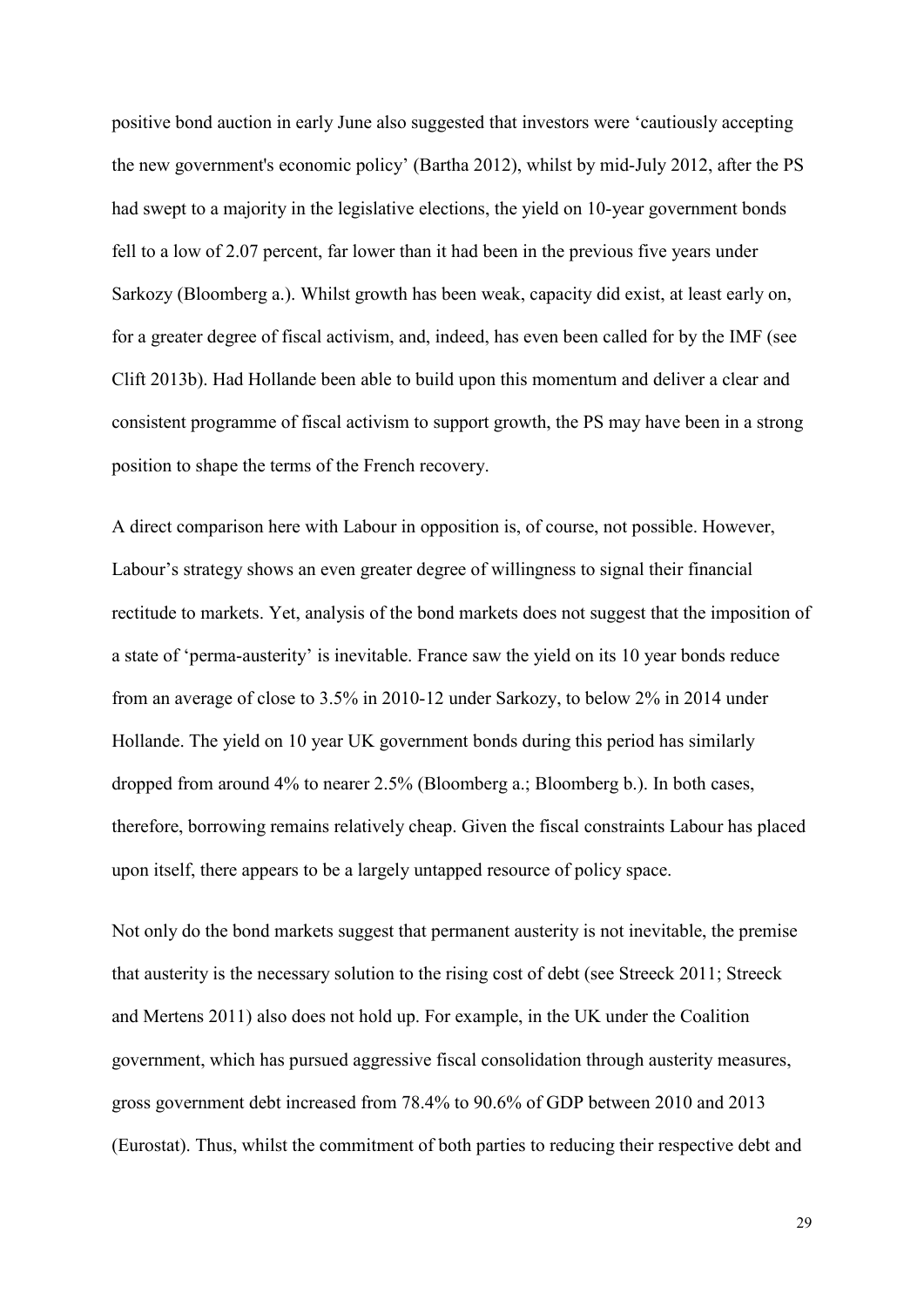deficits is understandable, the extent to which it has impacted upon their perceived ability to spend is questionable. This can, however, be directly related to the construction of the narrative of debt, which has conflated sovereign debt with explanations of the underlying causes of the crisis.

In contrast to the narrative of the debt crisis argument, rising levels of debt since 2008 were not causal factors in the crisis, but a *consequence of* the crisis – initiated by bailout programmes and exacerbated greatly by reduced growth and lost taxation revenue. Both France and the UK attest to this argument. UK government debt under Labour declined from 49.7 percent of GDP in 1998 to 42.7 percent by 2007, yet spiked to over 85 percent of GDP in 2010 (OECD a; see Wren-Lewis 2013) as the government bailed out its domestic banks. Moreover, whilst French debt stood at a higher level, it had been reducing under the conservative Sarkozy in the years before the crisis, before jumping from 52.1 percent of GDP in 2007 to 67.4 percent in 2010 (OECD a.).

It may well be that, for the PS, calls to pursue a more expansionary fiscal path have passed. Given Hollande's own 'U-turn' of sorts under Prime Minister Valls, in which he has asserted a new focus on supply side measures, including a 'responsibility pact' between businesses and the state (Hollande 2013), it appears unlikely any great act of fiscal expansion will occur. Yet, Labour has so far also shut itself off from this potential. This is despite the fact that some 86 percent of the UK's current account deficit in 2009-10 was attributable to lost taxation revenue since the crisis began (Hay and Wincott 2012: 220). Labour's ability to carry out an expansive programme for growth, therefore, continues to be restrained more by its own inability to assert an alternative to the neoliberal account of the crisis (see Coates 2013; Crouch 2013; Rogers 2013). Although under Miliband the Labour party has expressed imaginative ways of reconfiguring the nature of British capitalism, its proposed programme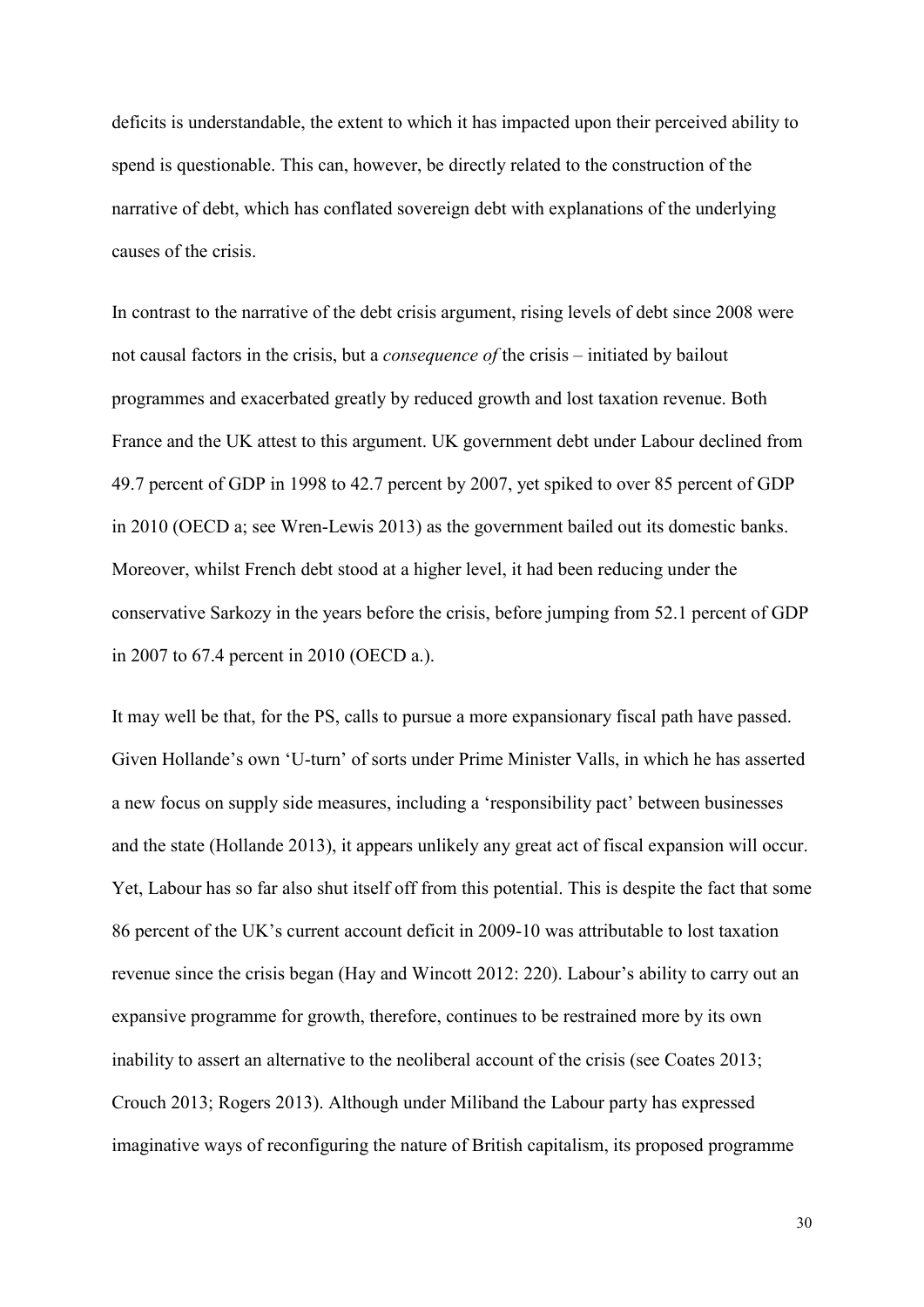risks, in a similar vein to Hollande, not being able to support growth sufficiently as a result of its unwillingness to break from the perceived parameters of financial discipline required.

# **Conclusion**

This article has shown how social democratic economic policy capacity in France and the UK has been, and continues to be, restricted by the accommodation of contested economic ideas as *de facto* structural conditions. To do so it has developed an understanding of how the debate over economic globalisation and its implications for progressive economic policy, which was particularly vociferous in the decade before the crisis, continues to provide an important insight into the post-crisis context for social democrats. The discourse and narratives which surround the crisis today present a confused understanding of the situation, which serves to implicate progressive economic policies and thus hurt social democratic governments. By internalising neoliberal ideas about the political economy both pre- and post-crisis, albeit to varying degrees and through different lenses, the PS and Labour have continued to give credence to the theory that in the contemporary global economy public expenditure will always go punished by markets.

Through drawing upon data on the integration of markets for bond and equity investments, the first half of this article's analysis highlighted that the economic globalisation thesis cannot in itself explain the policy limitations of either the Parti Socialiste or Labour. Indeed, it demonstrated how each party's engagement with the idea of globalisation served to calibrate their fiscal policies. New Labour's largely globalist understanding of the economic situation ultimately led the party in to adopting a supposedly rationalist, technocratic approach to governance that was demanded by the global economy. Whilst the PS did not accept this, and followed a more 'political' path, their understanding of the logic of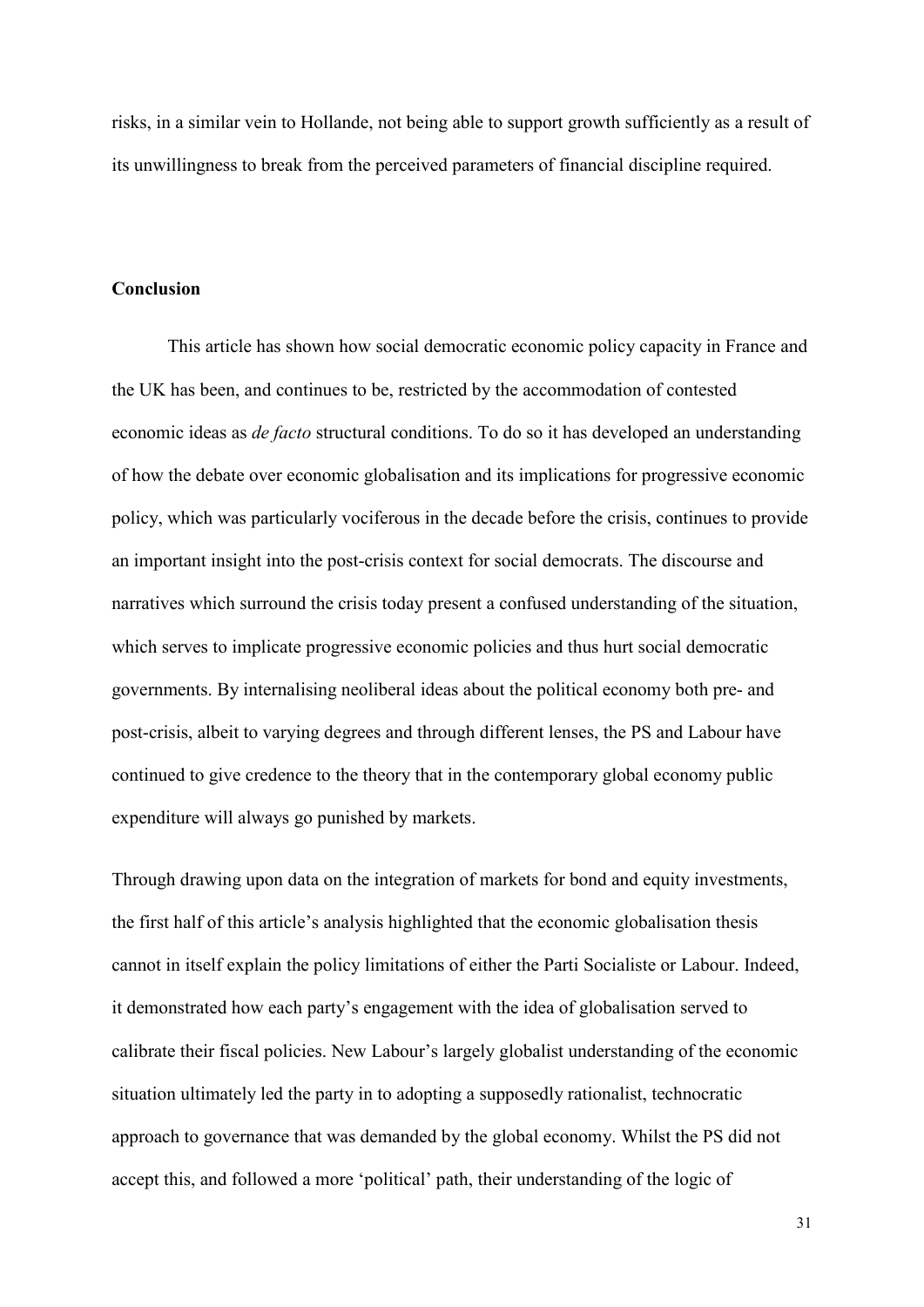globalisation compelled them to accept a restricted approach to fiscal policy espoused at EUlevel. The policy strategies of social democrats in France and the UK were, therefore, not necessitated by conditions of economic globalisation, but were guided by their perceptions of global economic interconnectedness.

As the article's final section has shown, however, it is apparent that today, in post-crisis Europe, a similar statement could be made. The dominant discourse of the 'debt crisis' has served to support a renewed 'no alternative' narrative and reinforces the notion that government spending must necessarily be restricted under the prevailing economic conditions. Such accounts of the crisis share a common lineage with first wave globalist arguments, both of which suggest that the contemporary structural dependence of the state upon capital markets now renders social democracy unviable.

Drawing upon this study's analysis of the economic globalisation thesis, it has been possible to show that social democrats in Britain and France have internalised contested notions about the role of the state at the expense of their own economic policy capacities. Moreover, the continuing accommodation of a neoliberal account of the crisis in Europe by Labour, and the restrictions this has placed upon the PS in government, belies the situation at hand. Social democrats today remain legitimate political actors who, at both domestic and regional levels, have an important role to play in resisting the unfounded discourse and narratives which are shaping the post-crisis European political economy.

*Word count: 9,837*

*Manuscript date: 05/11/14*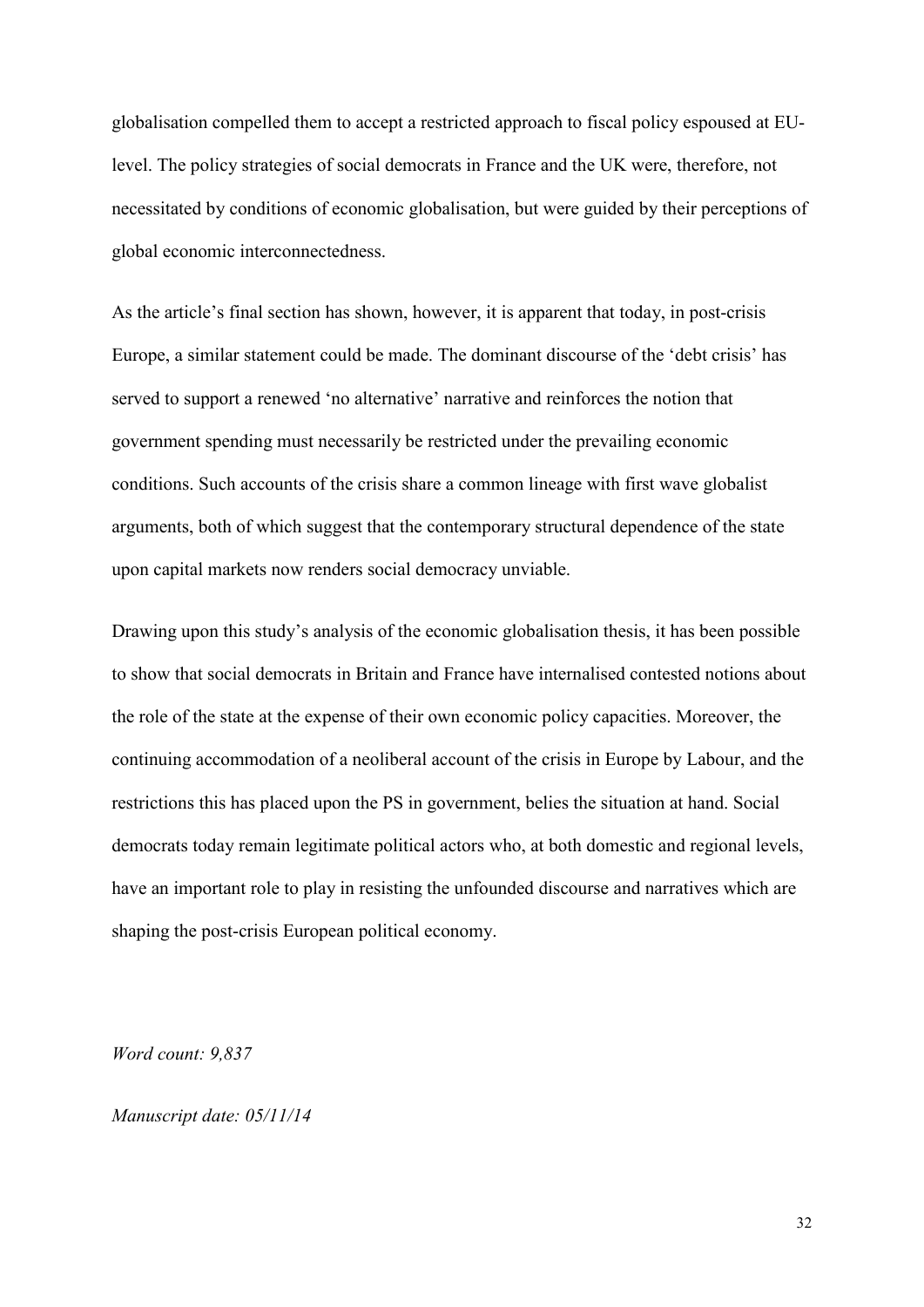# **Bibliography**

Balls, E. (1998) 'Open Macroeconomics in an Open Economy', *Scottish Journal of Political Economy* 45 (2): 113–132.

Balls, E. (2012) Speech delivered at Fabian Annual Conference, London, 14/01/2012.

Balls, E. (2013) Labour Party Conference: Shadow Chancellor's Speech, Brighton, 23/09/2013.

Balls, E. (2014) Labour Party Conference: Shadow Chancellor's Speech, Manchester, 22/09/2014.

Bartha, E. (2012) 'Spanish, French Borrowing Costs Diverge', *Wall Street Journal*, 07/06/2012.

Blair, T. (1998a) *The Third Way: New Politics for the New Century*, London: Fabian Society.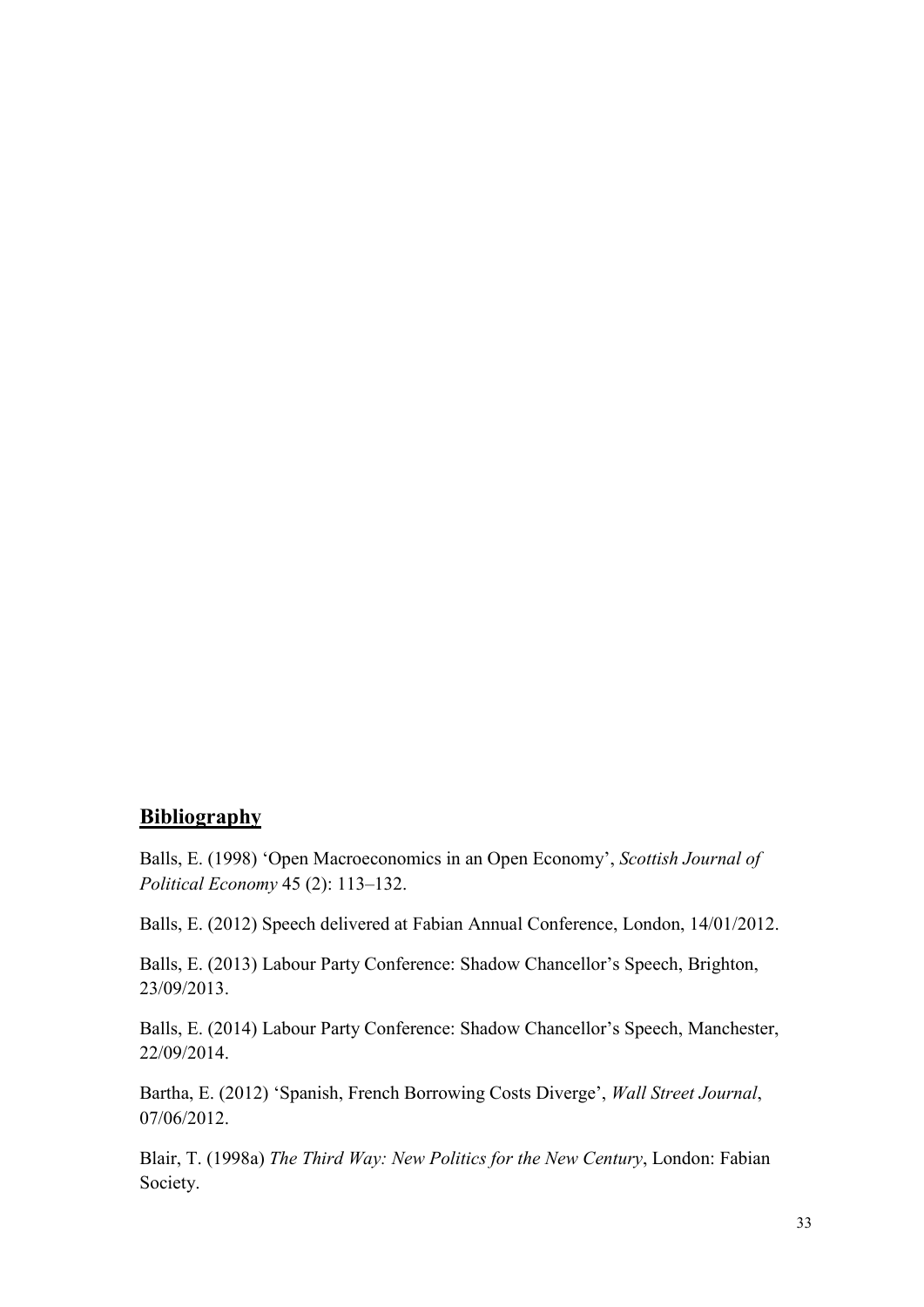Blair, T. (1998b) Labour Party Conference: Leader's Speech, Blackpool, 29/09/1998.

Blair, T. (1999a) 'Doctrine of the International Community', Chicago, 24/04/1999.

Blair, T. (1999b) Labour Party Conference: Leader's Speech, Bournemouth, 28/09/1999.

Blair, T. (2005) Labour Party Conference: Leader's Speech, Brighton, 27/09/2005.

Blair, T. (2006) Labour Party Conference: Leader's Speech, Manchester, 26/09/2006.

Blair, T. (2009) Speech delivered to 'New World, New Capitalism' Conference, Paris, 08/01/2009.

Bloomberg (a.), Market Data, 'France Govt Oats Btan 10 Yr Oat', Interactive Chart GFRN10 Chart, http://www.bloomberg.com/quote/GFRN10:IND/chart, accessed 15/10/2014.

Bloomberg (b.), Market Data, 'UK Generic Govt 10Y Yield', Interactive Chart GUKG10:IND Chart, http://www.bloomberg.com/quote/GUKG10:IND/chart, accessed 15/10/2014.

Blyth, M. (2013a) *Austerity: The History of a Dangerous Idea*, New York: Oxford University Press.

Blyth, M. (2013b) 'The Austerity Delusion', *Foreign Affairs* 92 (3): 41-56.

Boyer, R. (2012) 'The Four Fallacies of Contemporary Austerity Policies: The Lost Keynesian Legacy', *Cambridge Journal of Economics* 36 (1): 283-312.

Boyer, R. (2013) 'The Present Crisis. A Trump for a Renewed Political Economy', *Review of Political Economy* 25 (1): 1-38.

Brown, G. (1997) Labour Party Conference: Chancellor's Speech, Brighton, 29/09/1997.

Brown, G. (1998) Labour Party Conference: Chancellor's Speech, Blackpool, 28/09/1998.

Brown, G. (1999) Labour Party Conference: Chancellor's Speech, Bournemouth, 27/09/1999.

Brown, G. (2004) Labour Party Conference: Chancellor's Speech, Brighton, 27/09/2004.

Brown, G. (2006) Labour Party Conference: Chancellor's Speech, Manchester, 25/09/2006

Callaghan, J. and Tunney, S. (2000) 'Prospects for Social Democracy: A Critical Review of the Arguments and Evidence', *Contemporary Politics* 6 (1): 55-75.

Callinicos, A. (2012) 'Contradictions of Austerity', *Cambridge Journal of Economics* 36  $(1): 65-77.$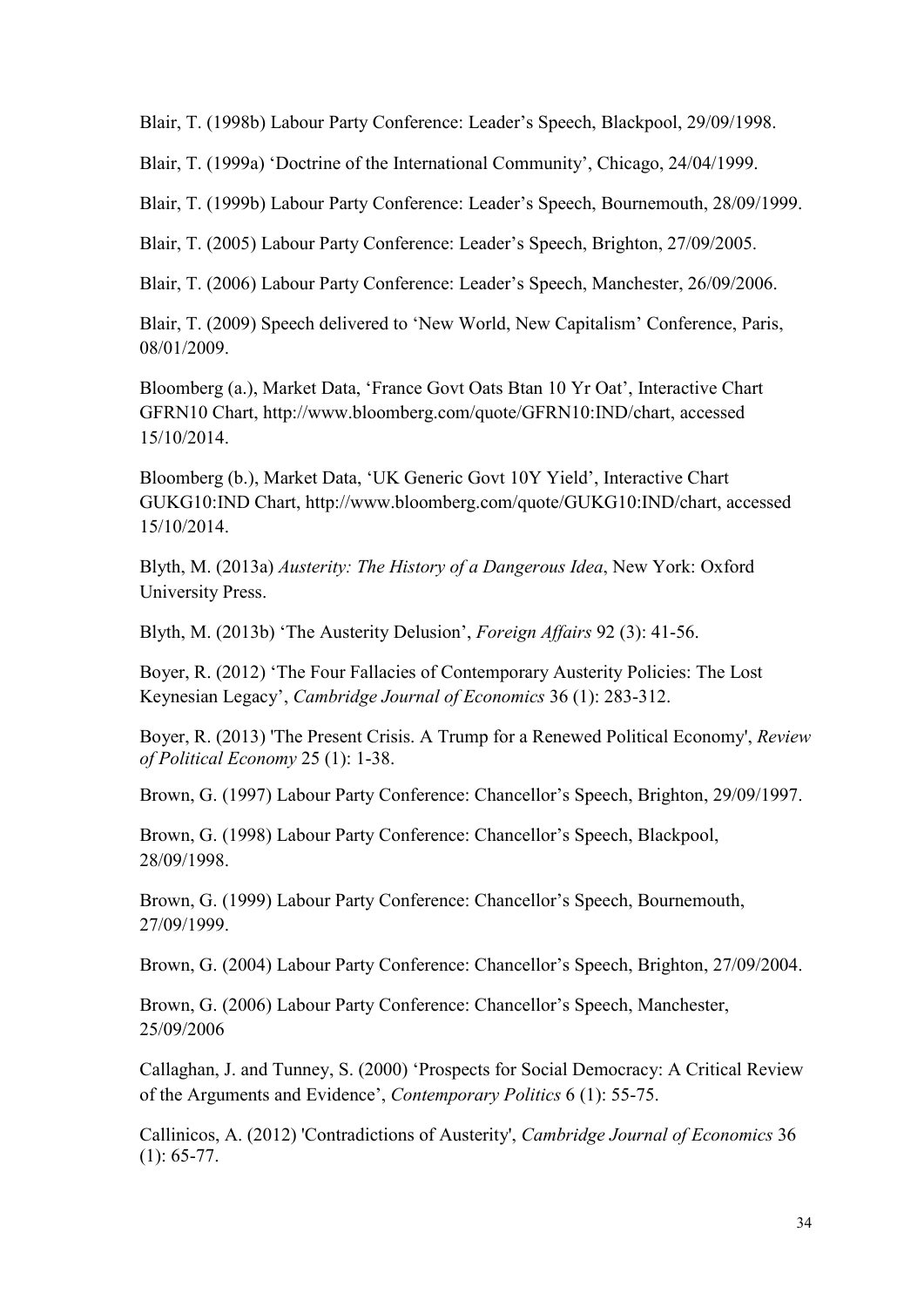Cameron, D. (2014) 'Recovering Britain Can Be the World's Flagship', *The Times*, 01/01/2014.

Campbell, J. L. (1998) 'Institutional Analysis and the Role of Ideas in Political Economy', *Theory and Society* 27 (3): 377-409.

Clift, B. (1998) 'Ideological and Institutional Change in the Parti Socialiste in the 1990s', University of Sheffield, available at www.psa.ac.uk/journals/pdf/5/1998/clift.pdf.

Clift, B. (1999) 'The French Parti Socialiste and Globalisation: Globalisation and Labour Movements', University of Sheffield, available at www.psa.ac.uk/cps/1999/clift.pdf.

Clift, B. (2002a) 'Social Democracy and Globalization: The Cases of France and the UK', *Government and Opposition* 37 (4): 466–500.

Clift, B. (2002b) 'The Political Economy of the Jospin Government', *Modern & Contemporary France* 10 (3): 325-337.

Clift, B. (2005) *French Socialism in a Global Era: The Political Economy of the New Social Democracy in France*, London: Continuum.

Clift, B. (2012) 'Comparative Capitalisms, Ideational Political Economy and French Post-Dirigiste Responses to the Global Financial Crisis', *New Political Economy* 17 (5): 565- 90.

Clift, B. (2013a) 'Le Changement? French Socialism, the 2012 Presidential Election and the Politics of Economic Credibility amidst the Eurozone Crisis', *Parliamentary Affairs* 66 (1): 106–123.

Clift, B. (2013b) 'France in Recession, and in Deepening Trouble?', *SPERI.comment*, accessed 27/10/14 (http://speri.dept.shef.ac.uk/2013/06/27/france-recession-deepeningtrouble/).

Clift, B. (2014) 'The Hollande Presidency, the Eurozone crisis & the politics of fiscal rectitude', *SPERI Paper No.10*, (http://speri.dept.shef.ac.uk/wpcontent/uploads/2013/01/SPERI-Paper-No.10-The-Hollande-Presidency-the-Eurozone-Crisis-the-Politics-of-Fiscal-Rectitude.pdf).

Clift, B., and Ryner, M. (2014) 'Joined at the Hip, but Pulling Apart? Franco-German Relations, the Eurozone Crisis and the Politics of Austerity', *French Politics* 12 (2): 136- 63.

Clift, B. and Tomlinson, J. (2004) 'Fiscal Policy and Capital Mobility: The Construction of Economic Policy Rectitude in Britain and France', *New Political Economy* 9 (4): 515- 537.

Clift, B. and Tomlinson, J. (2007) 'Credible Keynesianism? New Labour Macroeconomic Policy and the Political Economy of Coarse Tuning', *British Journal of Political Science*  37 (1): 47-69.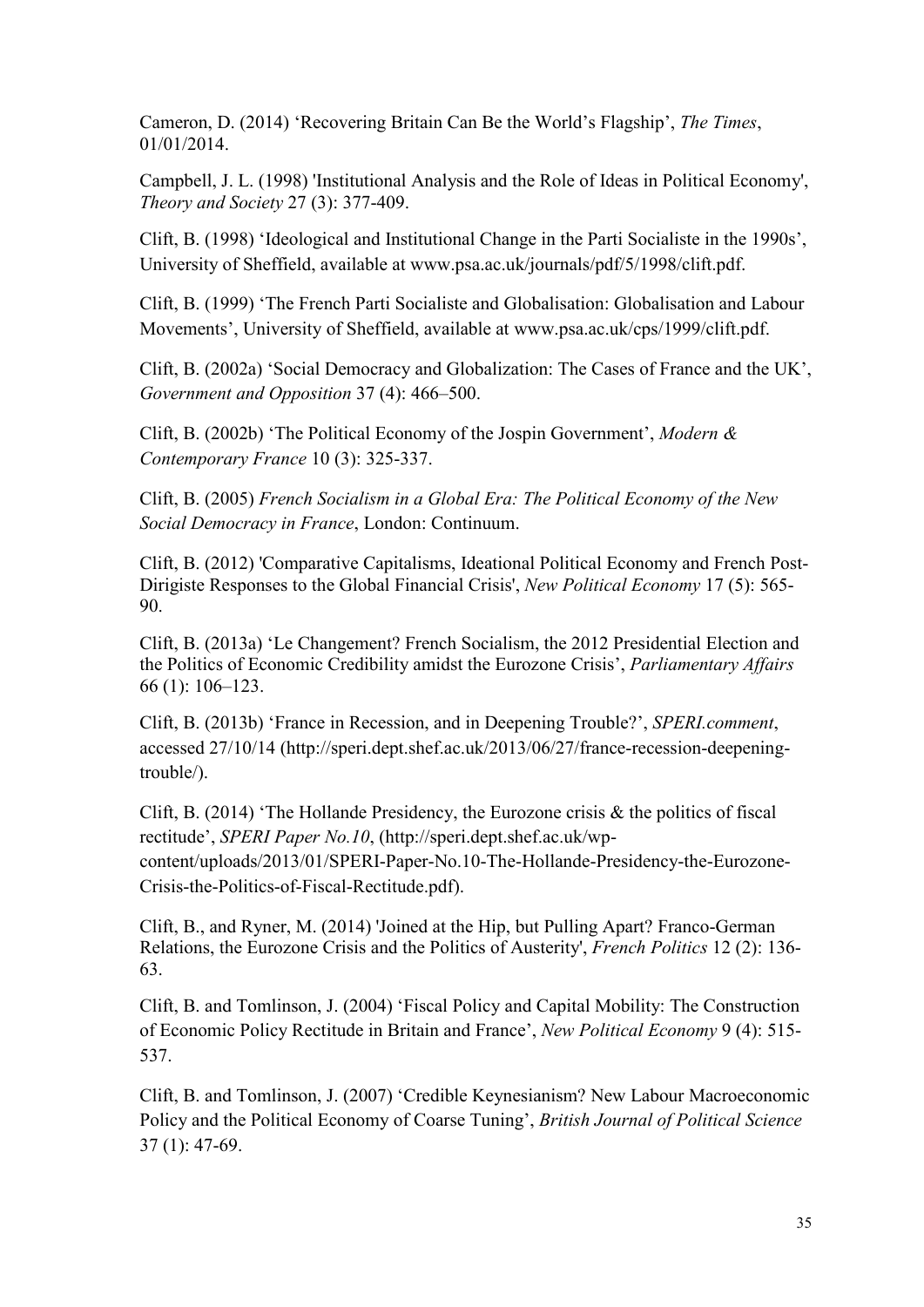Coates, D. (2013) 'Labour after New Labour: Escaping the Debt', *The British Journal of Politics & International Relations* 15 (1): 38-52.

Cole, A. (1999) 'French Socialists in Office: Lessons from Mitterrand and Jospin', *Modern & Contemporary France* 7 (1): 71-87.

Cowley, J. (2011) 'He's Not for Turning', *New Statesman*, 07/09/14.

Crouch, C. (2013) 'From Defensive to Assertive Social Democracy', *Social Democracy Research Network* 1: 1-12.

Dearlove, J. (2000) 'Globalisation and the Study of British Politics', *Politics* 20 (2): 111- 118.

Delors, J. (1993) 'Growth, Competitiveness, Employment: The Challenges and Ways Forward into the 21st Century', White Paper, Supplement 6/93, Luxembourg: Commission of the European Communities.

Department for Communities and Local Government (DCLG) (2014) 'House Building: December Quarter 2013, England', *Housing Statistical Release* 20 February 2014, London: DCLG.

Dore, R. (2008) 'Financialization of the Global Economy', *Industrial and Corporate Change* 17 (6): 1097-112.

Eaton, G. (2014) 'Balls Binds Labour to Austerity with Promise of No Extra Borrowing', *New Statesman*, 22/09/2014.

Engelen, E., & Konings, M. (2010) 'Financial Capitalism Resurgent: Comparative Institutionalism and the Challenges of Financialization', in G. Morgan, J. L. Campbell, C. Crouch, O. K. Pedersen, R. Whitley (eds.), *The Oxford Handbook of Comparative Institutional Analysis*, Oxford: Oxford University Press, pp. 601-624.

Eurostat, 'General Government Gross Debt', retrieved from: http://epp.eurostat.ec.europa.eu/portal/page/portal/government\_finance\_statistics/data/mai n\_tables (accessed 13/10/2014).

Epstein, G. A. (2005) 'Introduction: Financialization and the World Economy', in G. A. Epstein (ed.), *Financialization and the World Economy*, Cheltenham: Edward Elgar Publishing, pp. 3-16.

European Commission (2014) 'European Economic Forecast: Winter 2014', *European Economy* 2014:2, Brussels: European Commission.

Feldstein, M., and Horioka, C. (1980) 'Domestic Saving and International Capital Flows', *Economic Journal* 90 (358): 314-29.

Foster, J. B. (2007) 'The Financialization of Capitalism', *Monthly Review* 58 (11): 1-12.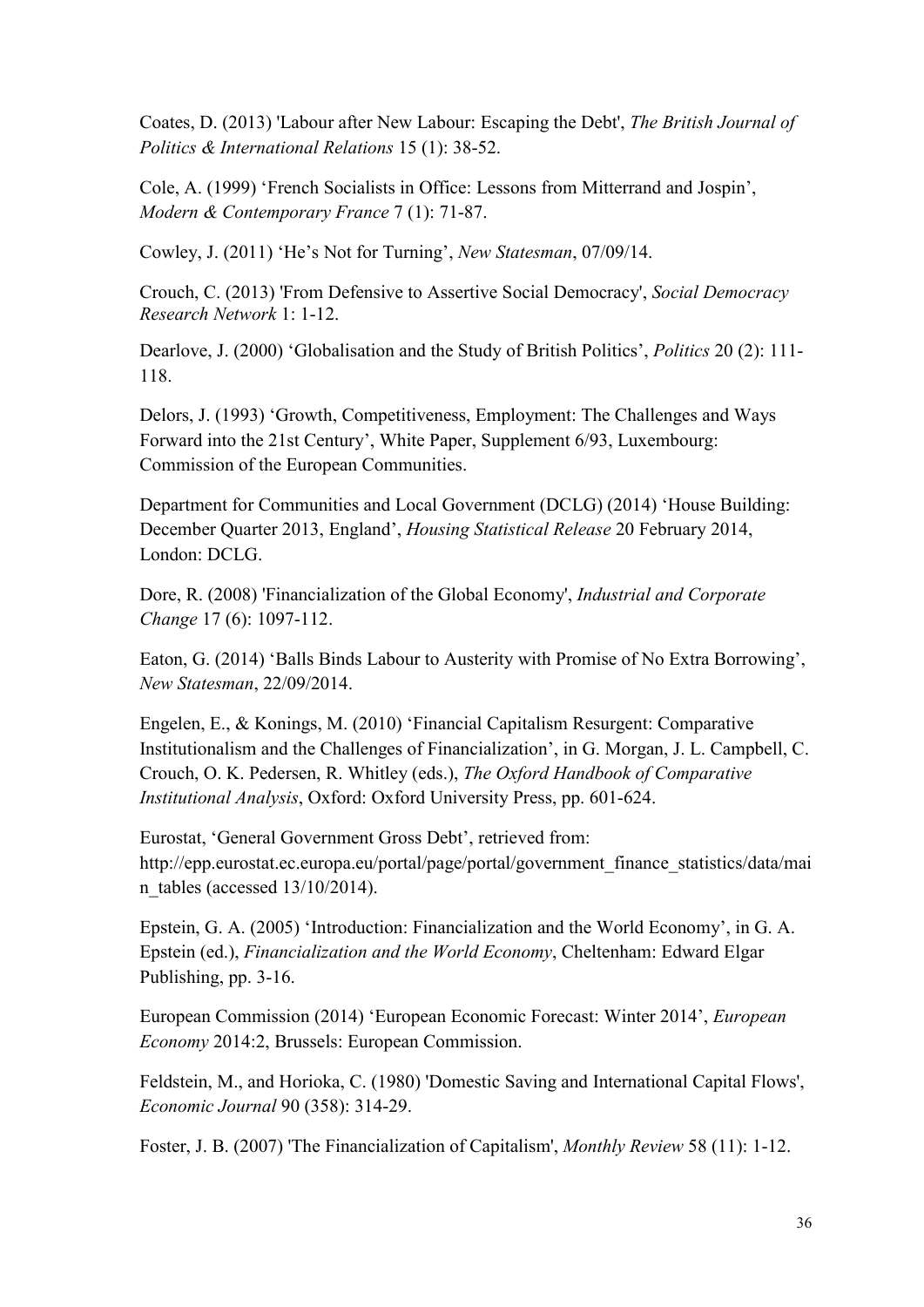French, K. R. and Poterba, J. M. (1991) 'Investor Diversification and International Equity Markets', *The American Economic Review* 81 (2): 222-226.

Garrett, G. (1998a) *Partisan Politics in the Global Economy*, Cambridge: Cambridge University Press.

Garrett, G. (1998b) 'Global Markets and National Politics: Collision Course or Virtuous Circle?', *International Organization* 52 (4): 787-824.

Gerring, J. (2007) *Case Study Research: Principles and Practices*, New York: Cambridge University Press.

Giavazzi, F, and Pagano, M (1990), 'Can Severe Fiscal Contractions Be Expansionary? Tales of Two Small European Countries', *NBER Macroeconomics Annual* 5*:* 75-111.

Giddens, A. (1994) *Beyond Left and Right: The Future of Radical Politics*, Cambridge: Polity Press.

Giddens, A. (1998) *The Third Way*, Cambridge: Polity.

Gill, S. (1994) 'Political Economy and Structural Change: Globalizing Elites and the Emerging World Order', in Y. Sakamoto (ed.) *Global Transformation: Challenges to the State System*, Tokyo: United Nations University Press, pp. 169-199.

Glyn, A. and Wood, S. (2001) 'Economic Policy under New Labour: How Social Democratic is the Blair Government?', *The Political Quarterly* 72 (1): 50–66.

Gray, J. (1996) *After Social Democracy*, London: Demos.

Gray, J. (1997) *Endgames*, Cambridge: Polity.

Gribben, R. (2012) 'Markets Braced for Shift Away From Austerity as Francois Hollande Wins French Election', *The Sunday Telegraph*, 06/05/2012.

Grimshaw, D., and Rubery, J. (2012) 'The End of the UK's Liberal Collectivist Social Model? The Implications of the Coalition Government's Policy during the Austerity Crisis', *Cambridge Journal of Economics* 36 (1): 105-26.

Grossman, E., and Sauger, N. (2014) ''Un Président Normal'? Presidential (in-)Action and Unpopularity in the Wake of the Great Recession', *French Politics* 12 (2): 86-103.

H.M. Treasury (2014) 'Statistical Bulletin: Public Spending Statistics February 2014', London: HM Treasury.

Hacker, J. S. (2008) 'The Institutional Foundations of Middle-Class Democracy', in *Priorities for a New Political Economy: Memos to the Left*, London: Policy Network, pp.33-37.

[Haldenby,](http://www.spectator.co.uk/author/andrew-haldenby/) A. (2014) 'How France's Left-Wing Government Learned to Love Austerity', *The Spectator*, 10/05/2014.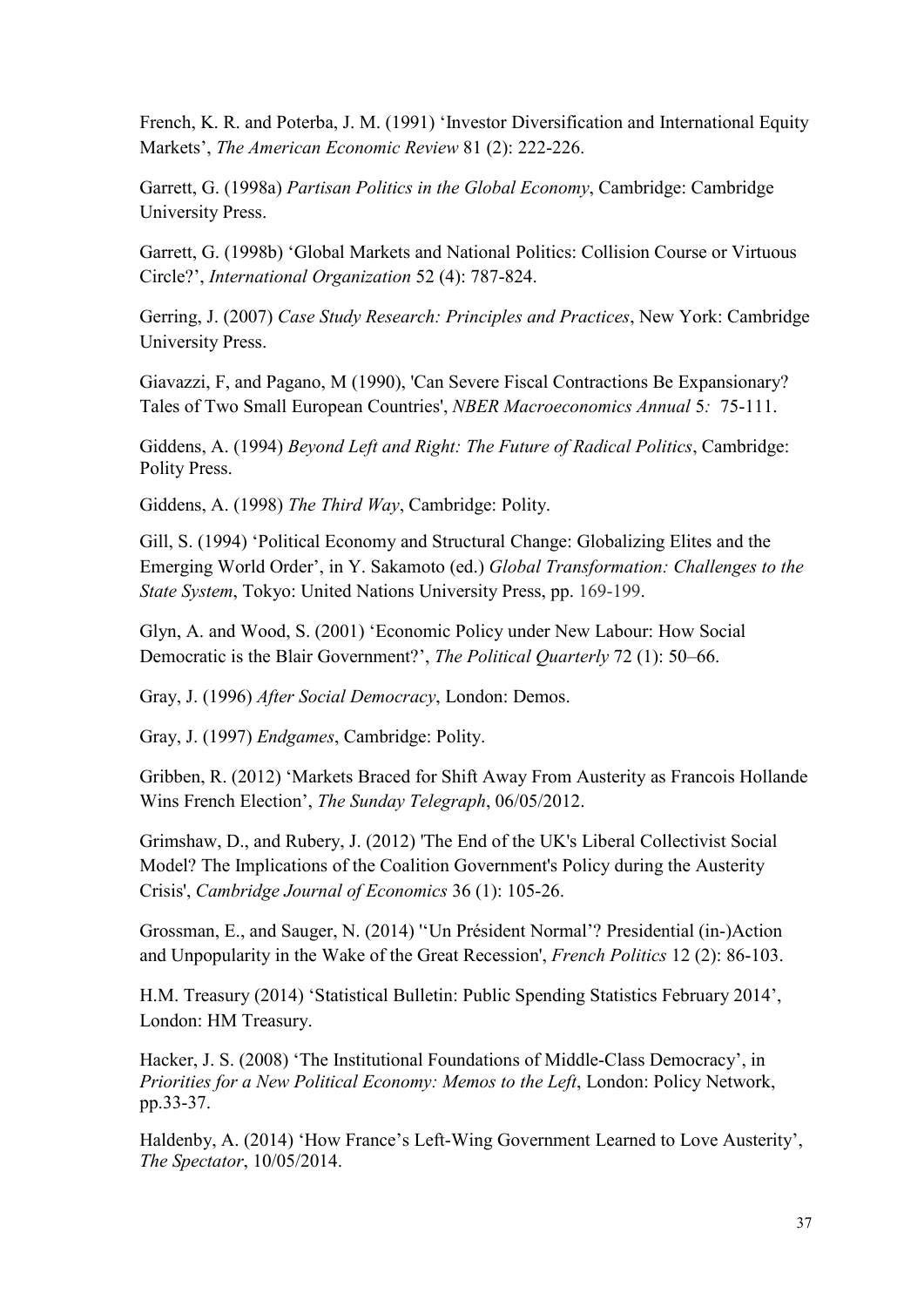Hay, C. (1999) *The Political Economy of New Labour: Labouring Under False Pretences?*, Manchester: Manchester University Press.

Hay, C. (2000) 'Globalisation, Social Democracy and the Persistence of Partisan Politics: A Commentary on Garrett'*, Review of International Political Economy* 7 (1): 138-152.

Hay, C. (2004a) 'Common Trajectories, Variable Paces, Divergent Outcomes? Models of European Capitalism under Conditions of Complex Economic Interdependence', *Review of International Political Economy* 11 (2): 231-262.

Hay, C. (2004b) 'The Normalizing Role of Rationalist Assumptions in the Institutional Embedding of Neoliberalism', *Economy and Society* 33 (4): 500-27.

Hay, C. (2012) 'The "Dangerous Obsession" with *Cost* Competitiveness…and the Not So Dangerous Obsession with Competitiveness', *Cambridge Journal of Economics* 36 (2): 463-479.

Hay, C. (2013) 'Treating the Symptom Not the Condition: Crisis Definition, Deficit Reduction and the Search for a New British Growth Model', *The British Journal of Politics & International Relations* 15 (1): 23-37.

Hay, C. and Rosamond, B. (2002) 'Globalization, European Integration and the Discursive Construction of Economic Imperatives', *Journal of European Public Policy* 9 (2): 147-167.

Hay, C. and Wincott, D. (2012), *The Political Economy of European Welfare Capitalism*, Basingstoke: Palgrave MacMillan.

Heath, A. (2014) 'France's Failed Socialist Experiment is Turning into a Tragedy', *City A.M.*, 07/01/2014.

Herndon, T., Ash, M., and Pollin, R. (2013) 'Does High Public Debt Consistently Stifle Economic Growth? A Critique of Reinhart and Rogoff', *Cambridge Journal of Economics* 38 (2): 257-79.

Hewlett, N. (2012) 'Voting in the Shadow of the Crisis. The French Presidential and Parliamentary Elections of 2012', *Modern & Contemporary France* 20 (4): 403-420.

Hirst, P. (1997) 'The Global Economy - Myths and Realities', *International Affairs* 73 (3): 409-25.

Hirst, P. (1999) 'Has Globalisation Killed Social Democracy?', *The Political Quarterly* 70 (1): 84–96.

Hirst, P. and Thompson, G. (1996) *Globalisation in Question*. Cambridge: Polity.

Hirst, P. and Thompson, G. (1999, 2<sup>nd</sup> edition) *Globalisation in Question*. Cambridge: Polity.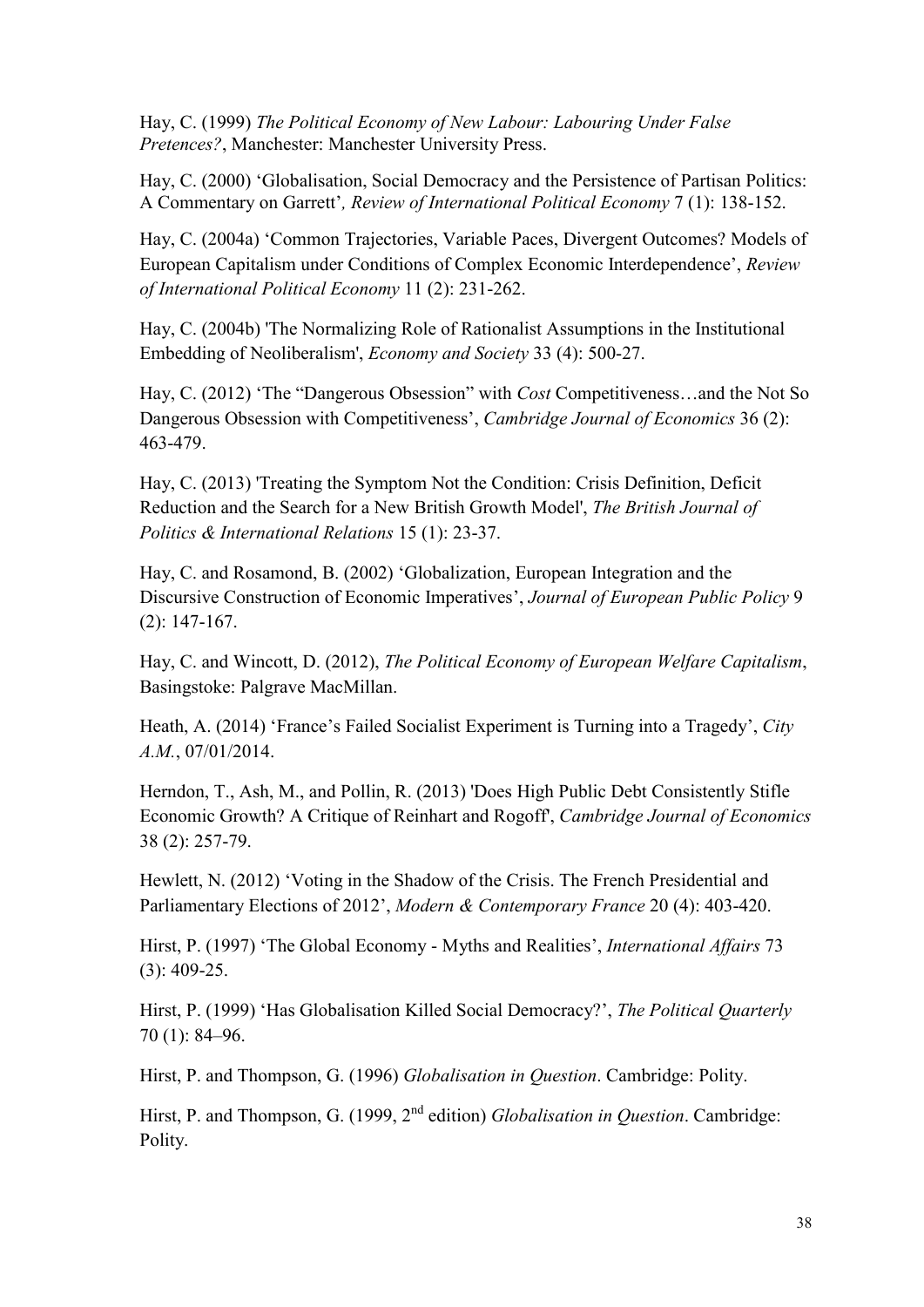Hollande, F. (2012) *Le Changement C'est Maintenant: Mes 60 Engagements Pour La France*, Paris: Parti Socialiste.

Hollande, F. (2013) Speech entitled 'Vœux aux Français', Paris, 31/12/13.

Huber, E. and Stephens, J. D. (1998) 'Internationalisation and the Social Democratic Model: Crisis and Future Prospects', *Comparative Political Studies* 31 (3): 353-397.

Jospin, J. (1995) *1995–2000: Propositions pour la France*, Paris: PS Presse.

Jospin, L. (2001a) 'Maîtriser la Mondialisation' speech delivered to The Brazilian Centre for International Relations, Rio de Janeiro, 06/04/2001.

Jospin, L. (2001b) 'What Are Our Ambitions For the European Model of Society?' speech delivered to the Regional Forum on the Future of Europe, Rennes, 29/10/2001.

Jospin, L. (2002) 'Challenges of Globalization: Regulation and Development' speech delivered to The Economic and Social Council, Paris, 30/01/2002.

Josselin, C. (2002) 'Globalisation' speech delivered to Local Authorities' Forum, Porto Alegre, 30/01/2002.

King, L., Kitson, M., Konzelmann, S. and Wilkinson, F. (2012) 'Making the Same Mistake Again— or Is This Time Different?', *Cambridge Journal of Economics* 36 (1):  $1-15.$ 

Kleinknecht, A. and ter Wengel, J. (1998) 'The Myth of Economic Globalisation', *Cambridge Journal of Economics* 22 (5): 637-647.

Kurzer, P. (1993) *Business and Banking*, Ithaca, NY: Cornell University Press.

Laski, K. and Podkaminer, L. (2012) 'The Basic Paradigms of EU Economic Policymaking Need to be Changed', *Cambridge Journal of Economics* 36 (1): 253–270.

Leggett, W. (2005) 'It's the *Culture*, Stupid! New Labour's Progressive Consensus', *The Political Quarterly* 76 (4): 550–557.

Leigh, D., Devries, P., Freedman, C., Guajardo, J., Laxton, D. and Pescatori, A. (2010) 'Will it Hurt? Macroeconomic Effects of Fiscal Consolidation', in *World Economic Outlook: Recovery, Risk and Rebalancing* October 2010, Washington: IMF.

Le Monde (2012) 'Hollande s'engage à ce qu'il n'y ait "pas un euro de plus de dette"', accessed 27/10/14, (http://www.lemonde.fr/politique/article/2012/09/28/hollande-sengage-a-ce-qu-il-n-y-ait-pas-un-euro-de-plus-de-dette\_1767635\_823448.html).

Levy, J. D. (2001) 'Partisan Politics and Welfare Adjustment: The Case of France', *Journal of European Public Policy* 8 (2): 265-285.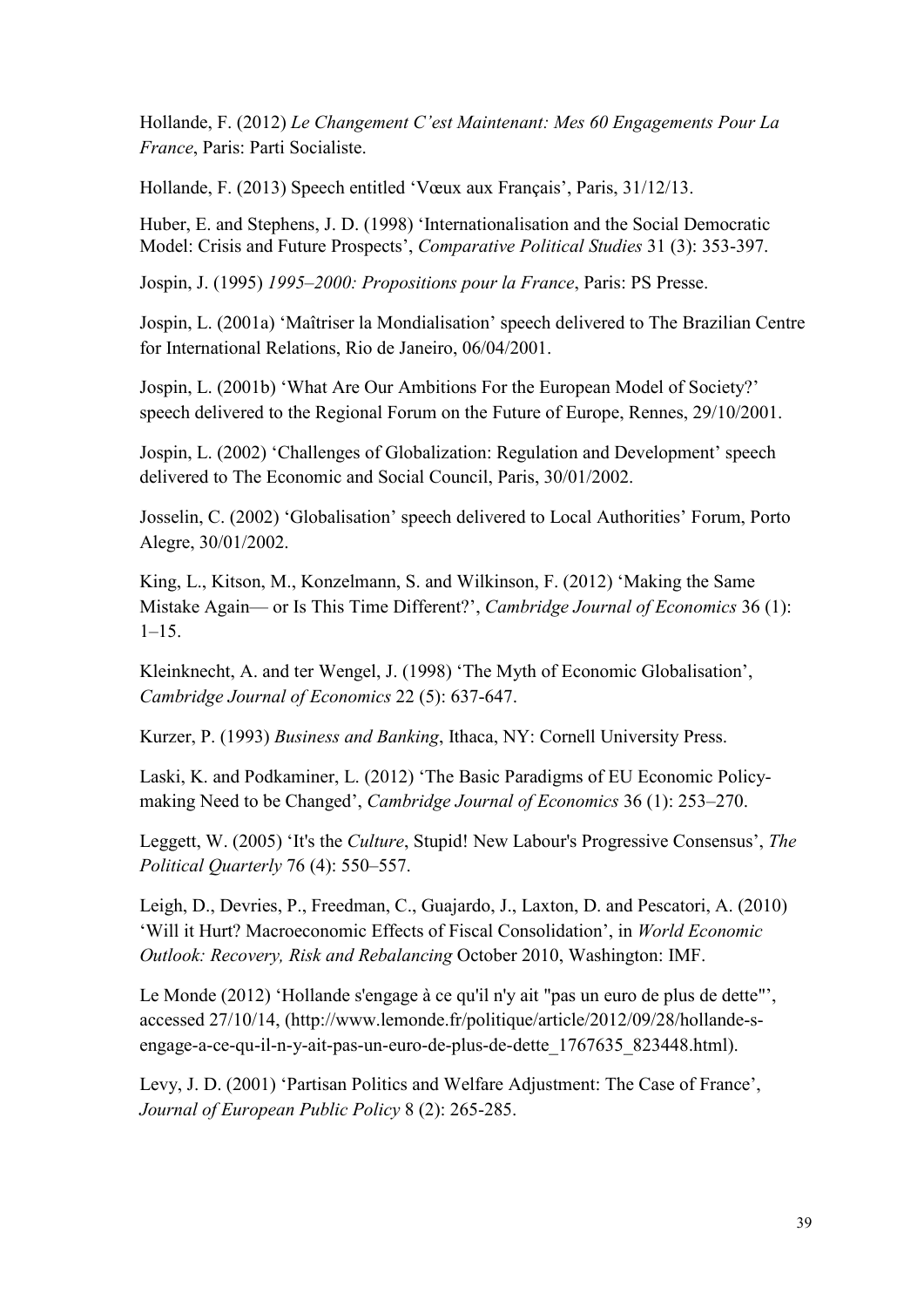Merkel, W. (2000) 'The Third Ways of Social Democracy', Presentation at the 3rd Roundtable for Human Right and Peace on "The Third Ways of Social Democracy and Social Movement", Seoul, 26/6/2000, pp.1-44.

Merkel, W., & Petring, A. (2007) 'Social Democracy in Power: Explaining the Capacity to Reform', *Zeitschrift für Vergleichende Politikwissenschaft* 1(1): 125-145.

Moses, J. W. (1994) 'Abdication from National Policy Autonomy: What's Left to Leave?', *Politics and Society* 22 (2): 125-148.

Mügge, D. (2011) 'From Pragmatism to Dogmatism: European Union Governance, Policy Paradigms and Financial Meltdown', *New Political Economy* 16 (2): 185-206.

Ohmae, K. (1990) *The Borderless World: Power and Strategy in the Interlinked Economy*, London: Collins.

Ohmae, K. (1996) *The End of the Nation State*, New York: Free Press.

Organisation for Economic Co-operation and Development (1999) 'OECD Economic Surveys: France 1999', Paris: OECD.

Organisation for Economic Co-operation and Development (2001) 'OECD Economic Surveys: France 2001', Paris: OECD.

Organisation for Economic Co-operation and Development (a.) 'Central Government Debt', http://stats.oecd.org/, accessed 28/10/2014.

Patel, P. (1995) 'Localised Production of Technology for Global Markets', *Cambridge Journal of Economics* 19 (1): 141-153.

Patel, P. and Pavitt, K. (1991) 'Large Firms in the Production of the World's Technology: An Important Case of "Non-Globalisation"', *Journal of International Business Studies* 22 (1): 1-21.

Perraton, J., Goldblatt, D., Held, D. & McGrew, A. (1997) 'The Globalization of Economic Activity', *New Political Economy* 2 (2): 257-277.

Petit, P. (2012) 'Building Faith in a Common Currency: Can the Eurozone Get Beyond the Common Market Logic?', *Cambridge Journal of Economics* 36 (1): 271-81.

Pontusson, J. (2011) 'Once Again a Model: Nordic Social Democracy in a Globalised World', in J. Cronin, G. Ross and J. Shoch (eds.) *What's Left of the Left?*, Durham, NC: Duke University Press, pp.89-115.

Przeworski, A. and Wallerstein, M. (1988) 'Structural Dependence of the State on Capital', *American Political Science Review* 82 (1): 11-30.

Reinhart, C. M., and Rogoff, K. S. (2010) 'Growth in a Time of Debt', *The American Economic Review* 100 (2): 573-78.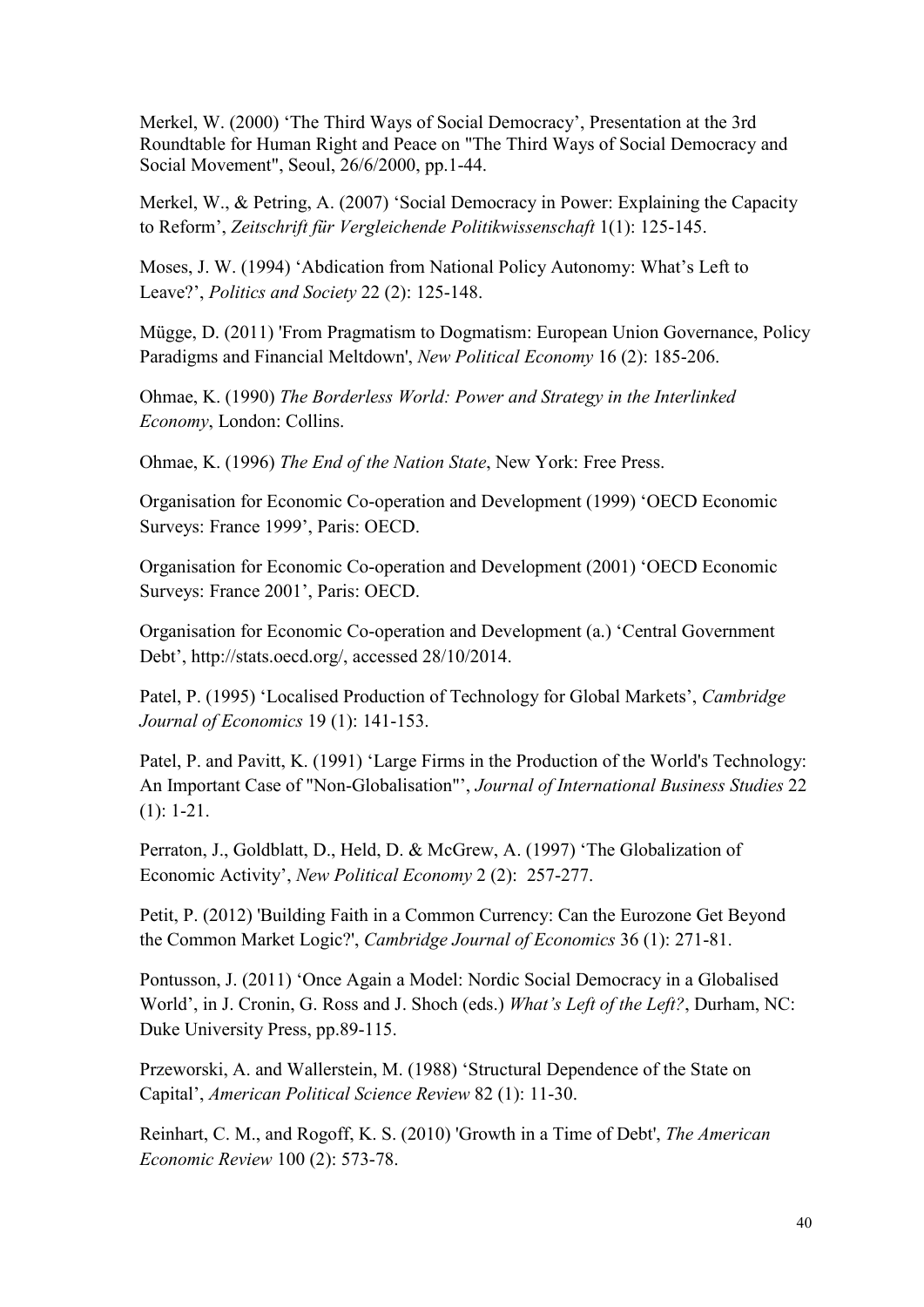Rogers, C. (2013) ''Hang on a Minute, I've Got a Great Idea': From the Third Way to Mutual Advantage in the Political Economy of the British Labour Party', *The British Journal of Politics & International Relations* 15 (1): 53-69.

Rosamond, B. (2003) 'Babylon and On? Globalization and International Political Economy', *Review of International Political Economy* 10 (4): 661-671.

Ryner, M. (2012) 'Financial Crisis, Orthodoxy and Heterodoxy in the Production of Knowledge about the EU', *Millennium - Journal of International Studies* 40 (3): 647-73.

Sawyer, M. (2012) 'The Tragedy of UK Fiscal Policy in the Aftermath of the Financial Crisis', *Cambridge Journal of Economics* 36 (1): 205-21.

Schmidt, V. A. (2001) 'The Politics of Economic Adjustment in France and Britain: When Does Discourse Matter?', *Journal of European Public Policy* 8 (2): 247-264.

Schmidt, V. A. (2008) 'Discursive Institutionalism: The Explanatory Power of Ideas and Discourse', *Annual Review of Political Science* 11: 303–26.

Schröter, E. (2004) *How Many Third Ways? Comparing the British, French and German Left in Government*, Working Paper PRI-7, University of California, Berkeley.

Streeck, W. (2011) 'The Crises of Democratic Capitalism', *New Left Review* 71: 5-29.

Streeck, W. (2014) 'The Politics of Public Debt: Neoliberalism, Capitalist Development and the Restructuring of the State', *German Economic Review* 15 (1): 143-65.

Streeck, W., and Mertens, D. (2011) 'Fiscal Austerity and Public Investment: is the Possible the Enemy of the Necessary?', *MPIfG Discussion Paper* 11/12, Cologne: MPIfG.

Swank, D. (2002) *Global Capital, Political Institutions, and Policy Change in Developed Welfare States*, Cambridge: Cambridge University Press.

Sweezy, P. M., and Magdoff, H. (1972) *The Dynamics of U.S. Capitalism: Corporate Structure, Inflation, Credit, Gold, and the Dollar*, New York: Monthly Review Press.

Tesar, L. L. and Werner, I. M. (1995), 'Home Bias and High Turnover', *Journal of International Money and Finance* 14 (4): 467-492.

The Financialization Economy Society and Sustainable Development (FESSUD) (2011) 'Description of Work', in Grant Agreement no: 266800 for Collaborative Project under Framework Programme 7 of the European Union, (http://www.fessud.eu/wpcontent/uploads/2012/09/42bbf5b22295c615402a9bf9562ab4a4.pd).

The Labour Party (2014), 'Fair Wages', accessed 27/10/2014, retrieved from: http://www.labour.org.uk/issues/detail/fair-wages.